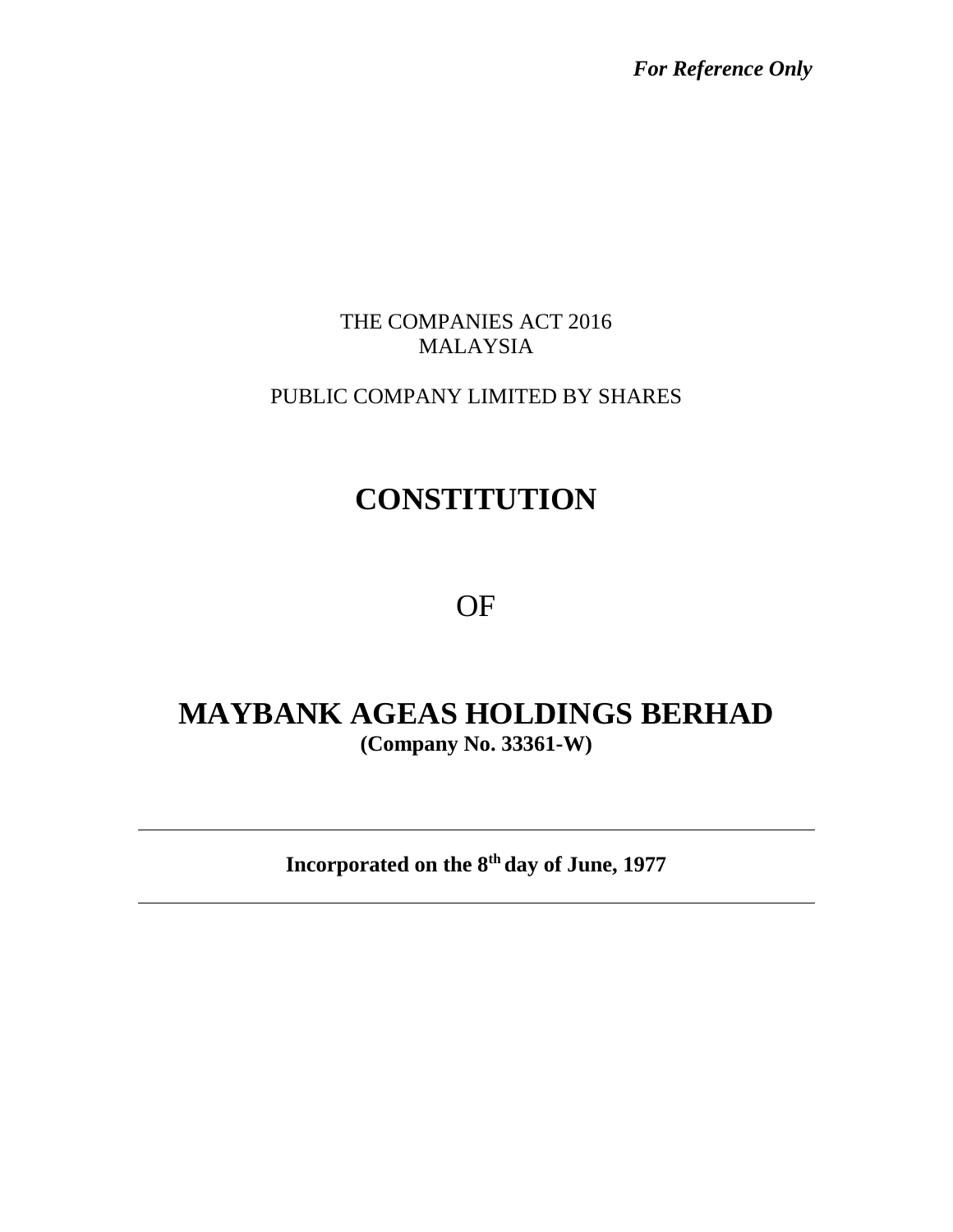33361  $\mathbf W$ 

## **TABLE OF CONTENTS**

| <b>Article</b> | <b>Description</b><br>Page |
|----------------|----------------------------|
|                | <b>Number</b>              |
|                |                            |
| 1.1            |                            |
| 1.2            |                            |
|                |                            |
| 2(a)           |                            |
| 2(b)           |                            |
| 2(c)           |                            |
| 2(d)           |                            |
|                |                            |
| 3              |                            |
| $\overline{4}$ |                            |
| 5              |                            |
| 6              |                            |
| 7(a)           |                            |
| 7(b)           |                            |
| 7(c)           |                            |
| 8              |                            |
| 9              |                            |
| 10             |                            |
| 11             |                            |
| 12             |                            |
| 13             |                            |
| 14             |                            |
|                |                            |
| 15             |                            |
| 16             |                            |
| 17             |                            |
| 18             |                            |
| 19             |                            |
| 20             |                            |
| 21             |                            |
|                |                            |
| 22             |                            |
| 23             |                            |
| 24             |                            |
| 25             |                            |
| 26             |                            |
| 27             |                            |
|                |                            |
| 28             |                            |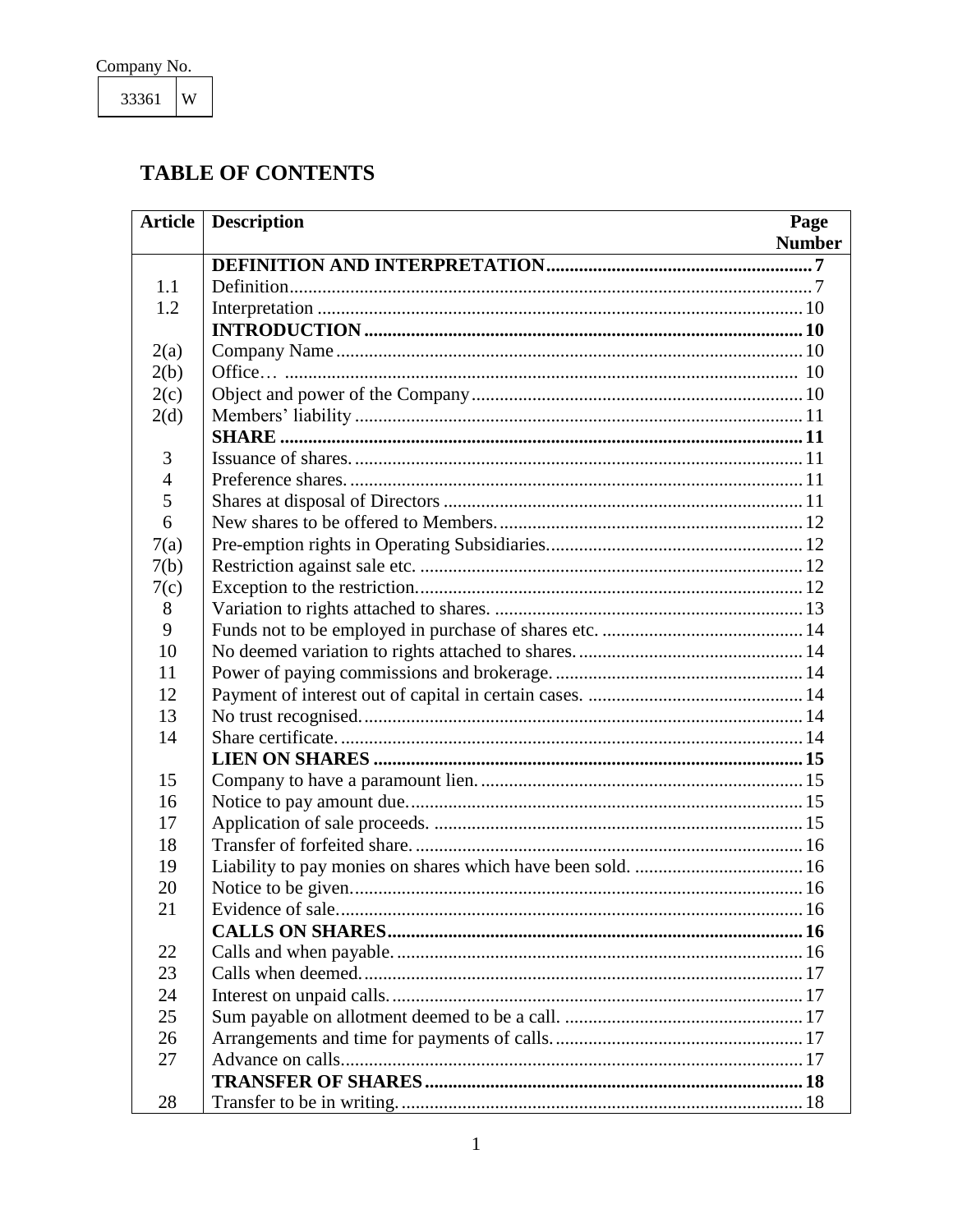| Company No. |  |
|-------------|--|
|             |  |

| <b>Article</b> | <b>Description</b>                                                 | Page          |
|----------------|--------------------------------------------------------------------|---------------|
|                | <u> 1989 - Jan Samuel Barbara, margaret eta idazlea (h. 1989).</u> | <b>Number</b> |
| 29             |                                                                    |               |
| 30             |                                                                    |               |
| 31             |                                                                    |               |
| 32             |                                                                    |               |
| 33             |                                                                    |               |
| 34             |                                                                    |               |
|                |                                                                    |               |
| 35             |                                                                    |               |
| 36             |                                                                    |               |
| 37             |                                                                    |               |
| 38             |                                                                    |               |
| 39             |                                                                    |               |
|                |                                                                    |               |
| 40             |                                                                    |               |
| 41             |                                                                    |               |
| 42             |                                                                    |               |
| 43             |                                                                    |               |
| 44             |                                                                    |               |
| 45             |                                                                    |               |
| 46             |                                                                    |               |
| 47             |                                                                    |               |
| 48             |                                                                    |               |
| 49             |                                                                    |               |
| 50             |                                                                    |               |
|                |                                                                    |               |
| 51             |                                                                    |               |
| 52             |                                                                    |               |
| 53             |                                                                    |               |
| 54             |                                                                    |               |
|                |                                                                    |               |
| 55             |                                                                    |               |
| 56             |                                                                    |               |
| 57             |                                                                    |               |
| 58             |                                                                    |               |
| 59             |                                                                    |               |
| 60             |                                                                    |               |
|                |                                                                    |               |
| 61             |                                                                    |               |
| 62             |                                                                    |               |
| 63             |                                                                    |               |
| 64             |                                                                    |               |
| 65             |                                                                    |               |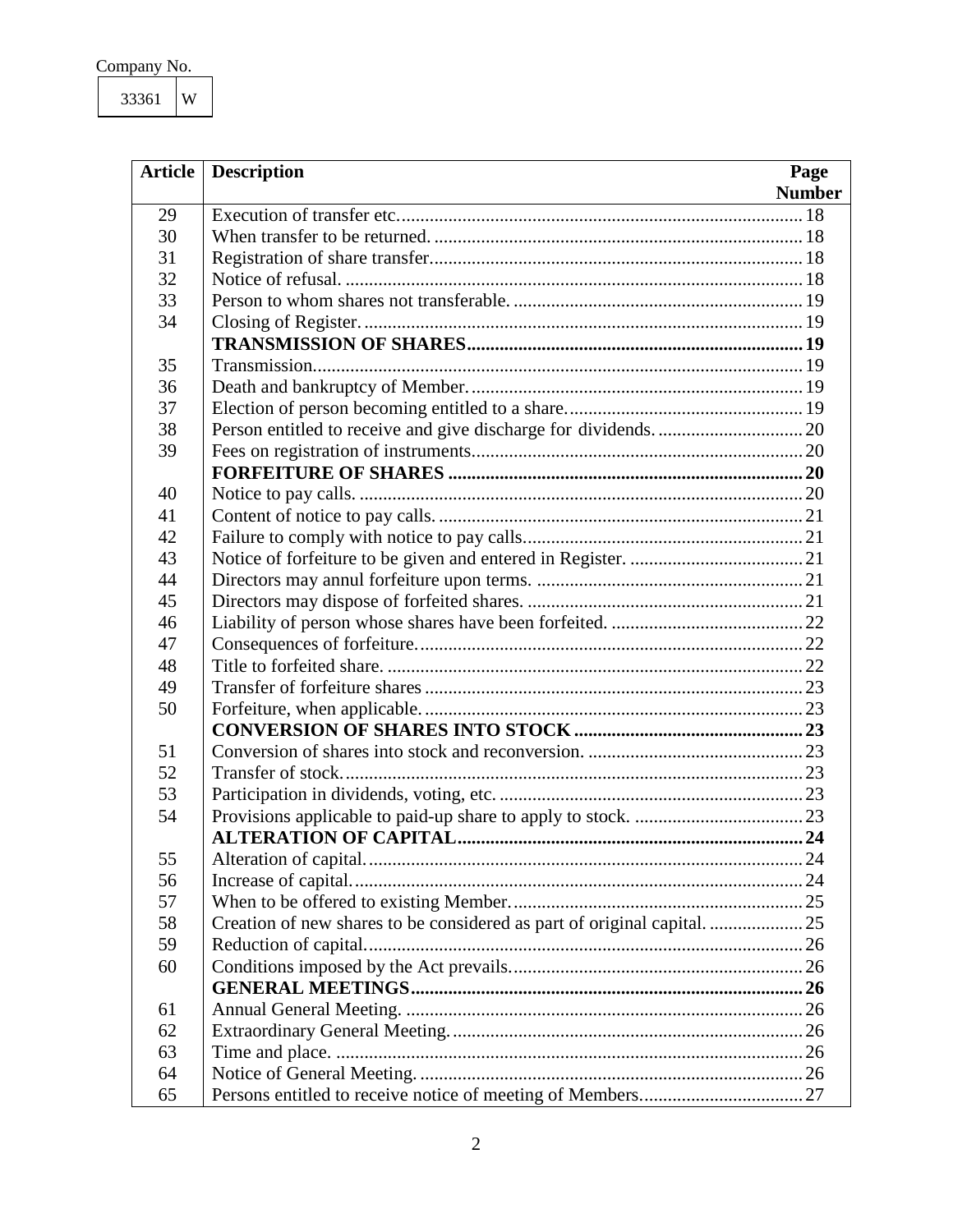| Company No. |  |
|-------------|--|
|             |  |

33361  $\mathbf W$ 

| <b>Article</b> | <b>Description</b>                                                 | Page          |
|----------------|--------------------------------------------------------------------|---------------|
|                |                                                                    | <b>Number</b> |
| 66             |                                                                    |               |
| 67             |                                                                    |               |
| 68             |                                                                    |               |
|                |                                                                    |               |
| 69             |                                                                    |               |
| 70             |                                                                    |               |
| 71             |                                                                    |               |
| 72             |                                                                    |               |
| 73             |                                                                    |               |
| 74             |                                                                    |               |
| 75             |                                                                    |               |
| 76             |                                                                    |               |
| 77             |                                                                    |               |
| 78             |                                                                    |               |
|                |                                                                    |               |
| 79             |                                                                    |               |
| 80             |                                                                    |               |
| 81             |                                                                    |               |
| 82             |                                                                    |               |
| 83             |                                                                    |               |
| 84             |                                                                    |               |
| 85             |                                                                    |               |
| 86             |                                                                    |               |
| 87             |                                                                    |               |
| 88             |                                                                    |               |
| 89             |                                                                    |               |
| 90             |                                                                    |               |
|                | DIRECTORS: APPOINTMENT, REMOVAL, VACATION ETC.  36                 |               |
| 91             |                                                                    |               |
| 92             |                                                                    |               |
| 93             |                                                                    |               |
| 94             |                                                                    |               |
| 95             |                                                                    |               |
| 96             |                                                                    |               |
| 97             |                                                                    |               |
| 98             |                                                                    |               |
| 99             |                                                                    |               |
| 100            |                                                                    |               |
| 101            |                                                                    |               |
| 102            |                                                                    |               |
| 103            | Appointment, removal or re-election subject to applicable laws. 38 |               |
| 104            |                                                                    |               |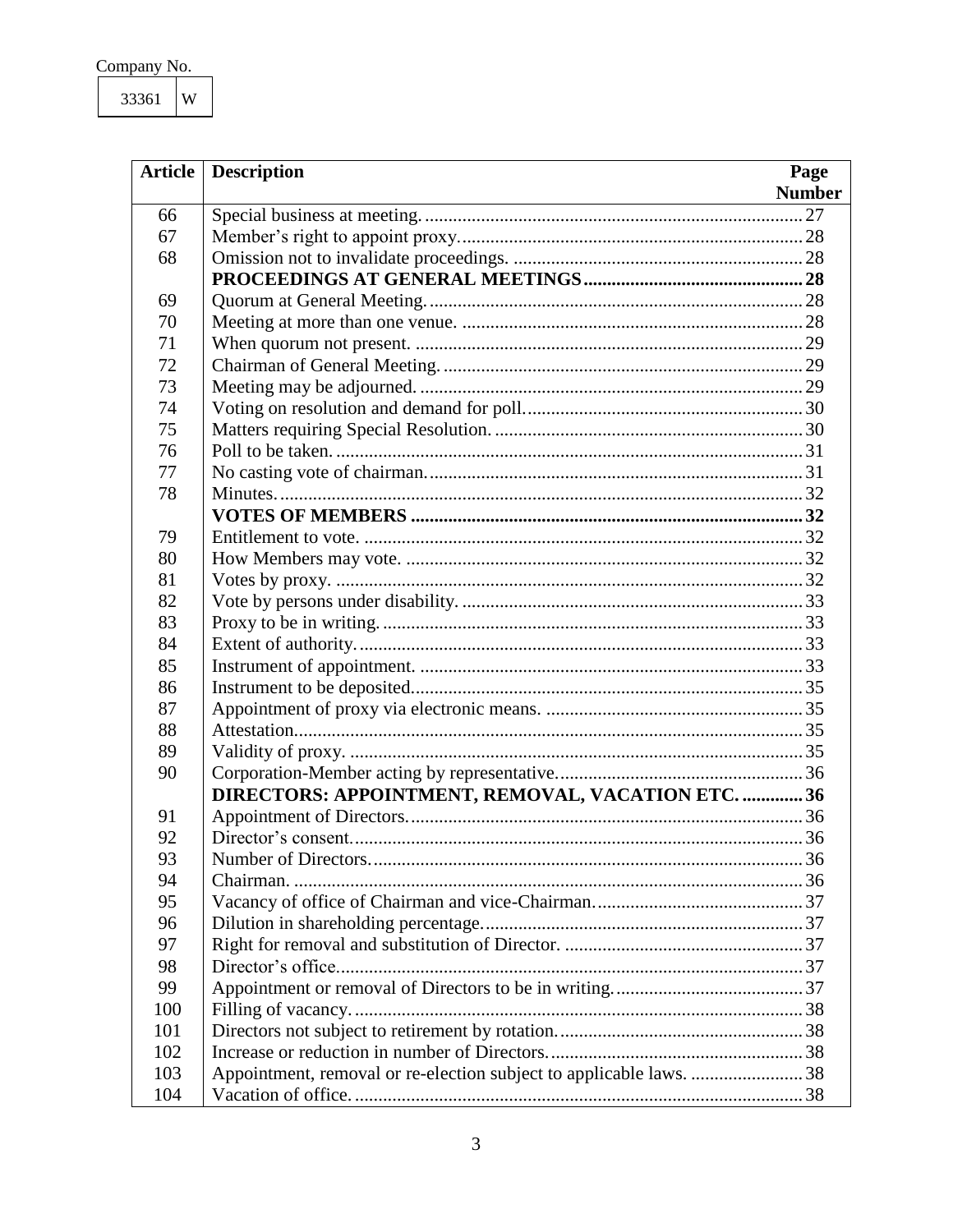| Company No. |  |
|-------------|--|
|             |  |

|        | <b>Article</b> Description<br>Page                                                |
|--------|-----------------------------------------------------------------------------------|
|        | <b>Number</b><br><u> 1989 - Johann Barn, fransk politik (d. 1989)</u>             |
| 105    |                                                                                   |
| 106    |                                                                                   |
| 107    |                                                                                   |
| 108    |                                                                                   |
| 109    |                                                                                   |
|        |                                                                                   |
| 110    |                                                                                   |
| 111    |                                                                                   |
| 112    |                                                                                   |
| 113    | Approval required for disposal of Company's undertaking or property by Directors. |
|        |                                                                                   |
| 114    |                                                                                   |
| 115    |                                                                                   |
| 116    |                                                                                   |
| 117    |                                                                                   |
| 118    |                                                                                   |
| 119    |                                                                                   |
|        |                                                                                   |
| 120    |                                                                                   |
| 121    |                                                                                   |
| 122    |                                                                                   |
| 123    |                                                                                   |
| 124    |                                                                                   |
| 125    |                                                                                   |
| 126    |                                                                                   |
| 127    |                                                                                   |
| 128    |                                                                                   |
| 129    |                                                                                   |
| 130    |                                                                                   |
| 131    |                                                                                   |
| 132    |                                                                                   |
| 133    |                                                                                   |
| 134(a) |                                                                                   |
| 134(b) |                                                                                   |
| 134(c) |                                                                                   |
| 134(d) |                                                                                   |
| 134(e) |                                                                                   |
|        | MANAGING DIRECTOR, EXECUTIVE DIRECTOR & CHIEF                                     |
|        |                                                                                   |
| 135    |                                                                                   |
|        |                                                                                   |
| 136    |                                                                                   |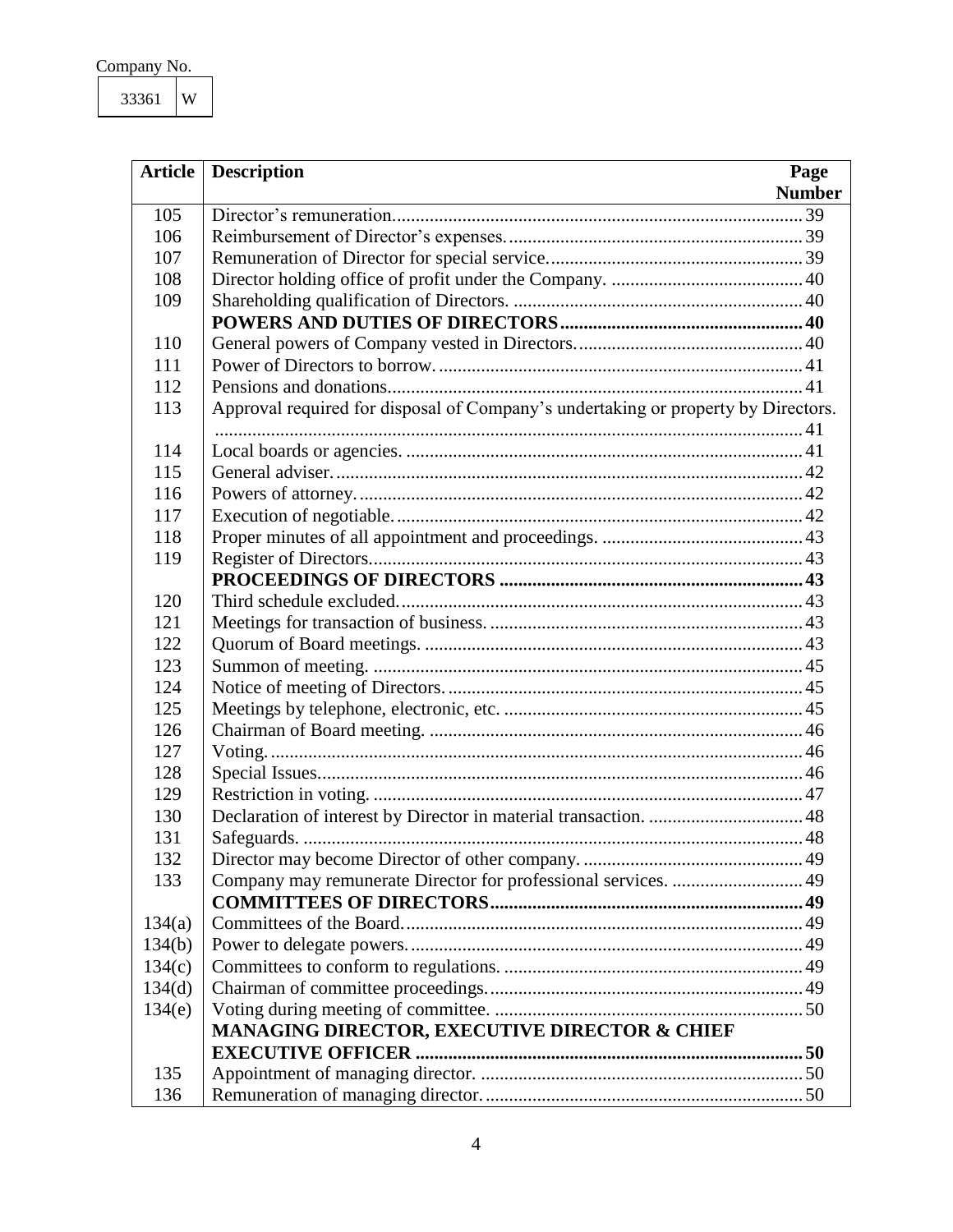| Company No. |  |
|-------------|--|
|             |  |

33361  $\mathbf W$ 

| <b>Article</b> | <b>Description</b>                                                    | Page          |
|----------------|-----------------------------------------------------------------------|---------------|
|                | <u> 1989 - Johann Stoff, Amerikaansk politiker († 1908)</u>           | <b>Number</b> |
| 137            |                                                                       |               |
| 138            |                                                                       |               |
| 139            |                                                                       |               |
| 140            |                                                                       |               |
|                |                                                                       |               |
| 141            |                                                                       |               |
|                |                                                                       |               |
| 142            |                                                                       |               |
|                |                                                                       |               |
| 143            |                                                                       |               |
| 144            |                                                                       |               |
|                |                                                                       |               |
| 145(a)         |                                                                       |               |
| 145(b)         | Same person may not act as Director and Secretary simultaneously.  53 |               |
| 145(c)         |                                                                       |               |
|                |                                                                       |               |
| 146            |                                                                       |               |
|                |                                                                       |               |
| 147            |                                                                       |               |
| 148            |                                                                       |               |
| 149            |                                                                       |               |
| 150            |                                                                       |               |
| 151            |                                                                       |               |
| 152            |                                                                       |               |
|                |                                                                       |               |
| 153            |                                                                       |               |
|                |                                                                       |               |
| 154            |                                                                       |               |
| 155            |                                                                       |               |
| 156            |                                                                       |               |
| 157            |                                                                       |               |
| 158            |                                                                       |               |
| 159            |                                                                       |               |
| 160            |                                                                       |               |
| 161            |                                                                       |               |
| 162            |                                                                       |               |
| 163            |                                                                       |               |
| 164            |                                                                       |               |
| 165            |                                                                       |               |
|                |                                                                       |               |
| 166            |                                                                       |               |
| 167            |                                                                       |               |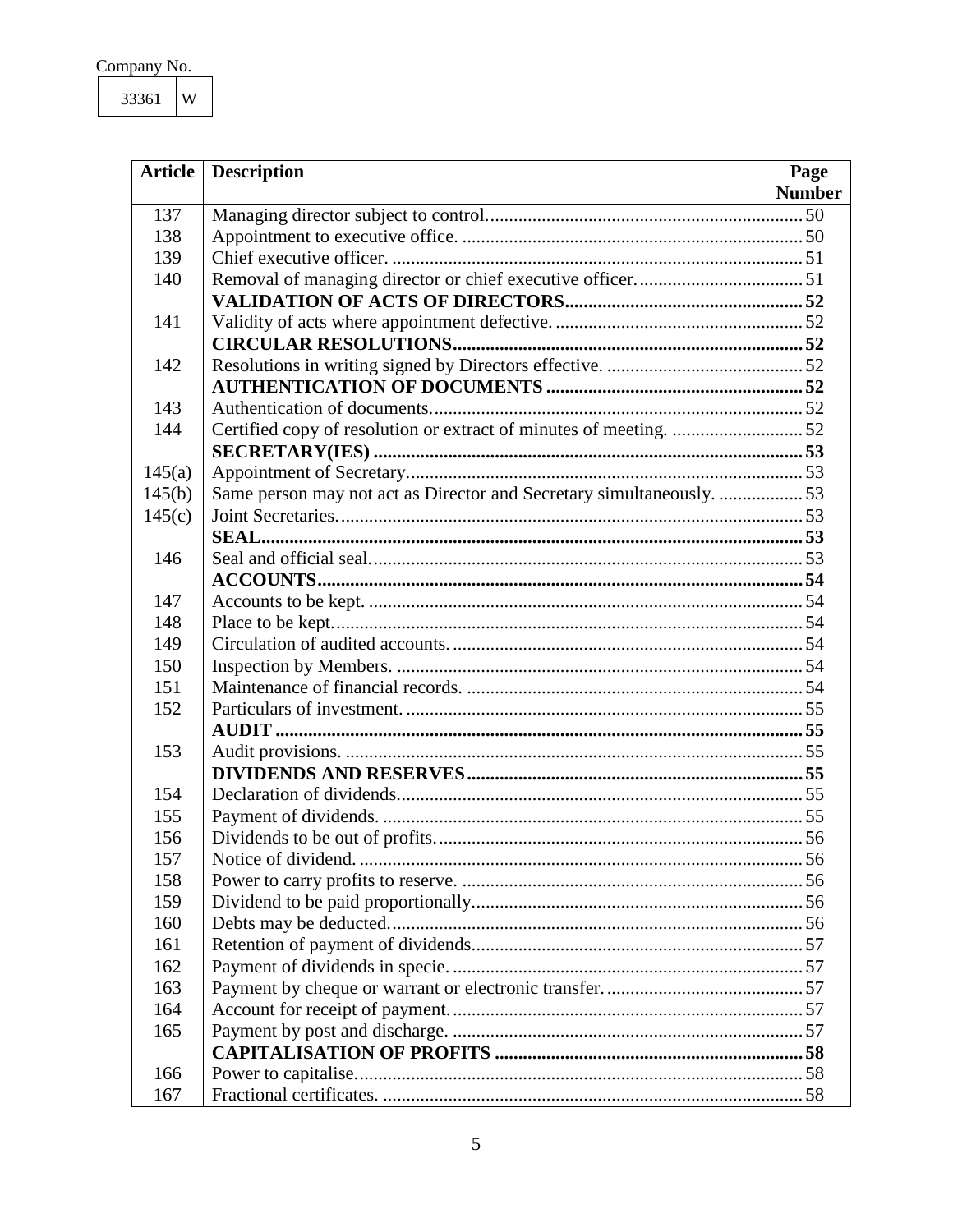| Company No. |  |
|-------------|--|
|             |  |

33361  $\mathbf W$ 

| <b>Article</b> | <b>Description</b><br>Page                                                   |
|----------------|------------------------------------------------------------------------------|
|                | <b>Number</b>                                                                |
|                |                                                                              |
| 168            |                                                                              |
| 169            |                                                                              |
| 170            |                                                                              |
| 171            |                                                                              |
| 172            |                                                                              |
| 173            | Notice duly given to person entitled to share by operation of law, transfer, |
|                |                                                                              |
|                |                                                                              |
| 174            |                                                                              |
| 175            |                                                                              |
| 176            |                                                                              |
|                |                                                                              |
| 177            |                                                                              |
|                |                                                                              |
| 178            |                                                                              |
|                |                                                                              |
| 179            |                                                                              |
|                |                                                                              |
| 180            |                                                                              |
|                |                                                                              |
| 181            |                                                                              |
|                |                                                                              |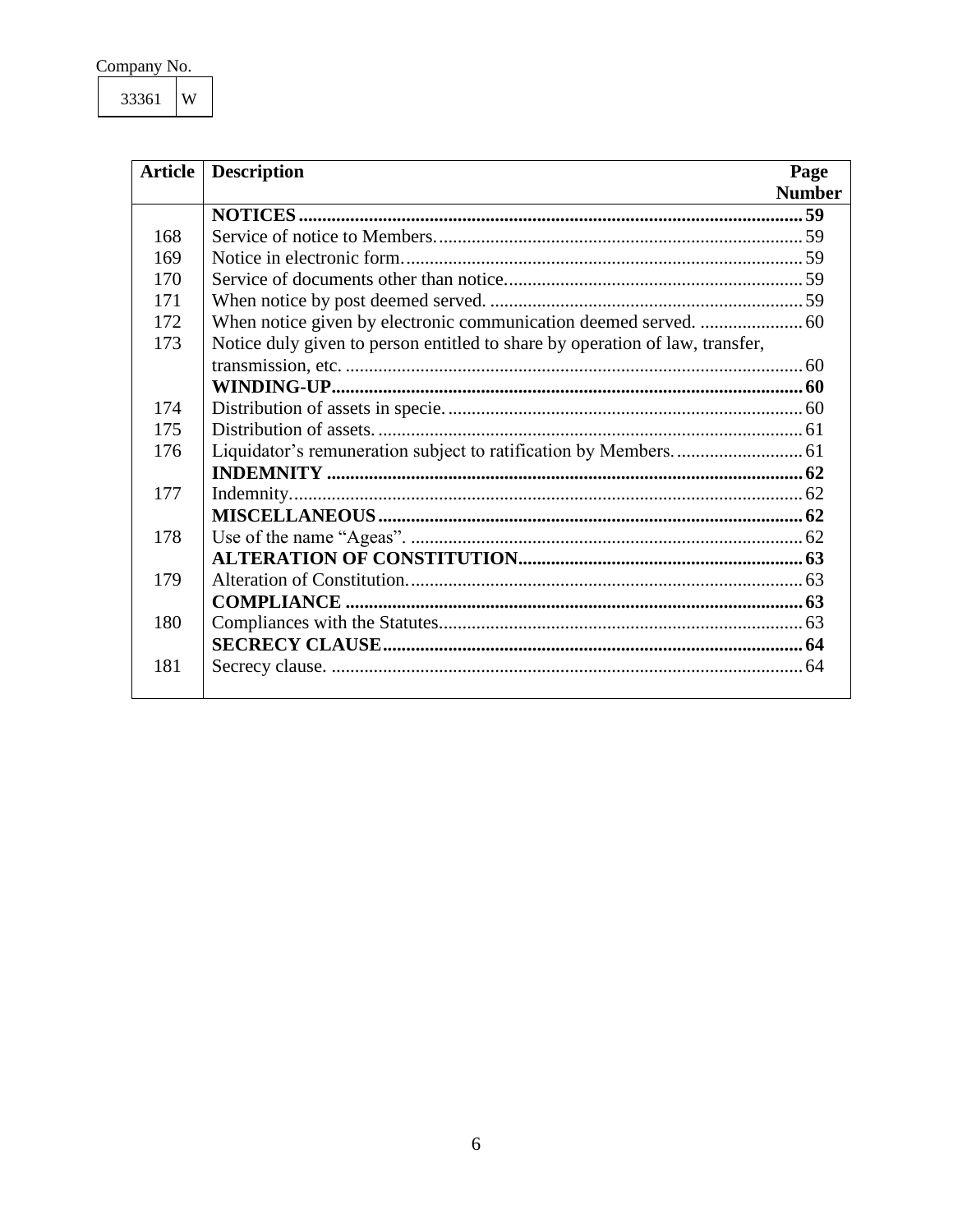#### THE COMPANIES ACT 2016 MALAYSIA

#### **PUBLIC COMPANY LIMITED BY SHARES**

#### **CONSTITUTION**

#### OF

#### **MAYBANK AGEAS HOLDINGS BERHAD**

<span id="page-7-1"></span><span id="page-7-0"></span>

| 1.1 | Definition     |                                                                                                                                                                                                       |
|-----|----------------|-------------------------------------------------------------------------------------------------------------------------------------------------------------------------------------------------------|
|     |                | In this Constitution, unless the context otherwise requires:                                                                                                                                          |
|     | <b>WORDS</b>   | <b>MEANINGS</b>                                                                                                                                                                                       |
|     | "Act"          | the Companies Act 2016 and any statutory modification,<br>amendment or re-enactment thereof.                                                                                                          |
|     | "Ageas"        | Ageas Insurance International NV                                                                                                                                                                      |
|     | Director"      | "Ageas Nominated a Director that is appointed by Ageas.                                                                                                                                               |
|     | "Article"      | the article in this Constitution.                                                                                                                                                                     |
|     | "BNM"          | Bank Negara Malaysia or the Central Bank of Malaysia.                                                                                                                                                 |
|     | "Board"        | the board of Directors of the Company.                                                                                                                                                                |
|     | "Business Day" | a day on which banks are open (other than Saturday, Sunday or<br>a public holiday) for general banking business in Kuala<br>Lumpur, Malaysia and which are not public or bank holidays in<br>Belgium. |
|     | "Chairman"     | the chairman of the Board.                                                                                                                                                                            |
|     | "Company"      | Maybank Ageas Holdings Berhad.                                                                                                                                                                        |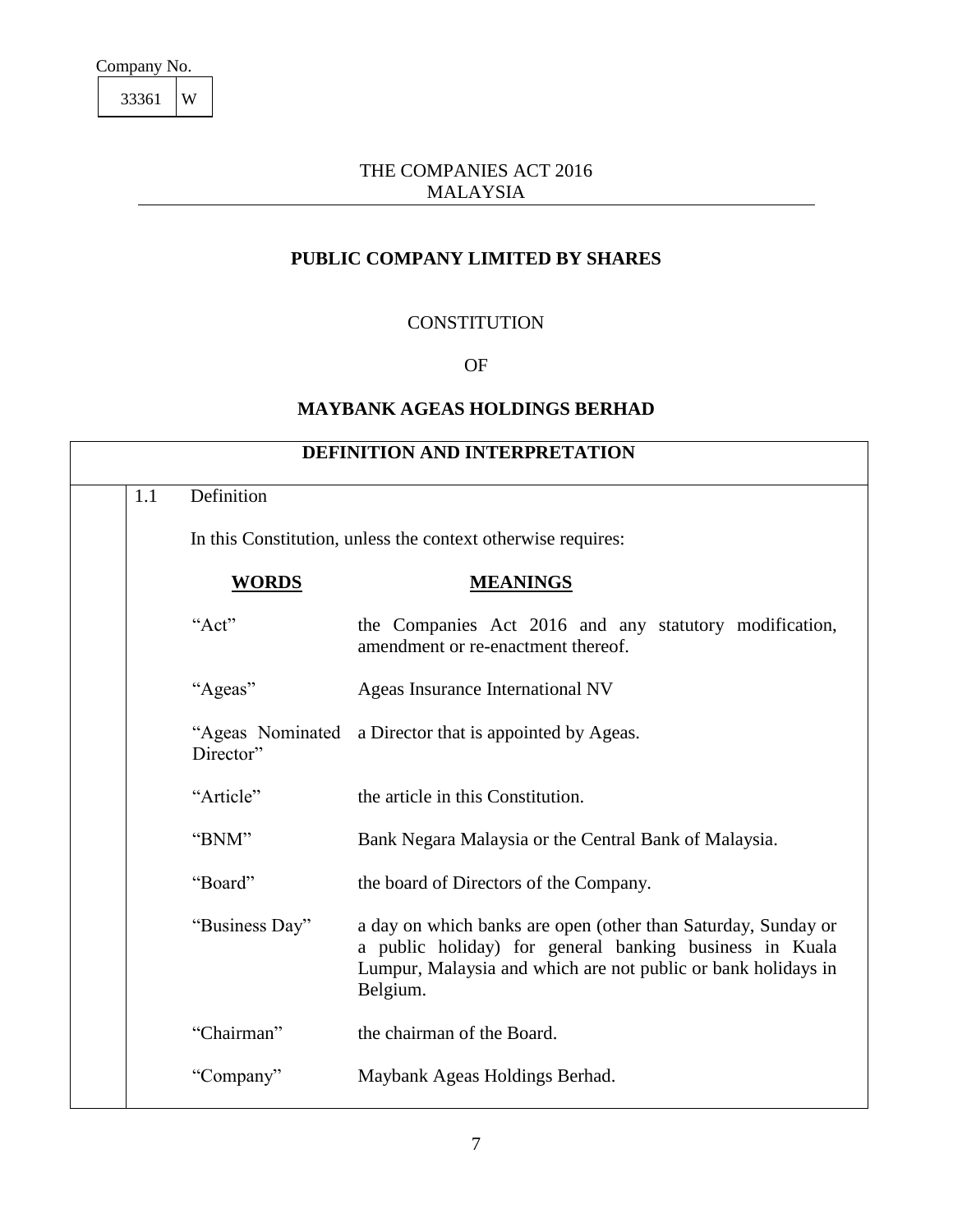| "Constitution"                     | this constitution of the Company including any changes made<br>to it.                                                                  |
|------------------------------------|----------------------------------------------------------------------------------------------------------------------------------------|
| "Deed<br>Adherence"                | of the deed substantially in the form of Schedule 3 pursuant to<br>which a party agrees to be bound by the Shareholders'<br>Agreement. |
| "Directors"                        | such persons as may from time to time occupy the position of<br>Director of the Company.                                               |
| "Financial Services<br>Act"        | the Financial Services Act 2013 and any statutory modification,<br>amendment or re-enactment thereof.                                  |
| "General Meeting"                  | a meeting of the Members held in accordance with the<br>Constitution.                                                                  |
| "Maybank"                          | Malayan Banking Berhad.                                                                                                                |
| "Maybank<br>Nominated<br>Director" | a Director that is appointed by Maybank.                                                                                               |
| "Member"                           | any person/ persons for the time being holding shares in the<br>Company.                                                               |
| "Office"                           | the registered office for the time being of the Company.                                                                               |
| "Ordinary<br>Resolution"           | the meaning ascribed to it in Section 291 of the Act.                                                                                  |
| "Operating<br>Subsidiaries"        | the subsidiaries of the Company ascribe to it in Section 4 of the<br>Act with principal activities in insurance and takaful business.  |
| "Register"                         | the register of Members to be kept pursuant to the Act.                                                                                |
| "Registrar"                        | the registrar designated under Section $20A(1)$ of the Companies<br>Commission of Malaysia Act 2001.                                   |
| "Related<br>Company"               | bears a meaning identical to that provided in Section 7 of the<br>Act.                                                                 |
| "Seal"                             | the common seal of the Company.                                                                                                        |
| "Secretary"                        | any person or persons appointed to perform the duties of a                                                                             |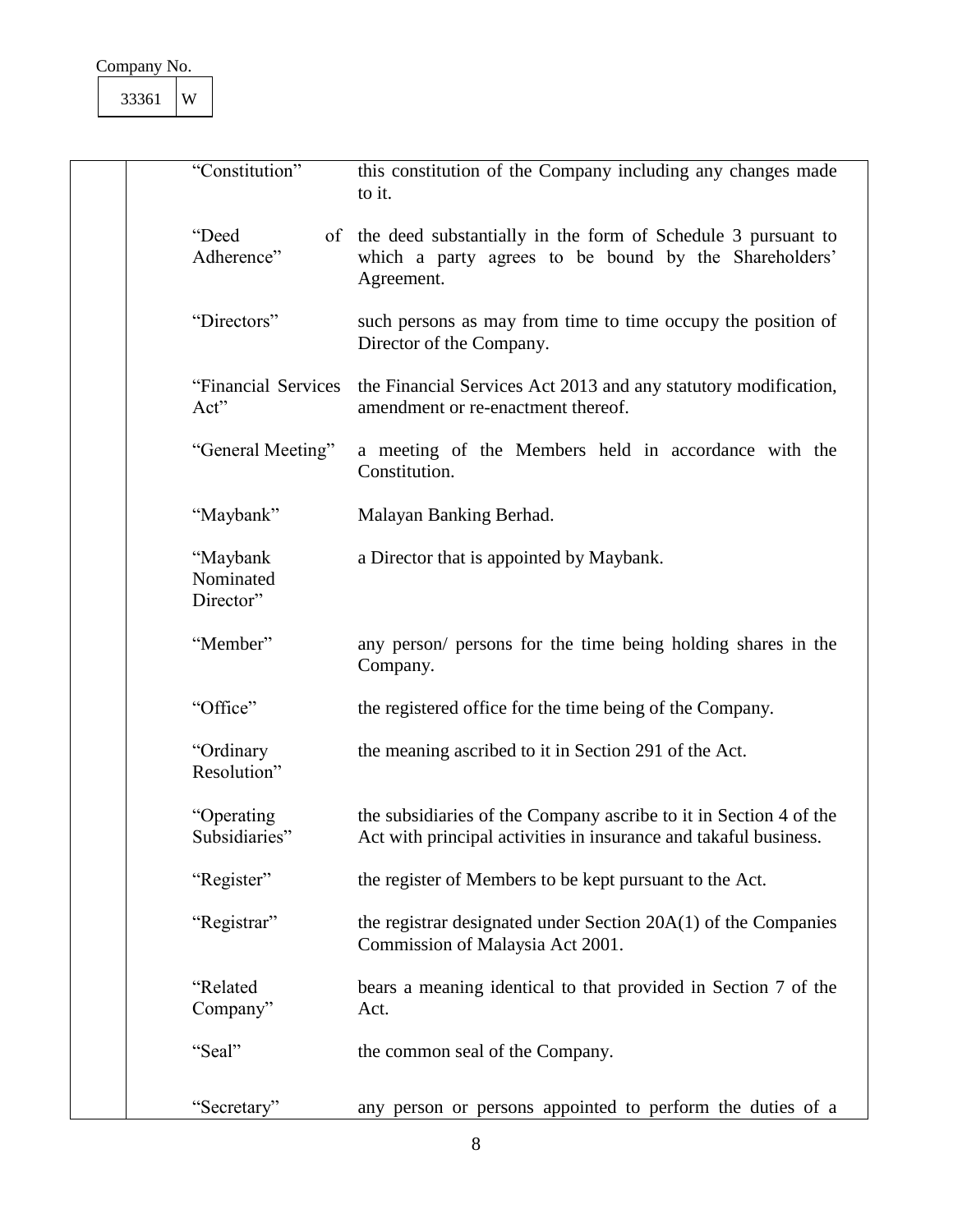|                               | secretary of the Company and shall include an assistant or<br>deputy secretary.                                                                                                                                                        |  |
|-------------------------------|----------------------------------------------------------------------------------------------------------------------------------------------------------------------------------------------------------------------------------------|--|
| "Shareholders"<br>Agreement"  | the shareholders' agreement of MAHB dated 8 February 2001<br>entered into between Maybank and Ageas or as it may be<br>amended and supplemental from time to time.                                                                     |  |
| "Shareholding"<br>Percentage" | means with respect to a shareholder's equity interest in:                                                                                                                                                                              |  |
|                               | (a) the Company, that shareholder's direct shareholding in the<br>issued share capital of the Company expressed as a<br>percentage of the total issued share capital of the<br>Company, or                                             |  |
|                               | (b) an Operating Subsidiary, that shareholder's shareholding in<br>the issued share capital of that Operating Subsidiary<br>expressed as a percentage held directly or indirectly to be<br>determined based on the following formula:- |  |
|                               | $S_P = S_D + \underline{\alpha} \times S_I \times \underline{100}$<br><b>ST</b><br>ß                                                                                                                                                   |  |
|                               | $S_{P}$<br>denotes the Shareholding Percentage;                                                                                                                                                                                        |  |
|                               | denotes the percentage of the issued shares capital<br>$S_{D}$<br>directly held by that shareholder in the share capital<br>of the Operating Subsidiary;                                                                               |  |
|                               | denotes the number of shares directly held by that<br>$\alpha$<br>shareholder in the share capital of the Company;                                                                                                                     |  |
|                               | denotes the total number of shares in the issued share<br>β<br>capital of the Company;                                                                                                                                                 |  |
|                               | $S_I$<br>denotes the number of shares directly held by the<br>Company in the share capital of that Operating<br>Subsidiary;                                                                                                            |  |
|                               | $S_T$<br>denotes the total number of shares in the issued and<br>paid-up share capital of that Operating Subsidiary.                                                                                                                   |  |
| "Special Issues"              | the matters as described in Article 128 of this Constitution and<br>clause 8.18 of the Shareholders' Agreement.                                                                                                                        |  |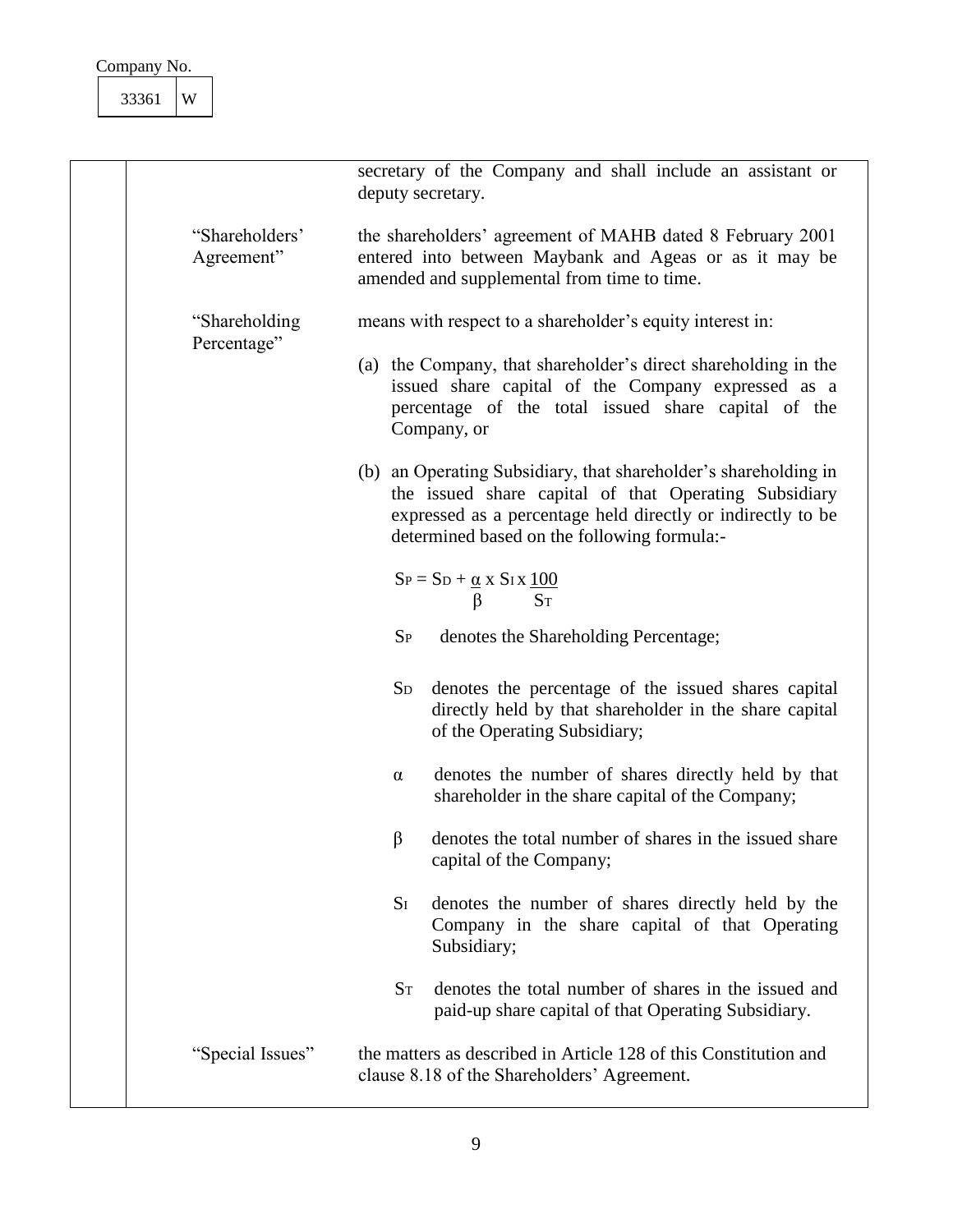<span id="page-10-4"></span><span id="page-10-3"></span><span id="page-10-2"></span><span id="page-10-1"></span><span id="page-10-0"></span>

|            | "Special<br>Resolution"                                                                                                                                                                                                                                                                                         | the meaning ascribed to it in Section 292 of the Act.                                                                                                                                                                                                                                                                                              |
|------------|-----------------------------------------------------------------------------------------------------------------------------------------------------------------------------------------------------------------------------------------------------------------------------------------------------------------|----------------------------------------------------------------------------------------------------------------------------------------------------------------------------------------------------------------------------------------------------------------------------------------------------------------------------------------------------|
|            | "Statutes"                                                                                                                                                                                                                                                                                                      | the Act, the Financial Services Act and any statutory<br>modification, amendments or re-enactment thereof and all other<br>legislation for the time being in force concerning and affecting<br>the Company.                                                                                                                                        |
| 1.2        | Interpretation                                                                                                                                                                                                                                                                                                  |                                                                                                                                                                                                                                                                                                                                                    |
| (a)        |                                                                                                                                                                                                                                                                                                                 | Expressions referring to writing shall, unless the contrary intention appears, be construed<br>as including references to printing, lithography, photography and other modes of<br>representing or reproducing words in a visible form.                                                                                                            |
| (b)        | Words importing the singular only shall include the plural and the masculine gender shall<br>include the feminine and neuter genders and the word "person" shall include a firm,<br>partnership, company and corporation.                                                                                       |                                                                                                                                                                                                                                                                                                                                                    |
| (c)        | Words or expressions contained in this Constitution shall be interpreted in accordance<br>with the provisions of the Interpretation Act, 1967 as amended from time to time and any<br>re-enactment thereof and of the Acts as in force at the date at which these regulations<br>become binding on the Company. |                                                                                                                                                                                                                                                                                                                                                    |
| (d)        | A reference to a statute or a statutory provision herein shall be deemed to include any<br>modification, re-enactment or consolidation thereof and any regulations, rules, orders or<br>other statutory instruments made pursuant thereto.                                                                      |                                                                                                                                                                                                                                                                                                                                                    |
|            |                                                                                                                                                                                                                                                                                                                 | <b>INTRODUCTION</b>                                                                                                                                                                                                                                                                                                                                |
| (a)        | <b>Company Name</b>                                                                                                                                                                                                                                                                                             |                                                                                                                                                                                                                                                                                                                                                    |
|            |                                                                                                                                                                                                                                                                                                                 | The name of the Company is Maybank Ageas Holdings Berhad.                                                                                                                                                                                                                                                                                          |
| <b>(b)</b> | <b>Office</b>                                                                                                                                                                                                                                                                                                   |                                                                                                                                                                                                                                                                                                                                                    |
|            | The Office will be situated in Malaysia.                                                                                                                                                                                                                                                                        |                                                                                                                                                                                                                                                                                                                                                    |
| (c)        | <b>Object and power of the Company</b>                                                                                                                                                                                                                                                                          |                                                                                                                                                                                                                                                                                                                                                    |
|            |                                                                                                                                                                                                                                                                                                                 | The Company shall have full capacity to carry on or undertake any business or activity<br>and shall have for these purposes the full rights, powers, and privileges as contained in<br>Section 21 of the Act, subject always that the business or activities are approved, or not<br>otherwise objected to by BNM or other applicable authorities. |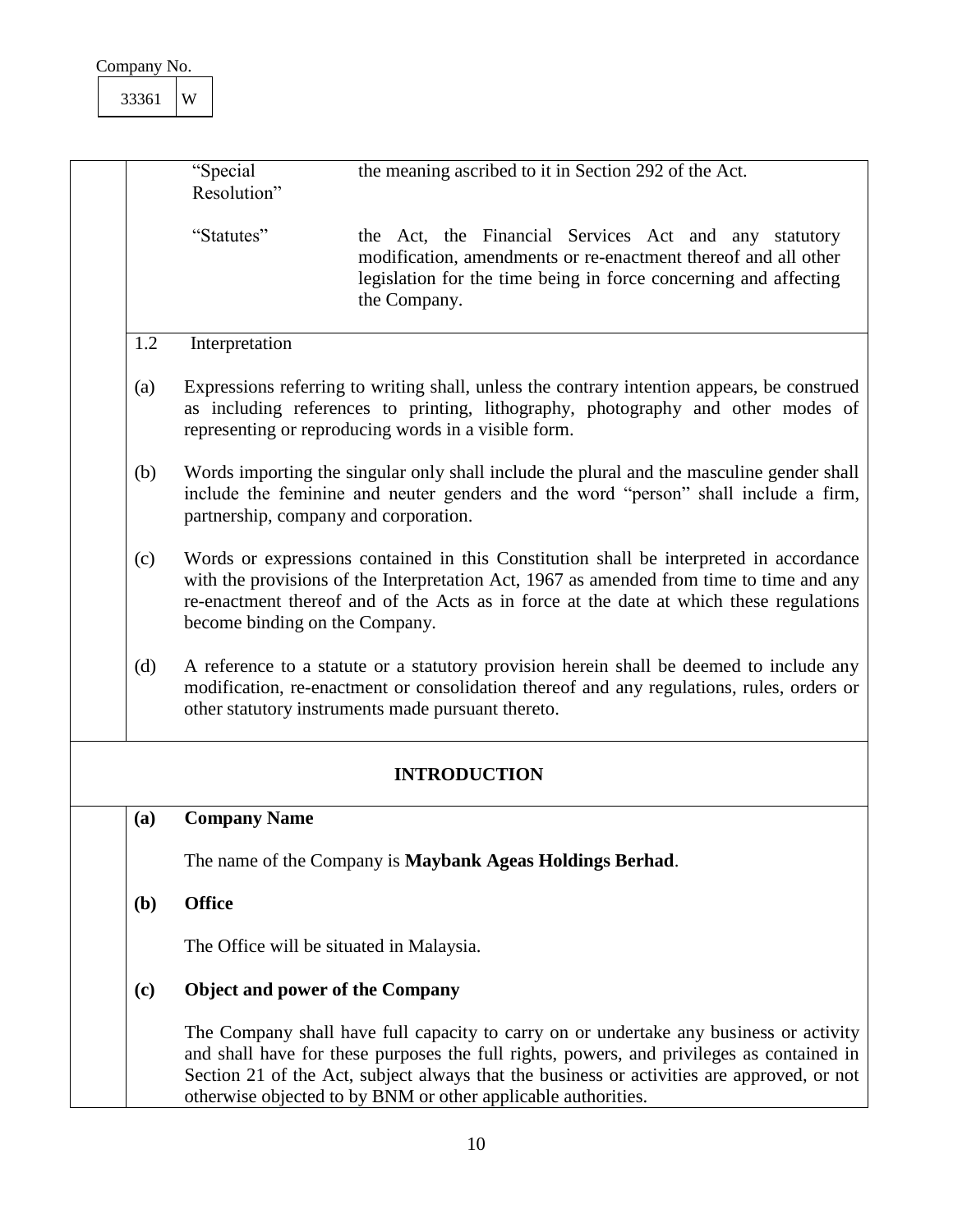| Company No. |  |
|-------------|--|
|             |  |

<span id="page-11-4"></span><span id="page-11-3"></span><span id="page-11-2"></span><span id="page-11-1"></span><span id="page-11-0"></span>

|    | (d) | <b>Members' liability</b>                                                                                                                                                                                                                                                                                                                                                                                                                                                                                                                                                                                                               |                                                    |  |
|----|-----|-----------------------------------------------------------------------------------------------------------------------------------------------------------------------------------------------------------------------------------------------------------------------------------------------------------------------------------------------------------------------------------------------------------------------------------------------------------------------------------------------------------------------------------------------------------------------------------------------------------------------------------------|----------------------------------------------------|--|
|    |     | The liability of the Members is limited.                                                                                                                                                                                                                                                                                                                                                                                                                                                                                                                                                                                                |                                                    |  |
|    |     | <b>SHARE</b>                                                                                                                                                                                                                                                                                                                                                                                                                                                                                                                                                                                                                            |                                                    |  |
| 3. | (a) | Without prejudice to any special rights previously conferred<br>on the Members of any existing shares or class of shares, but<br>subject to the Act and to this Constitution, shares in the<br>Company may be issued by the Directors and any such shares<br>may be issued on such terms and conditions and with such<br>preferred, deferred or other special rights or such restrictions,<br>whether in regard to dividend, voting, return of capital, or<br>otherwise as the Directors, subject to any Ordinary Resolution<br>of the Company, determine.                                                                              | Issuance of shares.                                |  |
|    | (b) | No share shall be issued to transfer a controlling interest in the<br>Company without the prior approval of Members at a General<br>Meeting.                                                                                                                                                                                                                                                                                                                                                                                                                                                                                            |                                                    |  |
| 4. | (a) | Subject to the Act, any preference shares may, with the<br>sanction of an Ordinary Resolution, be issued on the terms<br>that they are, or at the option of the Company are liable to be<br>redeemed.                                                                                                                                                                                                                                                                                                                                                                                                                                   | Preference shares.                                 |  |
|    | (b) | No issue of preference shares shall be made which would<br>result in the total number of the issued preference shares<br>exceeding the total number of issued ordinary shares at the<br>time of such issue.                                                                                                                                                                                                                                                                                                                                                                                                                             |                                                    |  |
| 5. | (a) | Subject to Section 75 of the Act, the shares shall be at the<br>disposal of the Directors, and they may allot, grant options<br>over, or otherwise deal with or dispose of them to such<br>persons at such times and generally on such terms and<br>conditions as they think proper. The Directors shall, as<br>regards, any offer or allotment of shares, comply with the<br>provisions of the Act if and insofar as such provisions may<br>be applicable thereto. Subject to Section 72 of the Act, any<br>preference shares may be issued on the terms that they are,<br>or at the option of the Company are liable, to be redeemed. | <b>Shares</b><br>disposal<br>of<br>at<br>Directors |  |
|    | (b) | Nothing in this Constitution contained shall preclude the<br>Directors from recognising a renunciation on the allotment                                                                                                                                                                                                                                                                                                                                                                                                                                                                                                                 |                                                    |  |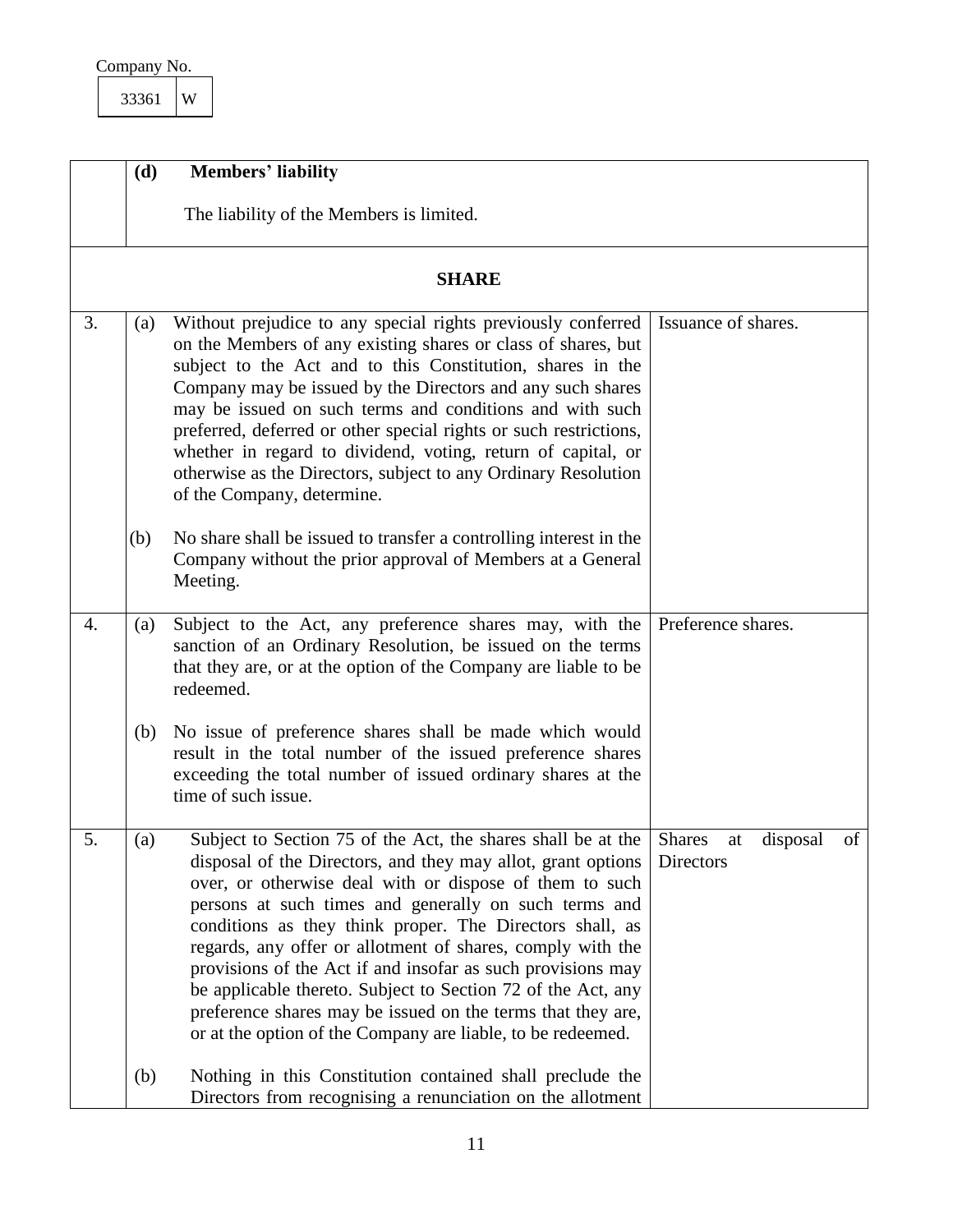<span id="page-12-0"></span>

| Company No. |   |
|-------------|---|
| 33361       | W |

<span id="page-12-3"></span><span id="page-12-2"></span><span id="page-12-1"></span>

|    | of any share by the allottee in favour of some other person.                                                                                                                                                                                                                                                                                                                                                                                                                                                                                                                                                                                                                                                                                           |                                                        |
|----|--------------------------------------------------------------------------------------------------------------------------------------------------------------------------------------------------------------------------------------------------------------------------------------------------------------------------------------------------------------------------------------------------------------------------------------------------------------------------------------------------------------------------------------------------------------------------------------------------------------------------------------------------------------------------------------------------------------------------------------------------------|--------------------------------------------------------|
| 6. | Subject to any direction to the contrary that may be given by the<br>Company in General Meeting, all shares (which rank equally to the<br>existing shares as to the voting or distribution rights) shall, before<br>issue, be offered to such Members of existing shares in a manner<br>which would, if the offer were accepted, maintain the relative<br>voting and distribution rights of those Members. The offer shall be<br>made by notice specifying the number of shares offered, and<br>limiting a time within which the offer, if not accepted, will be<br>deemed to be declined.                                                                                                                                                             | New shares to be offered<br>to Members.                |
| 7. | (a)<br>Only Maybank shall have the pre-emptive right to subscribe<br>for any new shares issued by any of the Operating<br>Subsidiaries or subsidiary of the Operating Subsidiaries not<br>acquired by any of the minority shareholders of the<br>Operating Subsidiaries or a subsidiary of the Operating<br>Subsidiary, provided always that the exercise by Maybank of<br>such rights must not reduce Ageas' shareholding percentage<br>in each of the Operating Subsidiaries to below thirty per<br>centum (30%). Notwithstanding the foregoing this Article<br>shall not restrict and Maybank agrees to, the right of Ageas<br>to acquire any existing shares in the issued share capital of<br>the Operating Subsidiaries not taken up by Maybank. | Pre-emption<br>rights<br>in<br>Operating Subsidiaries. |
|    | Neither Maybank nor Ageas shall be entitled to sell, transfer,<br>(b)<br>charge, encumber, grant options over or otherwise dispose of<br>any of the ordinary shares or any beneficial interest in any of<br>the ordinary shares now owned or to be acquired after the<br>date of the Shareholders' Agreement by it in the Company<br>and each of the Operating Subsidiaries under and pursuant to<br>the Shareholders' Agreement or by virtue of the<br>shareholdings in the Company except with the written<br>approval of Ageas or Maybank as may be relevant.                                                                                                                                                                                       | Restriction<br>against<br>sale<br>etc.                 |
|    | Subject to Article 7(b) of this Constitution, Maybank and<br>(c)<br>Ageas may each sell, transfer, assign or otherwise dispose of<br>any of its shares in the Company to any of its wholly-owned<br>subsidiaries ("Transferee Subsidiary") provided that:                                                                                                                                                                                                                                                                                                                                                                                                                                                                                              | Exception<br>the<br>to<br>restriction.                 |
|    | (i)<br>the Transferee Subsidiary executes a Deed of<br>Adherence;                                                                                                                                                                                                                                                                                                                                                                                                                                                                                                                                                                                                                                                                                      |                                                        |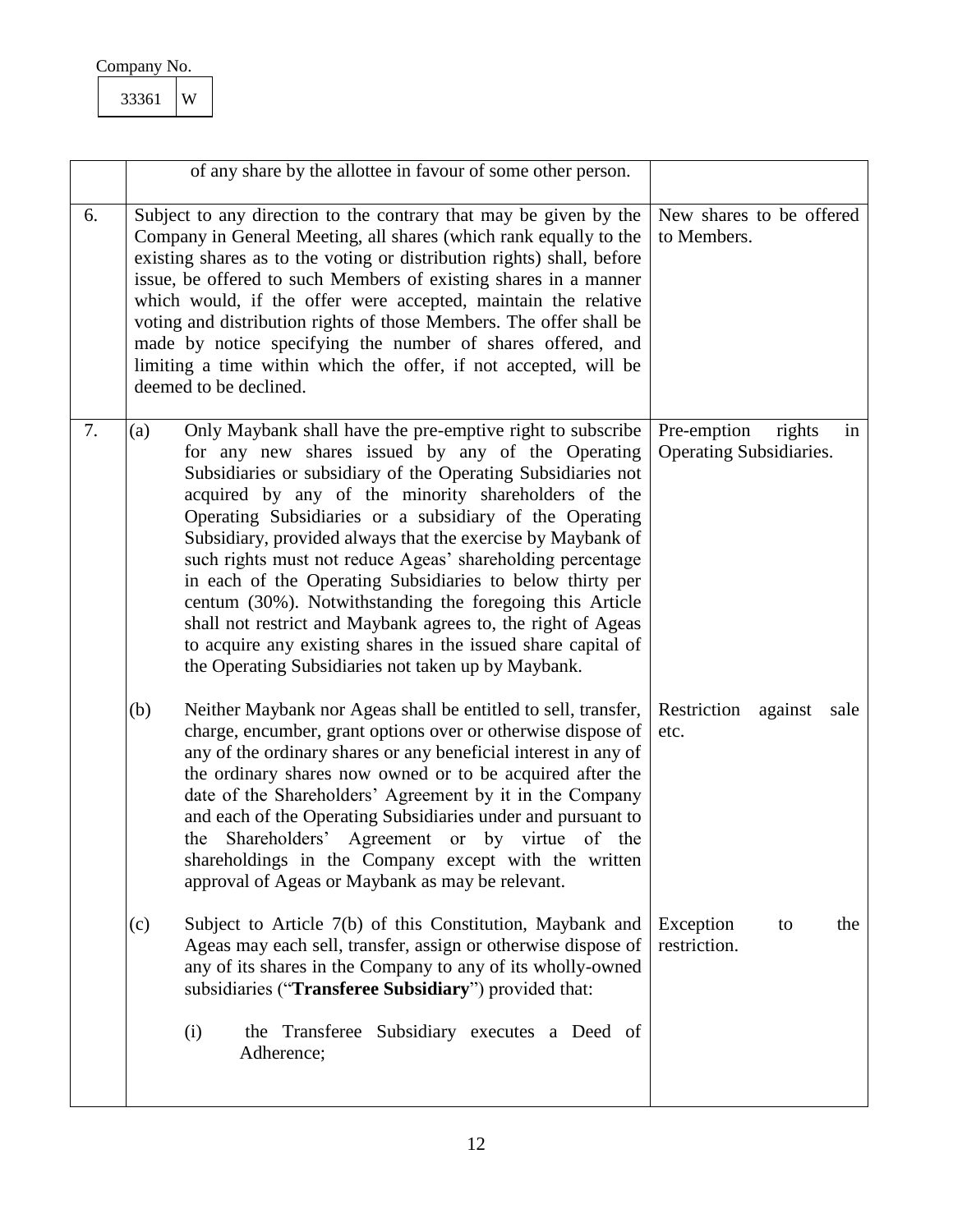<span id="page-13-0"></span>

|    | 33361 | W     |                                                                                                                                                                                                                                                                                                                                                                                                                                                                                                                                                                                                                                                                                                                                                                                                                                                                                                                                                                                                                                                                                                                                                                                                                                            |                                        |        |
|----|-------|-------|--------------------------------------------------------------------------------------------------------------------------------------------------------------------------------------------------------------------------------------------------------------------------------------------------------------------------------------------------------------------------------------------------------------------------------------------------------------------------------------------------------------------------------------------------------------------------------------------------------------------------------------------------------------------------------------------------------------------------------------------------------------------------------------------------------------------------------------------------------------------------------------------------------------------------------------------------------------------------------------------------------------------------------------------------------------------------------------------------------------------------------------------------------------------------------------------------------------------------------------------|----------------------------------------|--------|
|    |       |       |                                                                                                                                                                                                                                                                                                                                                                                                                                                                                                                                                                                                                                                                                                                                                                                                                                                                                                                                                                                                                                                                                                                                                                                                                                            |                                        |        |
|    |       | (ii)  | either Maybank or Ageas as may be relevant,<br>guarantees the observance and performance by the<br>Related Company of all its obligations and liabilities<br>undertaken pursuant to the Deed of Adherence;                                                                                                                                                                                                                                                                                                                                                                                                                                                                                                                                                                                                                                                                                                                                                                                                                                                                                                                                                                                                                                 |                                        |        |
|    |       | (iii) | the Transferee Subsidiary is not a shareholder of or<br>holds interests exceeding five per centum (5%) in the<br>equity capital or convertible securities of any<br>competitors of the Company or any of the Operating<br>Subsidiaries or the other Party; and                                                                                                                                                                                                                                                                                                                                                                                                                                                                                                                                                                                                                                                                                                                                                                                                                                                                                                                                                                             |                                        |        |
|    |       | (iv)  | the Transferee Subsidiary does not have<br>any<br>shareholder(s) who holds interest exceeding five per<br>centum (5%) in the equity capital or convertible<br>securities of any competitors of the Company or any<br>of the Operating Subsidiaries.                                                                                                                                                                                                                                                                                                                                                                                                                                                                                                                                                                                                                                                                                                                                                                                                                                                                                                                                                                                        |                                        |        |
|    |       |       | In the event the Transferee Subsidiary ceases to be a wholly-<br>owned subsidiary of the Maybank or Ageas (as the case may<br>be) which sold, transferred, assigned or disposed of any of<br>its shares to Transferee Subsidiary all such shares shall<br>forthwith be transferred back to Maybank or Ageas (as the<br>case may be).                                                                                                                                                                                                                                                                                                                                                                                                                                                                                                                                                                                                                                                                                                                                                                                                                                                                                                       |                                        |        |
| 8. |       |       | If at any time the share capital is divided into different classes of<br>shares, the rights attached to any class (unless otherwise provided<br>by the terms of issue of the shares of that class) may, whether or<br>not the Company is being wound up, be varied with the consent in<br>writing of the Members of not less than seventy-five per centum<br>(75%) of the total voting rights of the Members in that class, or<br>with the sanction of a Special Resolution passed at a separate<br>General Meeting of the Members of the shares of the class. To<br>every such separate General Meeting, the provisions of this<br>Constitution relating to General Meetings shall mutatis mutandis<br>apply, but so that the necessary quorum shall be formed in<br>accordance with Section 328 of the Act and such Member(s) shall<br>be at least holding or representing by proxy one-tenth $(1/10)$ of the<br>issued shares of the class and that any Member of shares of the<br>class present in person or by proxy may demand a poll to one vote<br>for every such share held by the Member(s). To every such Special<br>Resolution the provisions of Section 292 of the Act shall with such<br>adaptations as are necessary apply. | Variation<br>to<br>attached to shares. | rights |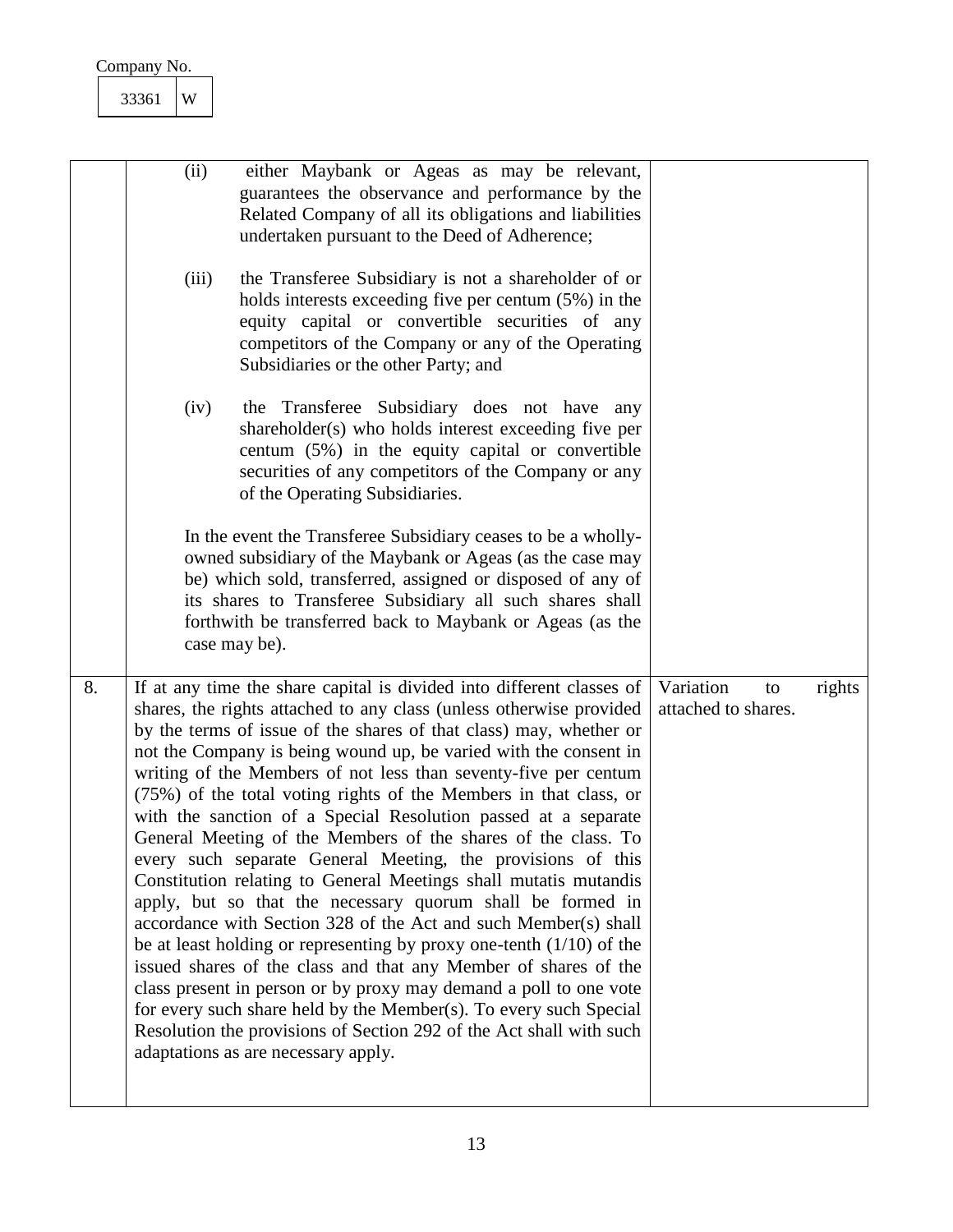<span id="page-14-5"></span><span id="page-14-4"></span><span id="page-14-3"></span><span id="page-14-2"></span><span id="page-14-1"></span><span id="page-14-0"></span>

| 9.  | The Company shall not give, whether directly or indirectly and<br>whether by means of a loan, guarantee, the provision of security or<br>otherwise, any financial assistance for the purpose of, or in<br>connection with, a purchase or subscription made or to be made by<br>any person of or for any shares in the Company or in its holding<br>company (if any) nor shall the Company make a loan for any<br>purpose whatsoever on the security of its shares or those of its<br>holding company (if any) but nothing in this Article shall prohibit<br>transactions not prohibited by the Act.             | Funds not to be employed<br>in purchase of shares etc.    |
|-----|-----------------------------------------------------------------------------------------------------------------------------------------------------------------------------------------------------------------------------------------------------------------------------------------------------------------------------------------------------------------------------------------------------------------------------------------------------------------------------------------------------------------------------------------------------------------------------------------------------------------|-----------------------------------------------------------|
| 10. | The rights conferred upon the Members of the shares of any class<br>issued with preferred or other rights shall not, unless otherwise<br>expressly provided by the terms of issue of the shares of that class,<br>be deemed to be varied by the creation or issue of further shares<br>ranking as regards participation in the profits or assets of the<br>Company in some or in all respects pari passu therewith.                                                                                                                                                                                             | No deemed variation to<br>rights attached to shares.      |
| 11. | Subject to provision of Section 80 of the Act, the Company may<br>pay commissions and brokerage as is provided for therein.                                                                                                                                                                                                                                                                                                                                                                                                                                                                                     | Power<br>of<br>paying<br>commissions<br>and<br>brokerage. |
| 12. | Where any shares are issued for the purpose of raising money to<br>defray the expenses of the construction of any works or buildings<br>or the provision of any plant which cannot be made profitable for a<br>long period the Company may pay interest and return on so much<br>of such share capital as is for the time being paid up for the period<br>and subject to the conditions and restrictions mentioned in Section<br>130 of the Act and may charge the interest or returns paid to share<br>capital as part of the cost of construction of the works or buildings<br>or the provision of the plant. | Payment of interest out of<br>capital in certain cases.   |
| 13. | No person shall be recognised by the Company as holding any<br>share upon any trust, and the Company shall not be bound by or be<br>required in any way to recognise (even when having notice thereof)<br>any equitable, contingent, future or partial interest in any share or<br>any other rights in respect of any share other than an absolute right<br>to the entirety thereof in the registered Member, except only as by<br>this Constitution otherwise provided for or as required by the Act<br>or pursuant to any order of Court.                                                                     | No trust recognised.                                      |
| 14. | The Company shall not be required to issue a share certificate<br>unless an application by a Member for a certificate relating to the<br>Member's shares in a company has been received. Any share<br>certificate issued by the Company shall be made in accordance with                                                                                                                                                                                                                                                                                                                                        | Share certificate.                                        |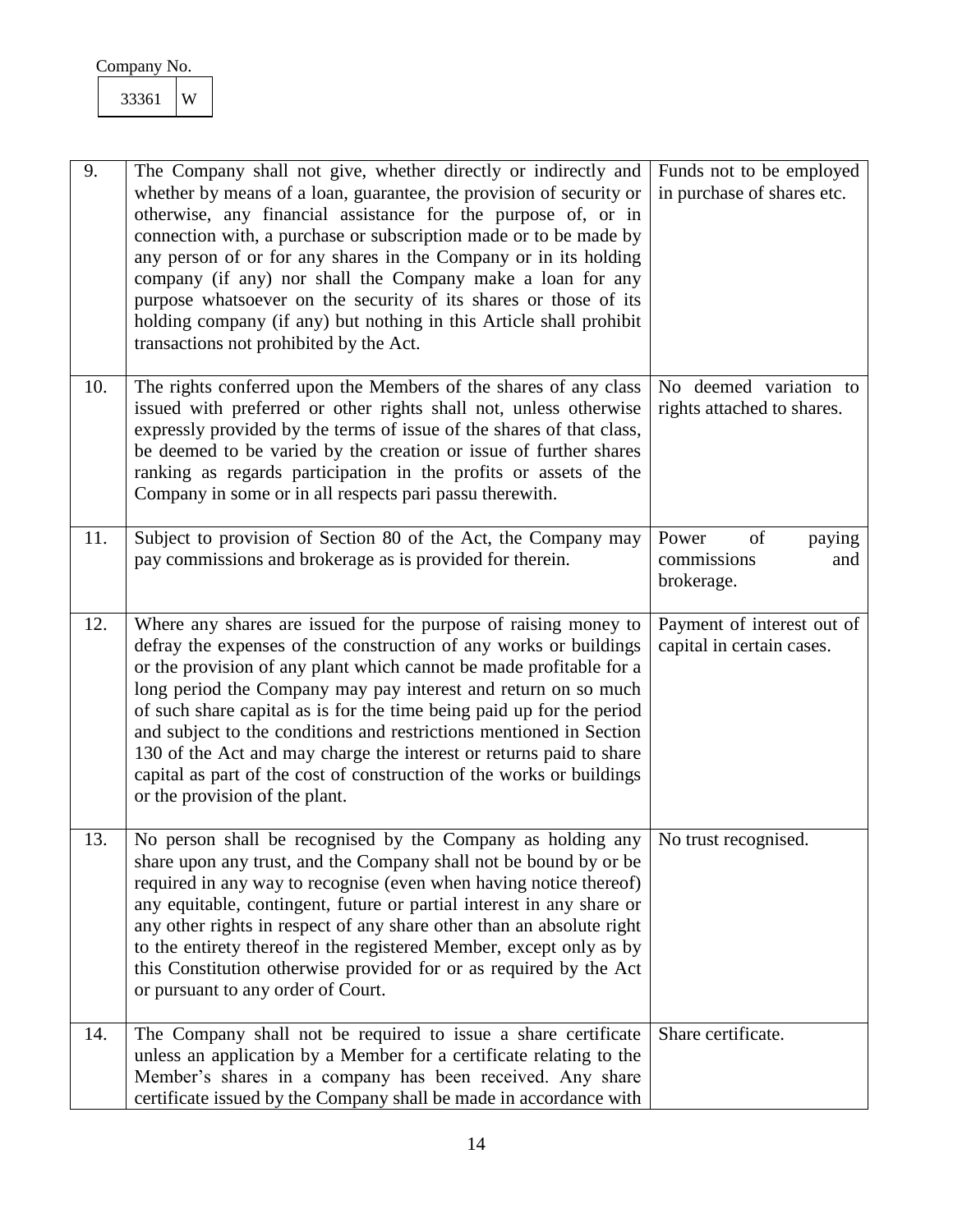<span id="page-15-1"></span>

| Company No. |  |
|-------------|--|
|-------------|--|

<span id="page-15-3"></span><span id="page-15-2"></span><span id="page-15-0"></span>

|     | Sections 97, 98, 99 and 100 of the Act.                                                                                                                                                                                                                                                                                                                                                                                                                                                                                                                                                                                                                                                                                                                                                                                                                                                                                                                            |                                               |
|-----|--------------------------------------------------------------------------------------------------------------------------------------------------------------------------------------------------------------------------------------------------------------------------------------------------------------------------------------------------------------------------------------------------------------------------------------------------------------------------------------------------------------------------------------------------------------------------------------------------------------------------------------------------------------------------------------------------------------------------------------------------------------------------------------------------------------------------------------------------------------------------------------------------------------------------------------------------------------------|-----------------------------------------------|
|     | <b>LIEN ON SHARES</b>                                                                                                                                                                                                                                                                                                                                                                                                                                                                                                                                                                                                                                                                                                                                                                                                                                                                                                                                              |                                               |
| 15. | The Company shall have a first and paramount lien upon all not<br>fully paid shares, for unpaid calls and instalments upon the specific<br>shares in respect of which such monies are due and unpaid, and to<br>such amounts as the Company may be called upon by law to pay<br>and has paid in respect of such shares registered in the name of<br>any Member or deceased Member; and such lien shall have<br>priority over all debts, obligations, engagements, and liabilities of<br>any such Member to or with any other person notwithstanding<br>that any such debt, obligation, engagement, or liability was<br>incurred or undertaken prior to the date when any debt, obligation,<br>engagement, or liability to the Company in respect of which the<br>Company may claim to exercise the lien conferred by this Article<br>was incurred. The Company's lien, if any, on any security shall<br>extend to all dividends payable in respect of such shares. | Company<br>have<br>to<br>a<br>paramount lien. |
| 16. | The Directors may serve upon any Member or any person<br>entitled to such shares by reason of the death or bankruptcy of a<br>Member who is indebted or under obligation, engagement, or<br>liability to the Company, a notice requiring him to pay the amount<br>due to the Company or satisfy the said obligation, engagement, or<br>liability and stating that if payment is not made or the said<br>obligation, engagement, or liability is not satisfied within a given<br>time (not being less than fourteen $(14)$ days) as specified in such<br>notice, any shares held by such Member which are subject to a lien<br>in favour of the Company will be liable to be sold, and if such<br>Member shall not comply with such notice within the time<br>aforesaid the Directors, without further notice, may for the purposes<br>of enforcing the lien of the Company sell such shares in any<br>such manner as they think fit.                               | Notice to pay amount due.                     |
| 17. | The proceeds of the sale shall be received by the Company and<br>applied in payment of such part of the amount in respect of which<br>the lien exists as is presently payable and all costs of such sale, and<br>the residue, if any, shall (subject to a like lien for sums not<br>presently payable as existed upon the shares before the sale) be<br>paid to the Member or his executors, administrators or his<br>permitted assignees or as he shall otherwise direct.                                                                                                                                                                                                                                                                                                                                                                                                                                                                                         | of<br>Application<br>sale<br>proceeds.        |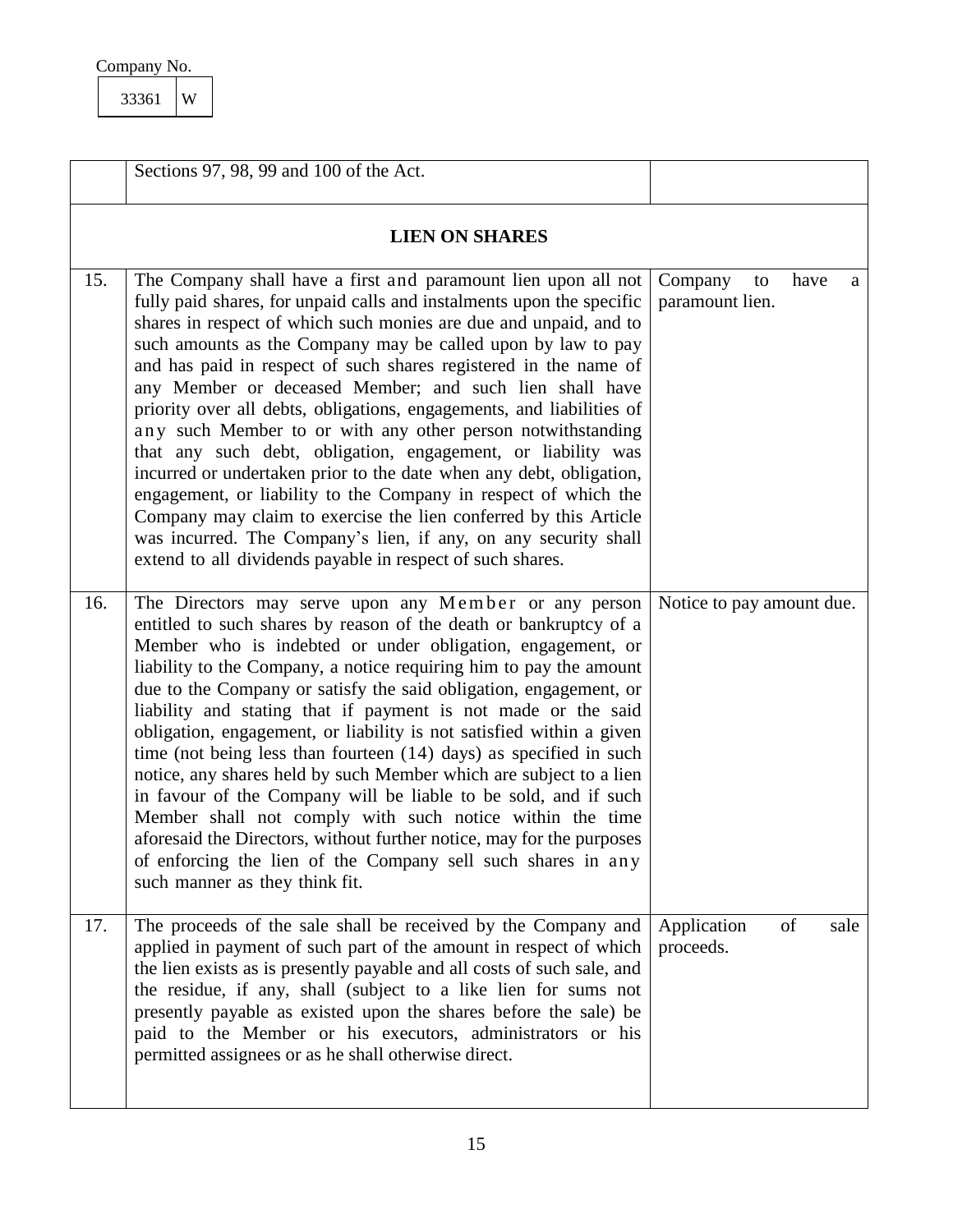<span id="page-16-5"></span><span id="page-16-4"></span><span id="page-16-3"></span><span id="page-16-2"></span><span id="page-16-1"></span><span id="page-16-0"></span>

| 18. | To give effect to any such sale the Directors may authorise a person<br>to transfer the shares sold to the purchaser thereof or in accordance<br>with the direction of such purchaser. The purchaser shall be<br>registered as the Member of the shares comprised in any such<br>transfer and the Director shall not be bound to see to the application<br>of the purchase money, nor shall the title of the purchaser to the<br>shares be affected by any irregularity or invalidity in the<br>proceedings in reference to the sale.                                                                                                                                                                                                  | forfeited<br>Transfer<br>of<br>share.                         |
|-----|----------------------------------------------------------------------------------------------------------------------------------------------------------------------------------------------------------------------------------------------------------------------------------------------------------------------------------------------------------------------------------------------------------------------------------------------------------------------------------------------------------------------------------------------------------------------------------------------------------------------------------------------------------------------------------------------------------------------------------------|---------------------------------------------------------------|
| 19. | A person whose shares have been sold shall cease to be a<br>Member in respect of the shares sold but shall, notwithstanding<br>the sale, remain liable to pay the Company all monies which at the<br>date of sale were payable by him to the Company in respect of the<br>shares; his liability shall only cease if and when the Company has<br>received payment in full of such monies in respect of the shares.                                                                                                                                                                                                                                                                                                                      | Liability to pay monies on<br>shares which have been<br>sold. |
| 20. | Notice of any sale shall be given to the Member of the share or to<br>the person entitled by transmission to the share sold as the case<br>may be. An entry of such notice having been given and the sale,<br>with the date thereof, shall be made in the Register opposite to the<br>share. The provisions of this Article are directory only, and no sale<br>shall be in any manner invalidated by any omission or neglect to<br>give such notice or to make such entry as aforesaid.                                                                                                                                                                                                                                                | Notice to be given.                                           |
| 21. | A statutory declaration in writing that the declarant is a Director<br>or the Secretary of the Company and that a share in the Company<br>has been duly sold on a date stated in the declaration shall be<br>conclusive evidence of the facts therein stated against all persons<br>claiming to be entitled to the share.                                                                                                                                                                                                                                                                                                                                                                                                              | Evidence of sale.                                             |
|     | <b>CALLS ON SHARES</b>                                                                                                                                                                                                                                                                                                                                                                                                                                                                                                                                                                                                                                                                                                                 |                                                               |
| 22. | The Directors may, subject to the provisions of this Constitution,<br>from time to time make calls upon the Members in respect of any<br>money unpaid on their shares and not by the conditions of<br>allotment thereof made payable at fixed times, provided that no call<br>shall be exceed one-fourth $(1/4)$ of the issued price of the share or<br>be payable at less than thirty (30) days from the date fixed for the<br>payment of the last preceding call, and each Member shall (subject<br>to receiving at least fourteen (14) days' notice specifying the date,<br>time and place of payment) pay to the Company the amount called<br>on his shares. A call may be revoked or postponed as the Directors<br>may determine. | Calls and when payable.                                       |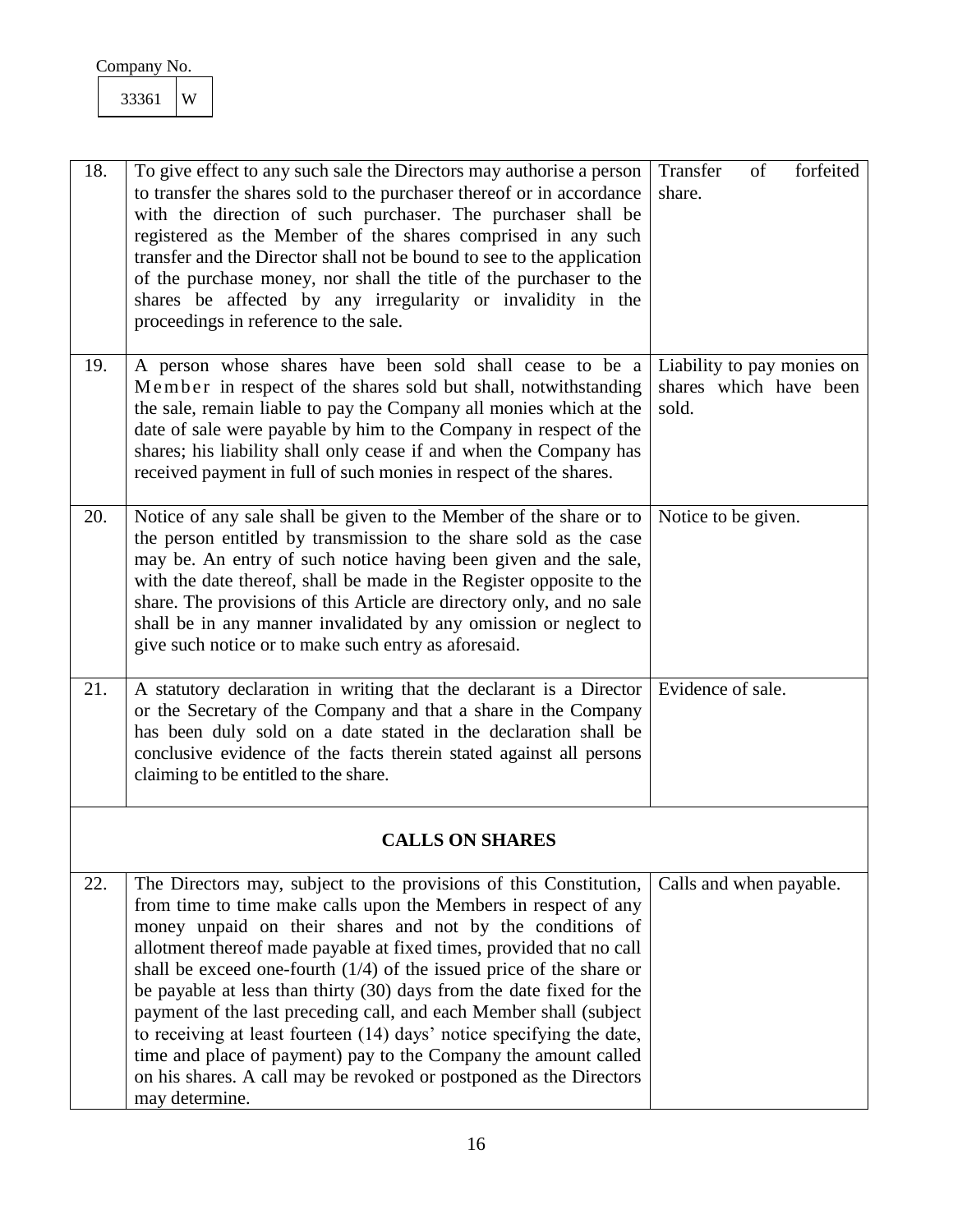<span id="page-17-4"></span><span id="page-17-3"></span><span id="page-17-2"></span><span id="page-17-1"></span><span id="page-17-0"></span>

| 23. | A call shall be deemed to have been made at the time when the<br>resolution of the Directors authorising the call was passed and may<br>be required to be paid by instalments. No Member shall be entitled<br>to receive any dividend or to vote at a meeting until he shall have<br>paid all calls for the time being due and payable on every share<br>held by him together with interest and expenses (if any).                                                                                                                                                                                                                                                                                                                                                                                                                                                      | Calls when deemed.                                 |
|-----|-------------------------------------------------------------------------------------------------------------------------------------------------------------------------------------------------------------------------------------------------------------------------------------------------------------------------------------------------------------------------------------------------------------------------------------------------------------------------------------------------------------------------------------------------------------------------------------------------------------------------------------------------------------------------------------------------------------------------------------------------------------------------------------------------------------------------------------------------------------------------|----------------------------------------------------|
| 24. | If before or on the day appointed for payment thereof, a call or<br>instalment payable in respect of a share is not paid, the person from<br>whom the same is due shall pay interest on the amount of the call<br>or instalment at such rate not exceeding eight per centum (8%) per<br>annum as the Directors shall fix from the day appointed for<br>payment thereof to the time of actual payment but the Directors<br>may waive payment of such interest wholly or in part.                                                                                                                                                                                                                                                                                                                                                                                         | Interest on unpaid calls.                          |
| 25. | Any sum, which by the terms of issue of a share, becomes payable<br>on allotment or any fixed date shall for the purposes of this<br>Constitution be deemed to be a call duly made and payable on the<br>date on which by the terms of issue the same becomes payable, and<br>in case of non-payment all the relevant provisions of this<br>Constitution as to payment of interest and expenses, forfeiture and<br>otherwise and all other relevant provisions of Act or this<br>Constitution shall apply as if the sum were a call duly made and<br>notified as hereby provided.                                                                                                                                                                                                                                                                                       | Sum payable on allotment<br>deemed to be a call.   |
| 26. | The Director may, from time to time, make arrangements on the<br>issue of shares for a difference between the Members of such<br>shares in the amount of calls to be paid and in the time of payment<br>of such calls.                                                                                                                                                                                                                                                                                                                                                                                                                                                                                                                                                                                                                                                  | Arrangements and<br>time<br>for payments of calls. |
| 27. | The Directors may, if they think fit, receive from any Member<br>willing to advance the same all or any part of the money uncalled<br>and unpaid upon any shares held by him, and upon all or any part<br>of the money so advanced may (until the same would, but for the<br>advance, become payable) pay interest at such rate not exceeding<br>(unless the Company in General Meeting shall otherwise direct)<br>eight per cent (8%) per annum as may be agreed upon between the<br>Directors and the Member paying the sum in advance. Except in<br>liquidation, sums paid in advance of calls shall not, until the same<br>would but for such advance have become payable, be treated as<br>paid up on the shares in respect of which they have been paid. Any<br>capital paid on shares in advance of calls shall not confer a right to<br>participate in profits. | Advance on calls.                                  |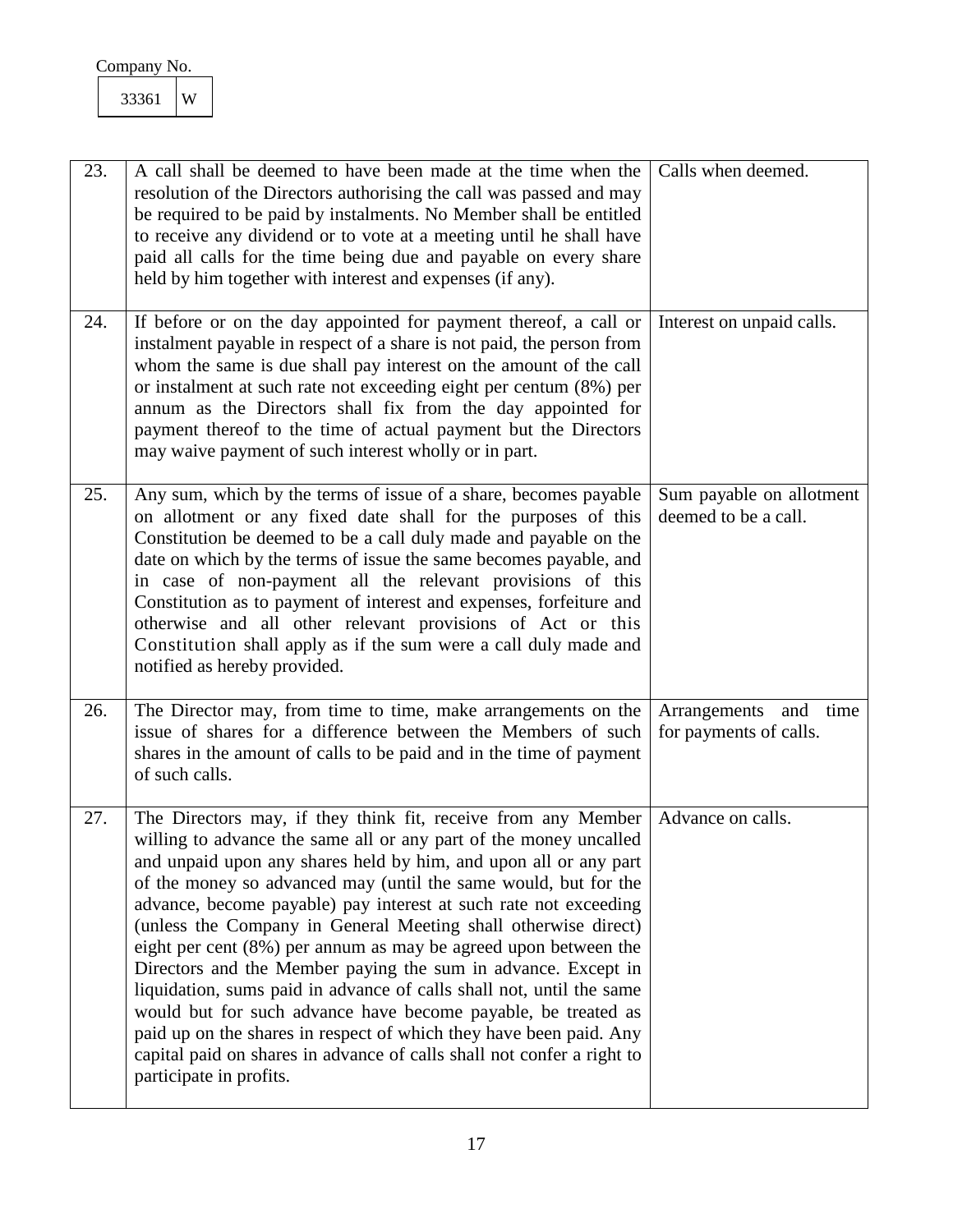<span id="page-18-5"></span><span id="page-18-4"></span><span id="page-18-3"></span><span id="page-18-2"></span><span id="page-18-1"></span><span id="page-18-0"></span>

|     | <b>TRANSFER OF SHARES</b>                                                                                                                                                                                                                                                                                                                                                                                                                                                                                                                        |                                           |
|-----|--------------------------------------------------------------------------------------------------------------------------------------------------------------------------------------------------------------------------------------------------------------------------------------------------------------------------------------------------------------------------------------------------------------------------------------------------------------------------------------------------------------------------------------------------|-------------------------------------------|
| 28. | Subject to the restrictions of this Constitution, any Member may<br>transfer all or any of his shares, but every transfer must be in<br>writing and in the prescribed form, or in any other form which the<br>Directors may approve, and may be under hand only, and must be<br>left at the Office or at such other place as the Director may<br>determine for registration, accompanied by such other evidence (if<br>any) as the Directors may require to prove the title of the intending<br>transferor or his right to transfer the shares.  | Transfer to be in writing.                |
| 29. | The instrument of transfer of a share shall be signed both by the<br>transferor and by the transferee, and the transferor shall be deemed<br>to remain the Member of the share until the name of the transferee<br>is entered in the Register in respect thereof, provided that the<br>Directors may dispense with the signing of the instrument of<br>transfer by the transferee in any case in which they think fit in their<br>discretion so to do. Shares of different classes shall not be<br>comprised in the same instrument of transfer. | Execution of transfer etc.                |
| 30. | All instruments of transfer which shall be registered shall be<br>retained by the Company, but any instrument of transfer which the<br>Directors may refuse to register shall (except in any case of fraud)<br>be returned to the party presenting the same.                                                                                                                                                                                                                                                                                     | When<br>transfer<br>be<br>to<br>returned. |
| 31. | The Directors may decline to register the transfer of a share on<br>which the Company had a lien. The Members shall procure that the<br>Company will not register any transfer of shares until:<br>the relevant Board is satisfied that the transfer will not<br>(a)<br>infringe any laws or Statutes or the terms of the<br>Shareholders' Agreement;<br>all stamp duties and transfer taxes payable pursuant to the<br>(b)<br>transfer have been paid by the transferee.                                                                        | Registration<br>of<br>share<br>transfer.  |
| 32. | The Directors may, at their discretion, refuse to register a transfer<br>of any share to any person whom it shall in their opinion be<br>undesirable in the interests of the Company to admit to<br>membership, and they may also refuse to register a transfer of any<br>share on which the Company has a lien. If the Directors refuse or<br>delay to register a transfer, they shall pass a resolution within thirty<br>(30) days from the receipt of the instrument of transfer and the                                                      | Notice of refusal.                        |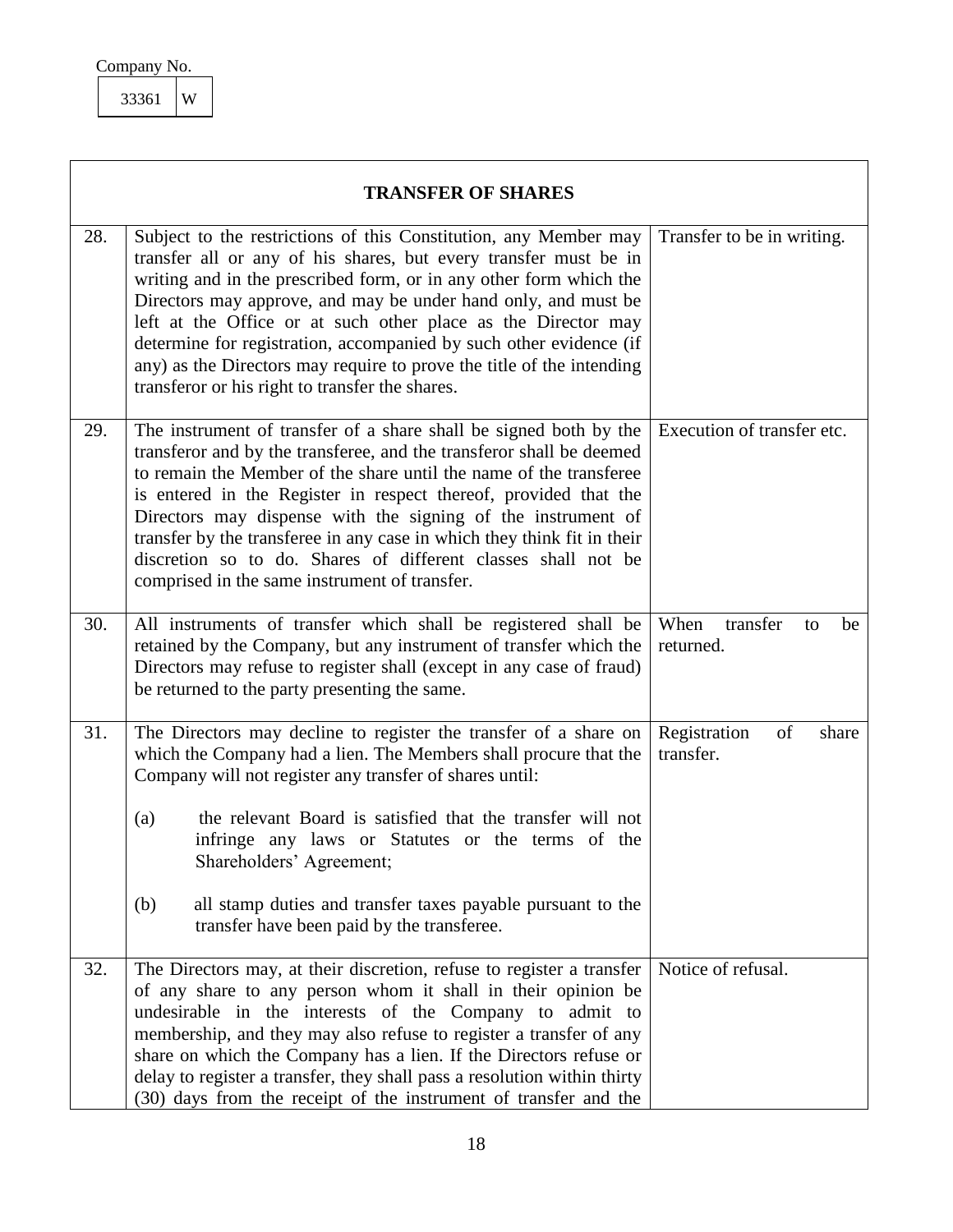<span id="page-19-0"></span>

| Company No. |  |
|-------------|--|
|-------------|--|

<span id="page-19-5"></span><span id="page-19-4"></span><span id="page-19-3"></span><span id="page-19-2"></span><span id="page-19-1"></span>

|     | resolution shall set out in full the reasons for refusing or delaying<br>the registration and the notice of resolution shall be sent to the<br>transferor and to the transferee within seven (7) days of the<br>resolution being passed.                                                                                                                                                                                                                                                                                                                                                                                    |                                                                 |
|-----|-----------------------------------------------------------------------------------------------------------------------------------------------------------------------------------------------------------------------------------------------------------------------------------------------------------------------------------------------------------------------------------------------------------------------------------------------------------------------------------------------------------------------------------------------------------------------------------------------------------------------------|-----------------------------------------------------------------|
| 33. | No share shall in any circumstances be transferred to any person<br>who has not attained the age of majority, is a bankruptcy or a<br>person of unsound mind. An instrument of transfer must be in<br>respect of only one class of shares.                                                                                                                                                                                                                                                                                                                                                                                  | Person to whom shares<br>not transferable.                      |
| 34. | The Company shall before it closes the Register give at least<br>fourteen (14) days' notice of such closure to the Registrar for such<br>reasons and for such periods as the Directors may from time to<br>time determine, provided always that such Registers shall not be<br>closed for more than thirty (30) days in the aggregate in any<br>calendar year.                                                                                                                                                                                                                                                              | Closing of Register.                                            |
|     | <b>TRANSMISSION OF SHARES</b>                                                                                                                                                                                                                                                                                                                                                                                                                                                                                                                                                                                               |                                                                 |
| 35. | In the case of the death of a Member, legal personal representatives<br>of the deceased where he was a sole Member, shall be the only<br>person recognised by the Company as having any title to his<br>interest in the shares; but nothing herein contained shall release the<br>estate of a deceased Member from any liability in respect of any<br>share which had been held by him.                                                                                                                                                                                                                                     | Transmission.                                                   |
| 36. | Any person becoming entitled to a share in consequence of the<br>death or bankruptcy of a Member may, upon such evidence being<br>produced as may from time to time properly be required by the<br>Directors and subject as hereinafter provided, elect either to be<br>registered himself as Member of the share or to have some person<br>nominated by him registered as the transferee thereof, but the<br>Directors shall, in either case, have the same right to decline or<br>suspend registration as they would have had in the case of a<br>transfer of the share by that Member before his death or<br>bankruptcy. | Death and bankruptcy of<br>Member.                              |
| 37. | If the person so becoming entitled elects to be registered himself,<br>he shall deliver or send to the Company a notice in writing signed<br>by him stating that he so elects. If he elects to have another person<br>registered he shall testify his election by executing to that person a<br>transfer of the share. All the limitations, restrictions and provisions<br>of this Constitution relating to the rights to transfer and the                                                                                                                                                                                  | Election<br>of<br>person<br>becoming<br>entitled to a<br>share. |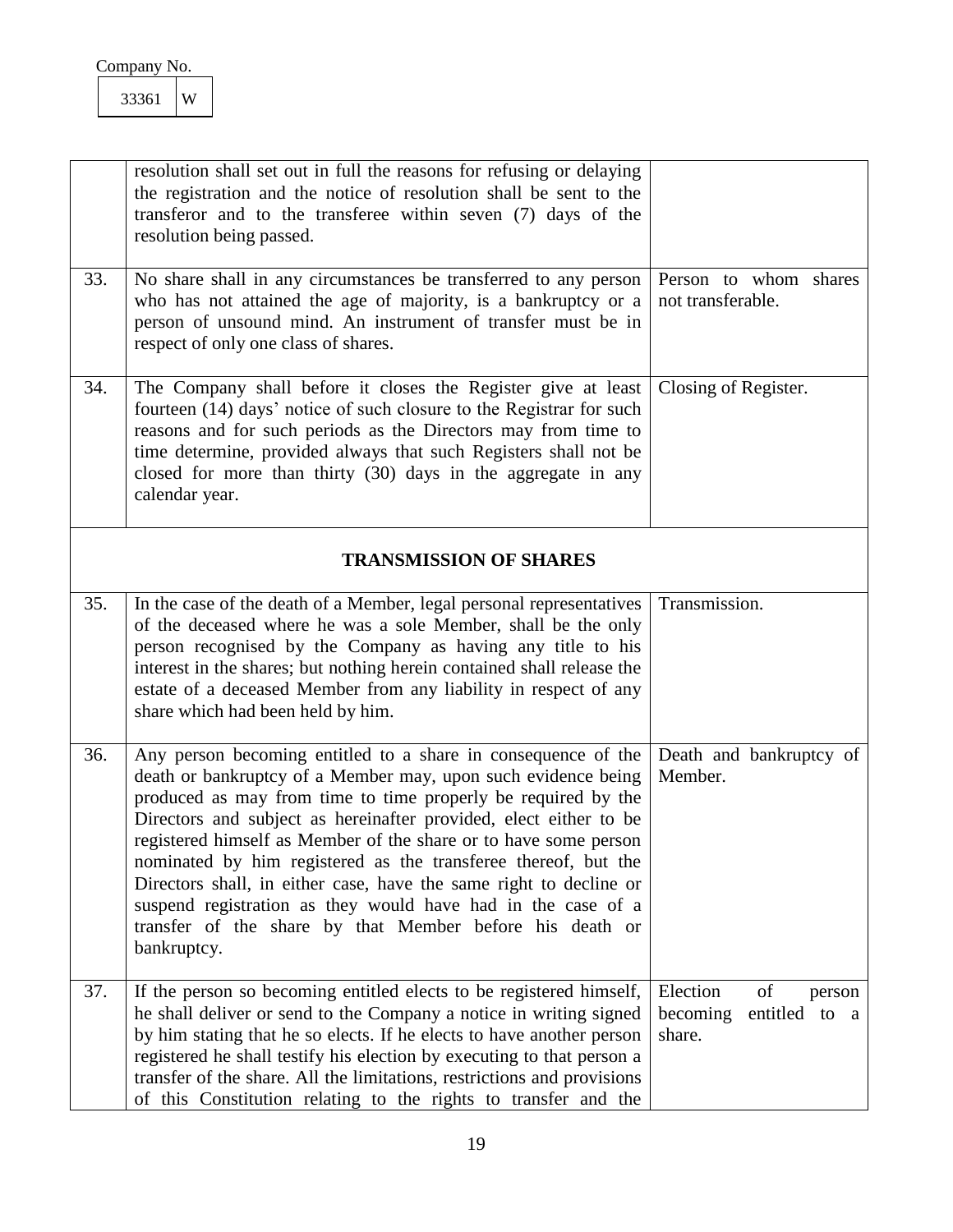<span id="page-20-3"></span><span id="page-20-2"></span><span id="page-20-1"></span><span id="page-20-0"></span>

|     | registration of transfers of shares shall be applicable to any such<br>notice or transfer as aforesaid as if the death or bankruptcy of the<br>Member had not occurred and the notice or transfer were a transfer<br>signed by that Member.                                                                                                                                                                                                                                                                                                                                                                                                                                                                                                                                                                                                                                                                                                                                                               |                                                                    |
|-----|-----------------------------------------------------------------------------------------------------------------------------------------------------------------------------------------------------------------------------------------------------------------------------------------------------------------------------------------------------------------------------------------------------------------------------------------------------------------------------------------------------------------------------------------------------------------------------------------------------------------------------------------------------------------------------------------------------------------------------------------------------------------------------------------------------------------------------------------------------------------------------------------------------------------------------------------------------------------------------------------------------------|--------------------------------------------------------------------|
| 38. | Save as otherwise provided by or in accordance with there present,<br>a person becoming entitled to a share in consequence of the death<br>or bankruptcy of a Member shall be entitled to the same<br>dividends, bonuses, or other monies payable in respect of the<br>share to which he would be entitled if he were the registered<br>Member of the share, except that he shall not be entitled to<br>receive notices of or to attend or vote at General Meetings of the<br>Company or, save as aforesaid, to any of the rights or privileges of a<br>Member, unless and until he shall have become a Member in<br>respect of the share. Should such person fail either to transfer the<br>share or to be registered as a Member in respect thereof within<br>sixty (60) days of being required so to do by the Directors, he shall<br>in the case of shares which are fully paid up be deemed to have<br>elected to be registered as a Member in respect thereof and may be<br>registered accordingly. | Person entitled to receive<br>and give discharge for<br>dividends. |
| 39. | Such fee, not less than Ringgit Malaysia One (RM1/-) for each<br>transfer, as the Directors may from time to time determine, may be<br>charged for registration of a transfer. There shall also be paid to the<br>Company in respect of the registration of any probate, letters of<br>administration, certificate of marriage or death, power of attorney<br>or other document relating to or affecting the title to any share or<br>for making any entry in the Register affecting the title to any share<br>such fee not less than Ringgit Malaysia One (RM1/-) as the<br>Directors may from time to time require or prescribe.                                                                                                                                                                                                                                                                                                                                                                        | Fees on registration of<br>instruments.                            |
|     | <b>FORFEITURE OF SHARES</b>                                                                                                                                                                                                                                                                                                                                                                                                                                                                                                                                                                                                                                                                                                                                                                                                                                                                                                                                                                               |                                                                    |
| 40. | If a Member fails to pay the whole or any part of any call or<br>installments of a call on the day appointed for payment thereof, the<br>Directors may, at any time thereafter during such time as any part<br>of the call or instalment remains unpaid, serve a notice on him<br>requiring payment of so much of the call or installment as is unpaid<br>together with any interest or compensation which may have<br>accrued by reason of such non-payment.                                                                                                                                                                                                                                                                                                                                                                                                                                                                                                                                             | Notice to pay calls.                                               |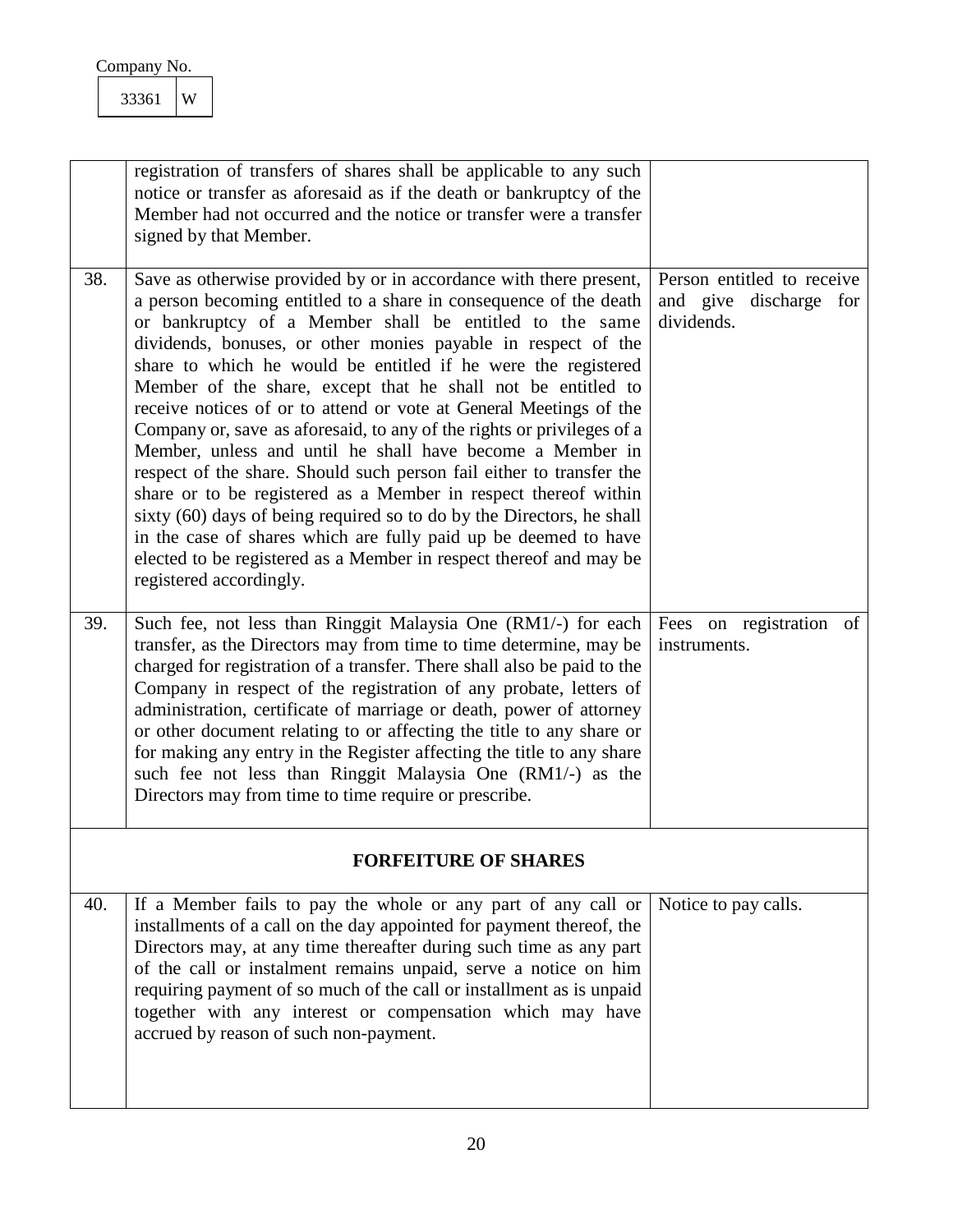<span id="page-21-4"></span><span id="page-21-3"></span><span id="page-21-2"></span><span id="page-21-1"></span><span id="page-21-0"></span>

| 41. | The notice shall:                                                                                                                                                                                                                                                                                                                                                                                                                                                                                                                                                                                     | Content of notice to pay                                                 |
|-----|-------------------------------------------------------------------------------------------------------------------------------------------------------------------------------------------------------------------------------------------------------------------------------------------------------------------------------------------------------------------------------------------------------------------------------------------------------------------------------------------------------------------------------------------------------------------------------------------------------|--------------------------------------------------------------------------|
|     | require that Member to pay the call or instalment and any<br>(a)<br>interest payable and expenses incurred by the Company<br>which arise from the non-payment;                                                                                                                                                                                                                                                                                                                                                                                                                                        | calls.                                                                   |
|     | (b)<br>give a date which is not earlier than the expiration of<br>fourteen (14) days from the date of service of the notice by<br>which payment is to be made; and                                                                                                                                                                                                                                                                                                                                                                                                                                    |                                                                          |
|     | say that if payment is not made by that date, the shares<br>(c)<br>which relate to that call or instalment are liable to be<br>forfeited.                                                                                                                                                                                                                                                                                                                                                                                                                                                             |                                                                          |
| 42. | If the requirements of any such notice as aforesaid are not complied<br>with, any share in respect of which the notice has been given may<br>at any time thereafter, before the payment required by the notice<br>has been made, be forfeited by a resolution of the Directors to that<br>effect. A forfeiture of shares shall include all dividends declared in<br>respect of the shares not actually paid before the forfeiture<br>notwithstanding that they shall have been declared.                                                                                                              | Failure to comply with<br>notice to pay calls.                           |
| 43. | When any share has been forfeited in accordance with this<br>Constitution, notice of the forfeiture shall forthwith be given to the<br>Member or to the person entitled to the share by transmission, as<br>the case may be, and an entry of such notice having been given,<br>and of the forfeiture with the date thereof, shall forthwith be made<br>in the Register opposite to the share, but the provisions of this<br>Article are directory only, and no forfeiture shall be in any manner<br>invalidated by any omission or neglect to give such notice or to<br>make such entry as aforesaid. | Notice of forfeiture to be<br>given<br>and<br>entered<br>in<br>Register. |
| 44. | Notwithstanding any such forfeiture as aforesaid the Directors may,<br>at any time before the forfeited share has been otherwise disposed<br>of, annul the forfeiture upon the terms of payment of all calls and<br>interest due thereon and all expenses incurred in respect of the<br>share and upon such further terms (if any) as they shall see fit to<br>impose.                                                                                                                                                                                                                                | Directors<br>annul<br>may<br>forfeiture upon terms.                      |
| 45. | Every share which shall be forfeited may be sold re-allotted<br>(a)<br>or otherwise disposed of either to the person who was before<br>forfeiture the holder thereof or entitled thereto, or to any<br>other person upon such terms and in such manner as the<br>Directors shall think fit, and the Directors may, if necessary,                                                                                                                                                                                                                                                                      | Directors may dispose of<br>forfeited shares.                            |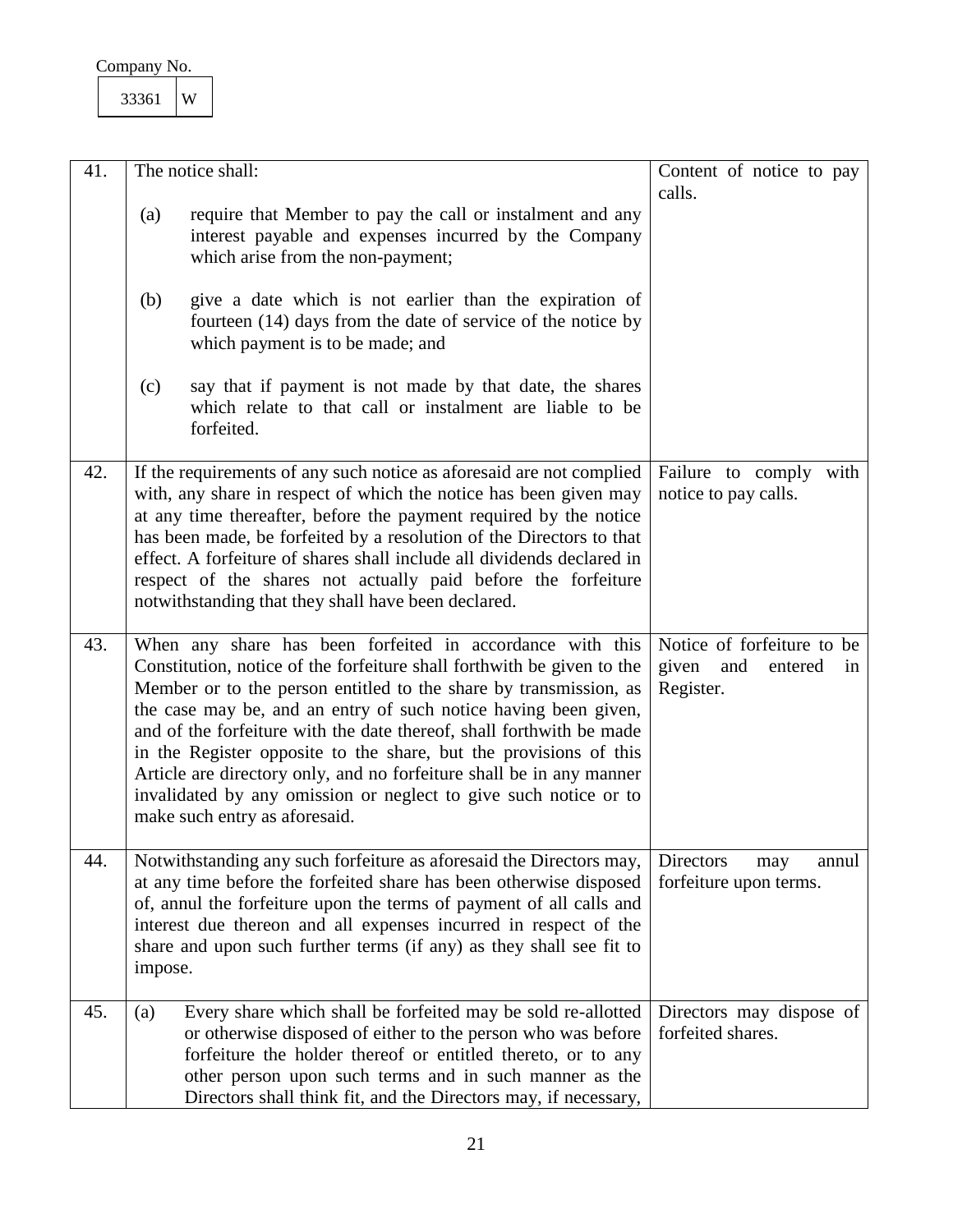<span id="page-22-2"></span><span id="page-22-1"></span><span id="page-22-0"></span>

|     | authorise some person to transfer the same to such other<br>person as aforesaid provided always that the provisions of<br>the Shareholders' Agreement in respect of transfer of shares<br>are complied with.<br>(b)<br>The provisions of Articles 18 to 21 of this Constitution shall<br>apply mutatis mutandis to any sale made in pursuant to the<br>provisions of this Article.                                                                                                                                                                                                                                                                                                                                                                                                                                                                                                                                                                                                                                                                                                  |                                                          |
|-----|-------------------------------------------------------------------------------------------------------------------------------------------------------------------------------------------------------------------------------------------------------------------------------------------------------------------------------------------------------------------------------------------------------------------------------------------------------------------------------------------------------------------------------------------------------------------------------------------------------------------------------------------------------------------------------------------------------------------------------------------------------------------------------------------------------------------------------------------------------------------------------------------------------------------------------------------------------------------------------------------------------------------------------------------------------------------------------------|----------------------------------------------------------|
| 46. | A person whose shares have been forfeited shall cease to be a<br>respect of the forfeited<br>shares,<br>member<br>but<br>shall,<br>in<br>notwithstanding, remain liable to pay to the Company all money<br>which, at the date of forfeiture, was payable by him to the<br>Company in respect of the shares (together with interest or<br>compensation at the rate of eight per centum $(8%)$ per annum from<br>the date of forfeiture on the money for the time being unpaid if the<br>Directors think fit to enforce payment of such interest or<br>compensation), but his liability shall cease if and when the<br>Company receives payment in full of all such money in respect of<br>the shares.                                                                                                                                                                                                                                                                                                                                                                                | Liability of person whose<br>shares have been forfeited. |
| 47. | The forfeiture of a share shall involve the extinction at the time of<br>forfeiture of all interest in and all claims and demands against the<br>Company in respect of the share, and all other rights and liabilities<br>incidental to the share as between the shareholder whose share is<br>forfeited and the Company except only such of those rights and<br>liabilities as are by this Constitution expressly saved, or as are by<br>the Act given or imposed in the case of past Members.                                                                                                                                                                                                                                                                                                                                                                                                                                                                                                                                                                                     | of<br>Consequences<br>forfeiture.                        |
| 48. | A statutory declaration in writing that the declarant is a Director of<br>the Company, and that a share has been duly forfeited in pursuance<br>of this Constitution, and stating the date upon which it was<br>forfeited, shall, as against all persons claiming to be entitled to the<br>share adversely to the forfeiture thereof, be conclusive evidence of<br>the facts therein stated, and such declaration, together with the<br>receipt to the Company for the consideration (if any) given for the<br>share on the sale or disposition thereof, and a certificate of<br>proprietorship of the share under the Seal delivered to the person to<br>whom the same is sold or disposed of, shall constitute a good title<br>to share, and (subject to the execution of any necessary transfer)<br>such person shall be registered as the Member of the share and<br>shall be discharged from all calls made prior to such sale or<br>disposition, and shall not be bound to see the application of the<br>purchase money (if any) nor shall his title to the share be affected | Title to forfeited share.                                |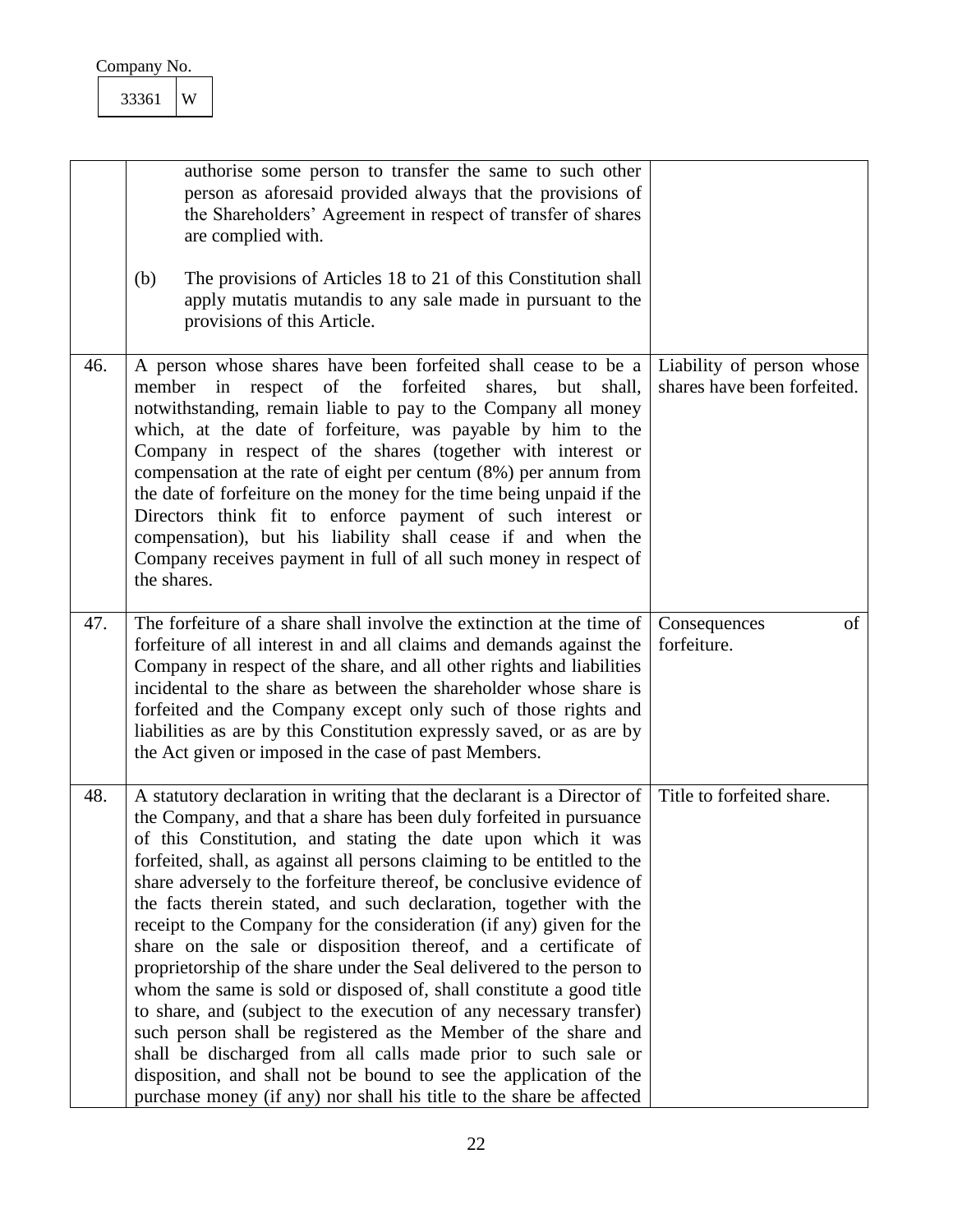<span id="page-23-6"></span><span id="page-23-5"></span><span id="page-23-4"></span><span id="page-23-3"></span><span id="page-23-2"></span><span id="page-23-1"></span><span id="page-23-0"></span>

|     | W<br>33361                                                                                                                                                                                                                                                                                                                                                                                                                                                                                                                                                            |                                                       |  |
|-----|-----------------------------------------------------------------------------------------------------------------------------------------------------------------------------------------------------------------------------------------------------------------------------------------------------------------------------------------------------------------------------------------------------------------------------------------------------------------------------------------------------------------------------------------------------------------------|-------------------------------------------------------|--|
|     | by any act, omission or irregularity relating to or connected with<br>the proceedings in reference to the forfeiture, sale, re-allotment or<br>disposal of the share.                                                                                                                                                                                                                                                                                                                                                                                                 |                                                       |  |
| 49. | The Company may receive the consideration, if any, given for a<br>forfeited share on any sale or disposition thereof and may execute a<br>transfer of the share in favour of the person to whom the share is<br>sold or disposed off and he shall thereupon be registered as the<br>Member of the share and shall not be bound to see the application<br>of the purchase money, if any, nor shall his title to the share<br>affected by any irregularity or invalidity in the proceedings in<br>reference to the forfeiture, sale, or disposal of the share.          | Transfer<br>forfeiture<br>of<br>shares                |  |
| 50. | The provisions of this Constitution as to forfeiture shall apply in<br>the case of non-payment of any sum which, by the terms of issue of<br>a share, becomes payable at a fixed time, as if the same had been<br>payable by virtue of a call duly made and notified.                                                                                                                                                                                                                                                                                                 | Forfeiture,<br>when<br>applicable.                    |  |
|     | <b>CONVERSION OF SHARES INTO STOCK</b>                                                                                                                                                                                                                                                                                                                                                                                                                                                                                                                                |                                                       |  |
| 51. | The Company may by Special Resolution passed at a General<br>Meeting convert all or any paid-up shares into stock and reconvert<br>any stock into paid-up shares of any number.                                                                                                                                                                                                                                                                                                                                                                                       | Conversion of shares into<br>stock and reconversion.  |  |
| 52. | The stockholders may transfer the shares or any part thereof in the<br>same manner as the transfer of shares from which the stock arose<br>may, before the conversion, have been transferred or be transferred<br>in the closest manner as circumstances admit; but the Directors<br>may from time to time fix the minimum amount of stock<br>transferable and restrict or forbid the transfer of fractions of that<br>minimum.                                                                                                                                       | Transfer of stock.                                    |  |
| 53. | The stockholders shall, according to the amount of the stock held<br>by them, have the same rights, privileges and advantages as regards<br>dividends, voting at meetings of the Company and other matters as<br>if they held the shares from which the stock arose, but no such<br>right, privilege or advantage (except participation in the dividends<br>and profits of the Company and in the assets on winding up) shall<br>be conferred by any such part of stock which would not, if existing<br>in shares, have conferred that right, privilege or advantage. | Participation in dividends,<br>voting, etc.           |  |
| 54. | For the purposes of the Articles 51 to 53, any reference of paid-up<br>shares shall apply to stock, and the words "share" and "Member"                                                                                                                                                                                                                                                                                                                                                                                                                                | Provisions applicable to<br>paid-up share to apply to |  |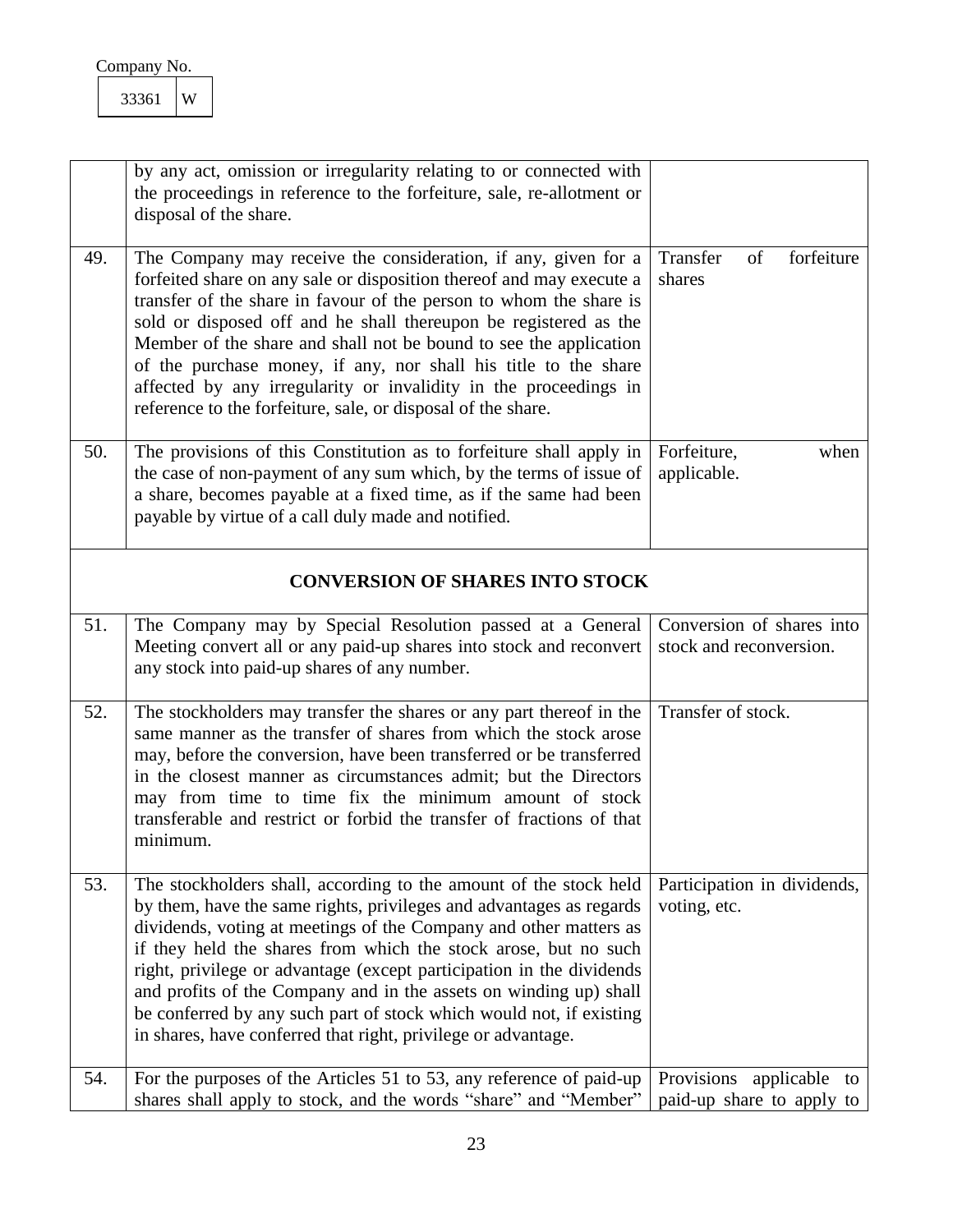| Company No. |  |
|-------------|--|
| 3361        |  |

<span id="page-24-2"></span><span id="page-24-1"></span><span id="page-24-0"></span>

|     |     | therein shall include "stock" and "stockholder.                                                                                                                                                                                                                                                                                                                                                                                                                                                                                                                                                                                                                                                                                                                                                                                                                                               | stock.                 |
|-----|-----|-----------------------------------------------------------------------------------------------------------------------------------------------------------------------------------------------------------------------------------------------------------------------------------------------------------------------------------------------------------------------------------------------------------------------------------------------------------------------------------------------------------------------------------------------------------------------------------------------------------------------------------------------------------------------------------------------------------------------------------------------------------------------------------------------------------------------------------------------------------------------------------------------|------------------------|
|     |     | <b>ALTERATION OF CAPITAL</b>                                                                                                                                                                                                                                                                                                                                                                                                                                                                                                                                                                                                                                                                                                                                                                                                                                                                  |                        |
| 55. | (a) | The Company may from time to time by Ordinary<br>Resolution cancel shares which at the date of the passing of<br>the resolution in that behalf have not been taken or agreed<br>to be taken by any person or which have been forfeited and<br>diminish the amount of its share capital by the amount of<br>the shares so cancelled.                                                                                                                                                                                                                                                                                                                                                                                                                                                                                                                                                           | Alteration of capital. |
|     | (b) | The Company may from time to time by Special<br>Resolution:                                                                                                                                                                                                                                                                                                                                                                                                                                                                                                                                                                                                                                                                                                                                                                                                                                   |                        |
|     |     | (i) consolidate and divide all or any of its share capital,<br>provided that the proportion between the amount paid<br>and the amount unpaid (if any) on each subdivided<br>share shall be the same as it was in the case of the<br>share from which the subdivided share is derived; and                                                                                                                                                                                                                                                                                                                                                                                                                                                                                                                                                                                                     |                        |
|     |     | (ii) subdivide its shares or any of them provided that in the<br>subdivision the proportion between the amount paid<br>and the amount unpaid (if any) on each subdivided<br>share shall be the same as it was in the case of the<br>share from which the reduced share is derived.                                                                                                                                                                                                                                                                                                                                                                                                                                                                                                                                                                                                            |                        |
| 56. | (a) | The Company may from time to time in General Meeting<br>whether all the shares for the time being issued shall have<br>been fully called up or not, increase its capital by the<br>creation and issue of new shares, such aggregate increase to<br>be of such amount and to be divided into shares of such<br>respective amounts as the Company by the Ordinary<br>Resolution. The new shares shall be issued upon such terms<br>and conditions and with such rights and privileges annexed<br>thereto as the General Meeting resolving upon the creation<br>thereof shall direct, and if no direction be given, as the<br>Directors shall determine, and in particular, such new shares<br>may be issued with a preferential or qualified right to<br>dividends, and in the distribution of the assets of the<br>Company and with a special or restricted or without any<br>right of voting. | Increase of capital.   |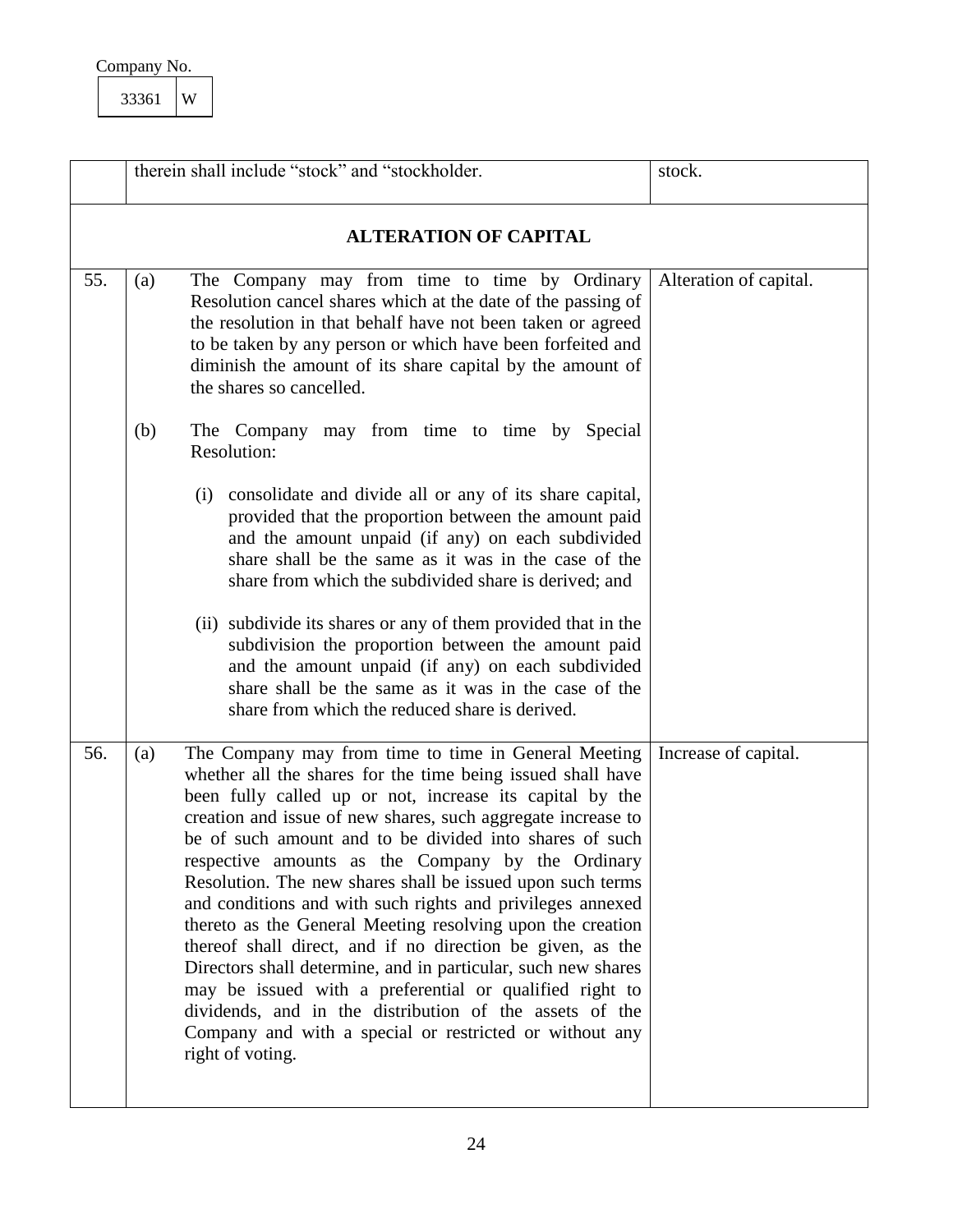<span id="page-25-0"></span>

| 33361 | W |
|-------|---|
|       |   |

<span id="page-25-1"></span>

|     | For the avoidance of doubts, any increase of capital as set out<br>(b)<br>in Article 56(a) shall only be based on business<br>consideration. In particular the Members agree that capital<br>increases will be necessary in the event the solvency of any<br>Operating Subsidiary falls below one hundred fifty per<br>centum (150%) of the minimum regulatory requirements<br>specified by BNM or any relevant laws applicable to the<br>Operating Subsidiary from time to time.                                                                                                                                                                                                                                                                                                                                                                                                                                                                                                                                                                                                                                                                                                                                                                                                                                                                                                                                                                                                                                                                                                                                                                                                                                                                                                                                                                                                                                       |                                                                            |
|-----|-------------------------------------------------------------------------------------------------------------------------------------------------------------------------------------------------------------------------------------------------------------------------------------------------------------------------------------------------------------------------------------------------------------------------------------------------------------------------------------------------------------------------------------------------------------------------------------------------------------------------------------------------------------------------------------------------------------------------------------------------------------------------------------------------------------------------------------------------------------------------------------------------------------------------------------------------------------------------------------------------------------------------------------------------------------------------------------------------------------------------------------------------------------------------------------------------------------------------------------------------------------------------------------------------------------------------------------------------------------------------------------------------------------------------------------------------------------------------------------------------------------------------------------------------------------------------------------------------------------------------------------------------------------------------------------------------------------------------------------------------------------------------------------------------------------------------------------------------------------------------------------------------------------------------|----------------------------------------------------------------------------|
| 57. | The Company in General Meeting may, before the issue of any new<br>shares or other convertible securities which rank equally to the<br>existing shares as to the voting or distribution rights, determine<br>that the same or any of them subject to any directions to the<br>contrary that may be given by the Company in General Meeting,<br>any original shares or securities for the time being unissued and<br>not allotted and any new shares or securities from time to time to<br>be created shall be offered in the first instance to such Members<br>as are, under the regulations of this Constitution, then entitled<br>to receive notices from the Company of General Meetings in<br>proportion as nearly as the circumstances admit to the number<br>existing shares or securities held by them, which would, if the offer<br>were accepted, maintain the relative voting and distribution rights<br>of those shareholders. Such offer shall be made by notice<br>specifying the number of shares or securities offered, and limiting<br>a time within which the offer, if not accepted, will be deemed to<br>be declined, and after the expiration of such time, or on the<br>receipt of an intimation from the Member to whom such notice is<br>given that he declines to accept the shares or securities offered,<br>the Directors may dispose of the same in such manner as they think<br>most beneficial to the Company; and further, if owing to the<br>proportion which the number of the new shares or securities bears<br>to the number of shares or the securities held by the Members<br>entitled to such offer as aforesaid, or from any other cause any<br>difficulty shall arise in apportioning the new shares or securities or<br>any of them in manner aforesaid, the Directors may in like manner<br>dispose of the shares or securities in respect of which such<br>difficulty arises. | When to be offered to<br>existing Member.                                  |
| 58. | Subject to any directions that may be given in accordance with the<br>powers contained in the Constitution, any capital raised by the<br>creation of new shares shall be considered as part of the original<br>capital, and shall be subject to the same provisions with reference<br>to the payment of calls, transfer, transmission, forfeiture, lien<br>and otherwise as if it had been part of the original capital.                                                                                                                                                                                                                                                                                                                                                                                                                                                                                                                                                                                                                                                                                                                                                                                                                                                                                                                                                                                                                                                                                                                                                                                                                                                                                                                                                                                                                                                                                                | Creation of new shares to<br>be considered as part of<br>original capital. |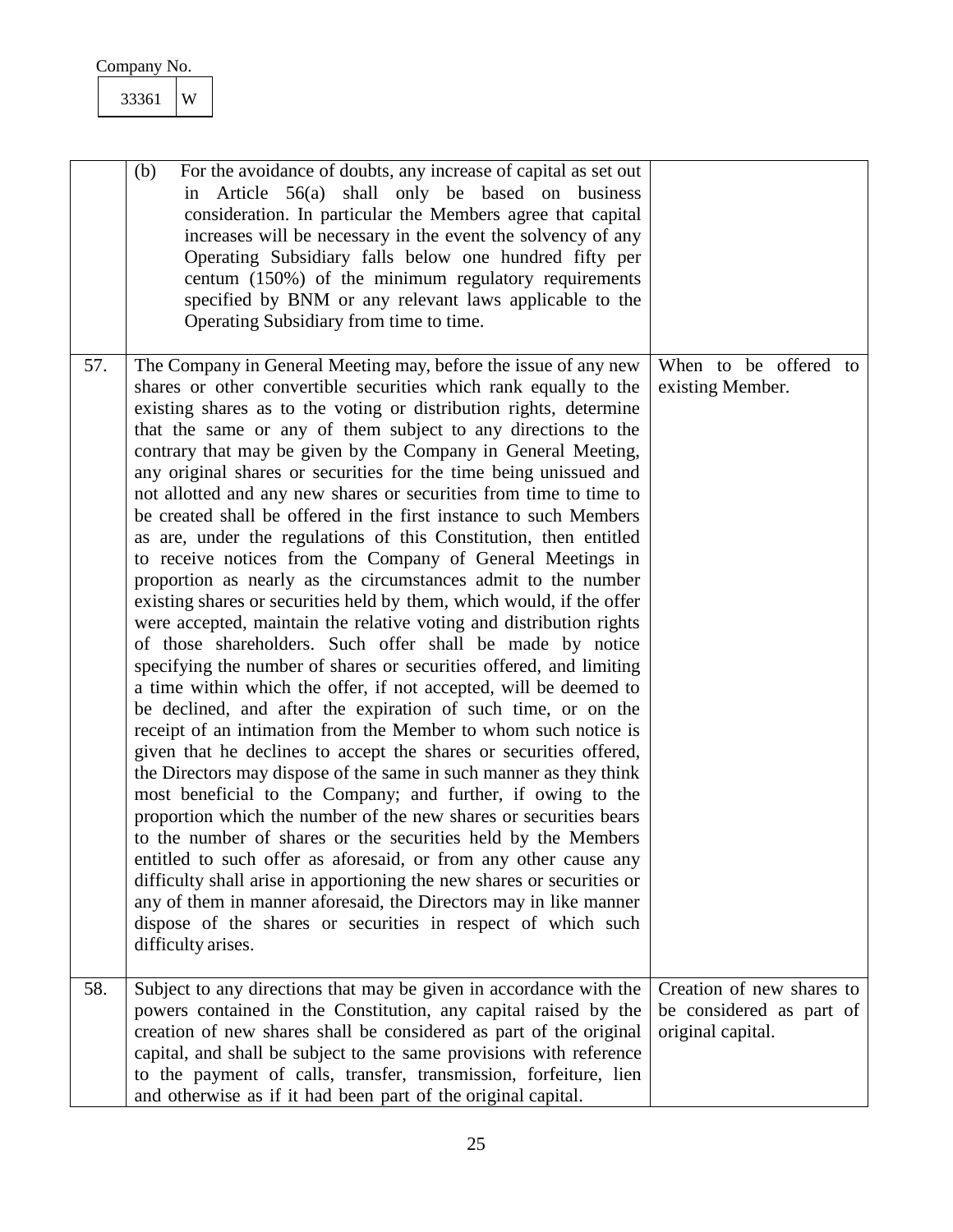<span id="page-26-1"></span><span id="page-26-0"></span>

| Company No. |  |
|-------------|--|
|-------------|--|

<span id="page-26-6"></span><span id="page-26-5"></span><span id="page-26-4"></span><span id="page-26-3"></span><span id="page-26-2"></span>

| 59. | The Company may by Special Resolution reduce its share capital in<br>any manner authorised and subject to any conditions prescribed by<br>the Act.                                                                                                                                                                                                                                                                                                                                                                                    | Reduction of capital.                      |
|-----|---------------------------------------------------------------------------------------------------------------------------------------------------------------------------------------------------------------------------------------------------------------------------------------------------------------------------------------------------------------------------------------------------------------------------------------------------------------------------------------------------------------------------------------|--------------------------------------------|
| 60. | Anything done in pursuant of the Constitution herein shall be done<br>in manner provided and subject to any conditions imposed by the<br>Act, so far as they shall be applicable, and so far as they shall not<br>be applicable in accordance with the terms of the resolution<br>authorising the same, and so far as such resolution shall not be<br>applicable, in such manner as the Directors deem most expedient.                                                                                                                | Conditions imposed by the<br>Act prevails. |
|     | <b>GENERAL MEETINGS</b>                                                                                                                                                                                                                                                                                                                                                                                                                                                                                                               |                                            |
| 61. | The Company shall, in each year, hold a General Meeting as<br>(a)<br>its annual General Meeting, in addition to any other meetings<br>in that year. An annual General Meeting of the Company<br>shall be held within six (6) months of the Company's<br>financial year end and not more than fifteen (15) months<br>after the last preceding annual General Meeting unless<br>approved by the Registrar.                                                                                                                              | Annual General Meeting.                    |
|     | All General Meetings other than the annual General<br>(b)<br>Meetings shall be called extraordinary General Meetings.                                                                                                                                                                                                                                                                                                                                                                                                                 |                                            |
| 62. | The Directors may whenever they think fit convene<br>an<br>extraordinary General Meeting of the Company. In addition, an<br>extraordinary General Meeting shall also be convened on such<br>requisition as if referred to in Sections 310 and 311 of the Act or, if<br>the Company makes default in convening a meeting in compliance<br>with a requisition received pursuant to Sections 310 and 311 of the<br>Act, a meeting may be convened by the requisitionists themselves<br>in the manner provided in Section 313 of the Act. | Extraordinary<br>General<br>Meeting.       |
| 63. | All General Meetings shall be held at such time and place as the<br>Directors shall determine.                                                                                                                                                                                                                                                                                                                                                                                                                                        | Time and place.                            |
| 64. | A meeting called for the passing of a Special Resolution or<br>(a)<br>an annual General Meeting shall be called by at least<br>twenty-one (21) days' notice in writing. Any other meeting<br>of the Company shall be called by at least fourteen (14)<br>days' notice (exclusive of the day on which the notice in<br>writing is served or deemed to be served, but inclusive of<br>the day for which notice is given). A General Meeting may                                                                                         | Notice<br>of<br>General<br>Meeting.        |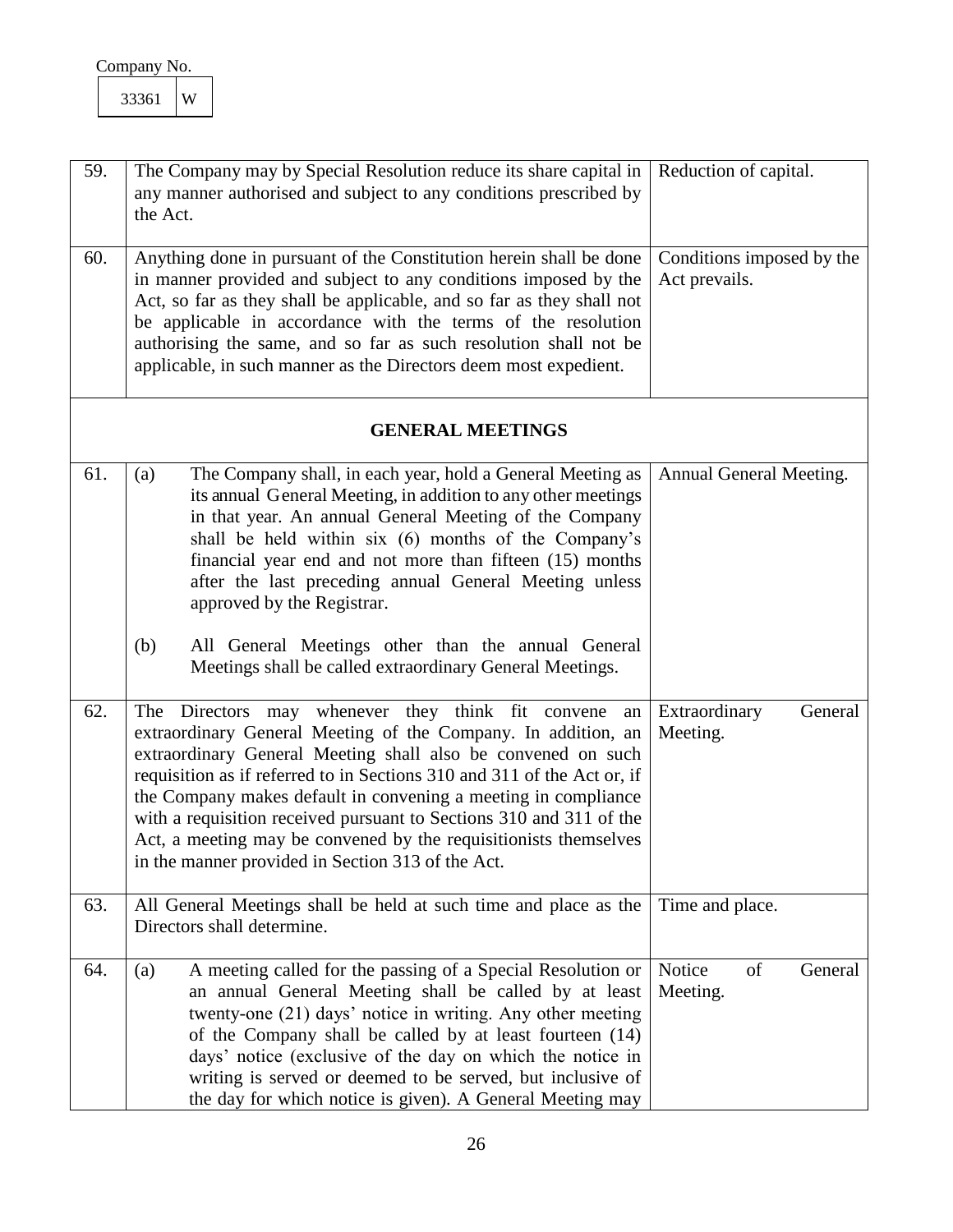|     | W<br>33361                                                                                                                                                                                                                                                                                                                                                                                                                  |                                                                          |
|-----|-----------------------------------------------------------------------------------------------------------------------------------------------------------------------------------------------------------------------------------------------------------------------------------------------------------------------------------------------------------------------------------------------------------------------------|--------------------------------------------------------------------------|
|     | be called by a notice shorter than the period referred herein<br>if agreed by all Members entitled to attend and vote at the<br>said General Meeting.                                                                                                                                                                                                                                                                       |                                                                          |
|     | Every notice of an annual General Meeting shall specify the<br>(b)<br>meeting as such and every meeting convened for passing a<br>Special Resolution shall state the intention to propose such<br>resolution as a Special Resolution.                                                                                                                                                                                       |                                                                          |
|     | (c)<br>The notice of a meeting shall be served in the manner as<br>stated in Article 168 of this Constitution specifying the<br>place, the date and the time of meeting and the general<br>nature of the business of the meeting. In case of special<br>business, the notice of meeting shall also be accompanied<br>by a statement regarding the effect of any proposed<br>resolution in respect of such special business. |                                                                          |
|     | Notice of meeting may include text of any proposed<br>(d)<br>resolution and other information as the Directors deem fit.<br>Matters to be presented to and considered by a General<br>Meeting of the Company shall be limited to those matters<br>set forth in the notice of the meeting, unless otherwise<br>required by the Act or any applicable law.                                                                    |                                                                          |
| 65. | Notice of every General Meeting shall be given in any manner<br>hereinbefore authorised to:                                                                                                                                                                                                                                                                                                                                 | Persons entitled to receive<br>notice<br>of<br>meeting<br>of<br>Members. |
|     | every Member;<br>(a)                                                                                                                                                                                                                                                                                                                                                                                                        |                                                                          |
|     | (b)<br>every person entitled to a share in consequence of the death<br>or bankruptcy or mental disorder of a Member or by<br>operation of law who, but for his death or bankruptcy, would<br>be entitled to receive notice of the meeting provided that the<br>Company has been notified of the person's entitlement in<br>writing;                                                                                         |                                                                          |
|     | the Directors of the Company, and<br>(c)                                                                                                                                                                                                                                                                                                                                                                                    |                                                                          |
|     | the auditor for the time being of the Company.<br>(d)                                                                                                                                                                                                                                                                                                                                                                       |                                                                          |
| 66. | All business shall be special that is transacted at an extraordinary<br>General Meeting, and also all that is transacted at an annual<br>General Meeting, with the exception of declaring a dividend, the<br>reading, considering and adopting of the accounts, balance-sheets                                                                                                                                              | Special<br>business<br>at<br>meeting.                                    |

<span id="page-27-1"></span><span id="page-27-0"></span> $\overline{\phantom{a}}$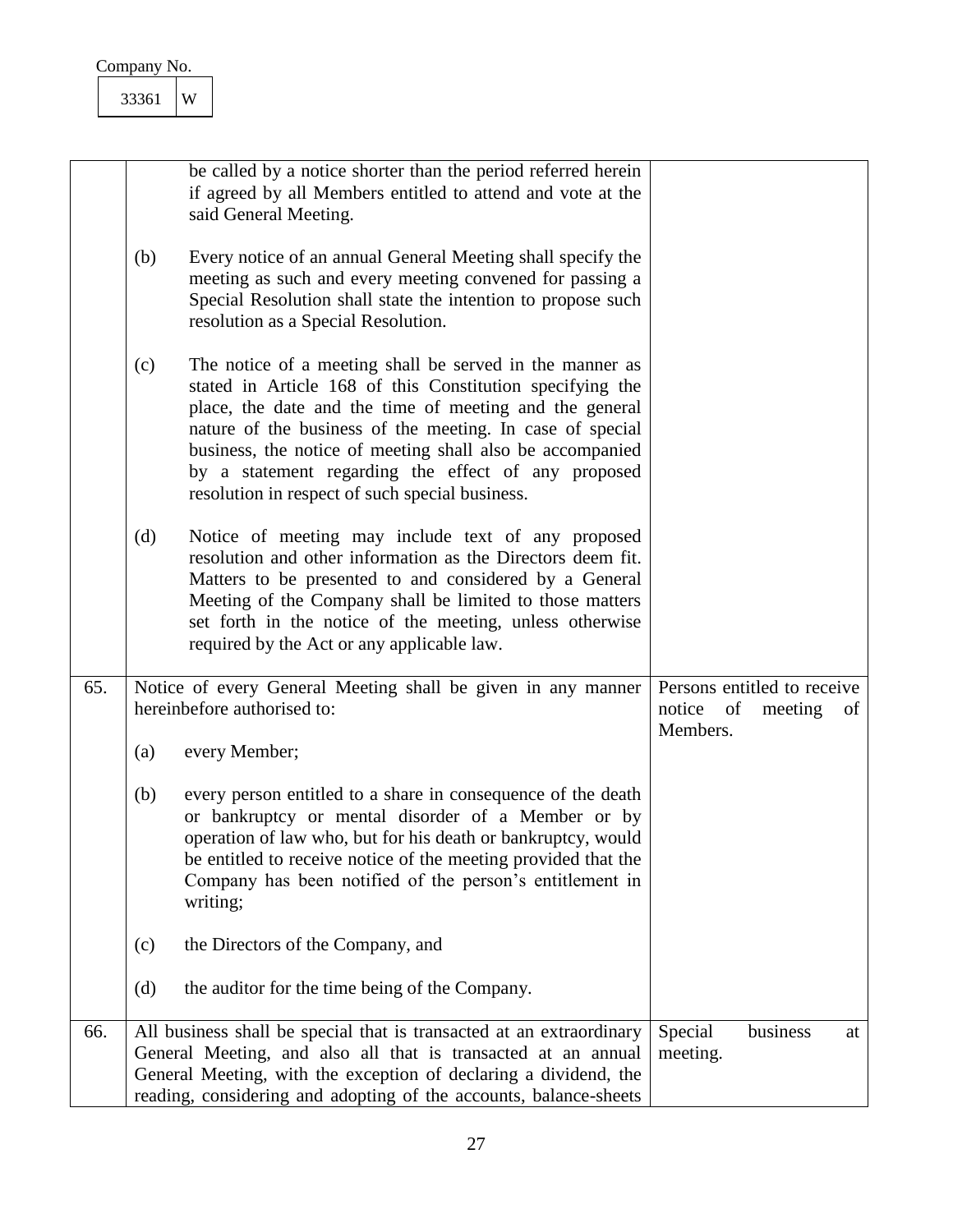<span id="page-28-4"></span><span id="page-28-3"></span><span id="page-28-2"></span><span id="page-28-1"></span><span id="page-28-0"></span>

|     | and the reports of the Directors and auditors, the fixing of the<br>remuneration of Directors, and the appointment and fixing of the<br>remuneration of the auditors or determining the manner in which<br>such remuneration is to be fixed.                                                                                                                                                                                                                                                      |                                            |
|-----|---------------------------------------------------------------------------------------------------------------------------------------------------------------------------------------------------------------------------------------------------------------------------------------------------------------------------------------------------------------------------------------------------------------------------------------------------------------------------------------------------|--------------------------------------------|
| 67. | In every notice calling a meeting of the Company there shall appear<br>with reasonable prominence a statement that a Member entitled to<br>attend and vote is entitled to appoint more than one proxy in<br>accordance with Section 334 of the Act to attend and vote instead<br>of him, and that a proxy may but need not also be a Member.                                                                                                                                                      | Member's right to appoint<br>proxy.        |
| 68. | The accidental omission to give notice of any meeting to, or the<br>non-receipt of notice of a meeting by, any person entitled to receive<br>such notice shall not invalidate any resolution passed or the<br>proceedings at any such meeting.                                                                                                                                                                                                                                                    | Omission not to invalidate<br>proceedings. |
|     | PROCEEDINGS AT GENERAL MEETINGS                                                                                                                                                                                                                                                                                                                                                                                                                                                                   |                                            |
| 69. | No business shall be transacted at any General Meeting unless a<br>quorum of Members is present in person at the time when the<br>meeting proceeds to business. Save as herein otherwise provided,<br>quorum at a meeting shall be pursuant to Section 328 of the Act<br>and shall at least include presence in person or by proxy of two (2)<br>Members, one of whom shall be a corporate representative of<br>Maybank and one of whom shall be a corporate representative or<br>proxy of Ageas. | Quorum<br>General<br>at<br>Meeting.        |
| 70. | The Members may participate in a meeting at more than one<br>(a)<br>(1) venue by video conference, web-based communication,<br>electronic or such other communication facilities or<br>technologies available from time to time in the future which<br>would permit all Members participating in the General<br>Meeting to communicate with each other simultaneously<br>and instantaneously and to vote at such meeting.                                                                         | Meeting at more than one<br>venue.         |
|     | Participation by a Member in a meeting by any of the<br>(b)<br>communication facilities referred to in Article $70(a)$ above<br>shall be treated as presence in person by that Member<br>at the said meeting and shall be counted towards the<br>quorum notwithstanding the fact that he/she is not<br>physically present at the main venue where the meeting is to<br>be held.                                                                                                                   |                                            |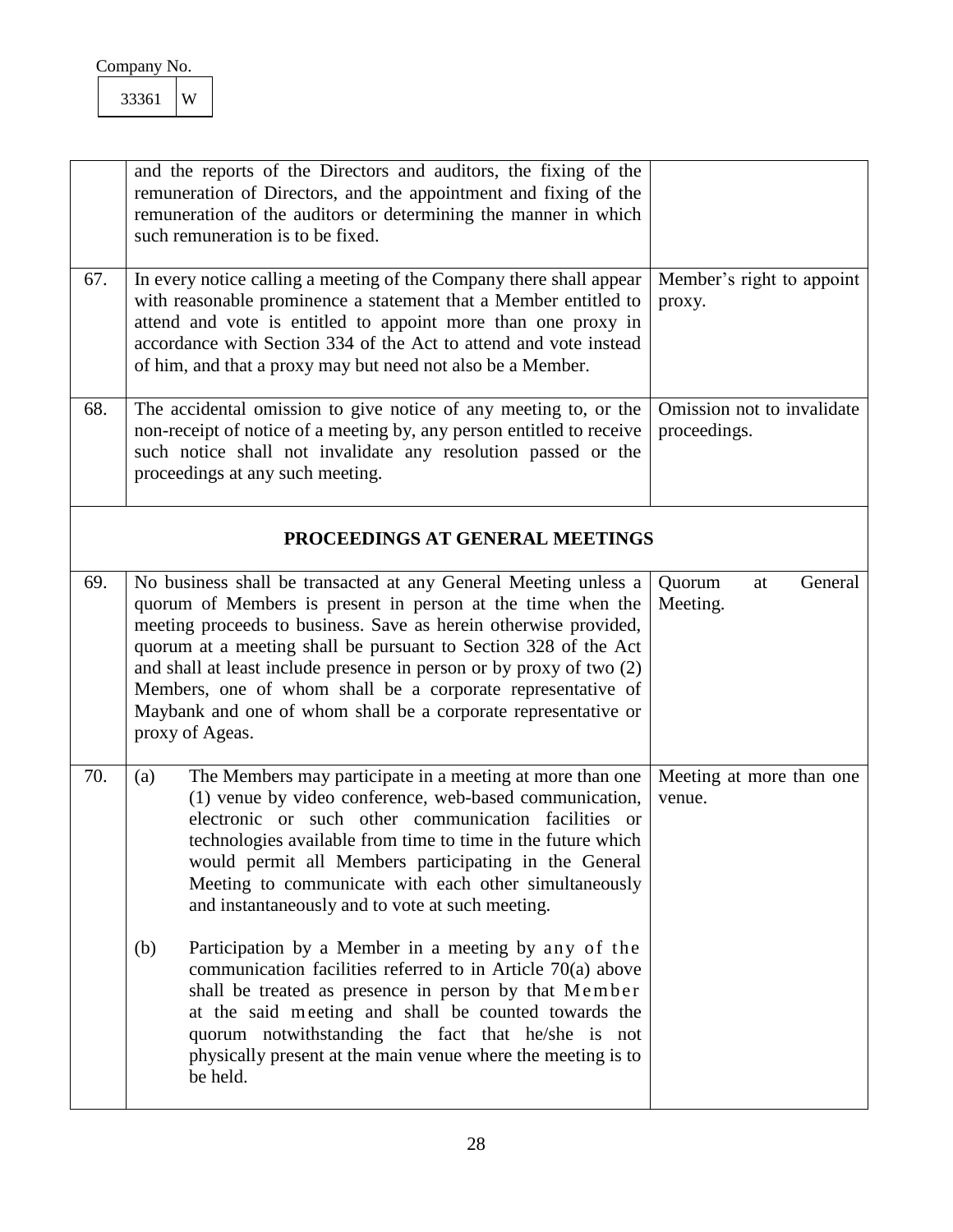<span id="page-29-2"></span><span id="page-29-1"></span><span id="page-29-0"></span>

|     | For the avoidance of doubt, the main venue of such a<br>(c)<br>meeting shall be in Malaysia and the chairman of the<br>meeting shall be present at that main venue of the<br>meeting.                                                                                                                                                                                                                                                                                                                                                                                                                                                                                                                                                                                                                                                                    |                                       |
|-----|----------------------------------------------------------------------------------------------------------------------------------------------------------------------------------------------------------------------------------------------------------------------------------------------------------------------------------------------------------------------------------------------------------------------------------------------------------------------------------------------------------------------------------------------------------------------------------------------------------------------------------------------------------------------------------------------------------------------------------------------------------------------------------------------------------------------------------------------------------|---------------------------------------|
|     | (d)<br>Such a meeting shall not be deemed to have proceeded for<br>such period or periods where any of the communication<br>facilities referred to in Article $70(a)$ of this Constitution<br>have been disconnected. The chairman of such meeting<br>shall have the discretion to postpone the meeting which had<br>been disconnected and which cannot be reconnected<br>within a reasonable time, to another date and time to be<br>agreed by the members of the meeting.                                                                                                                                                                                                                                                                                                                                                                              |                                       |
| 71. | If within half an hour from the time appointed for the meeting a<br>quorum is not present, the meeting (whether convened upon the<br>requisition of Members or Directors), shall be adjourned to<br>fourteen (14) Business Days thereafter at the same time and place<br>and the quorum at such adjourned meeting shall be subject to<br>Article 69 of this Constitution, but if within thirty (30) minutes<br>from the time appointed for holding of the adjourned meeting, a<br>quorum is not present, the adjourned meeting shall be re-adjourned<br>to seven (7) Business Days thereafter at the same time and place<br>and at such re-adjourned meeting, the quorum shall be in<br>accordance with Section 328 of the Act and may transact the<br>business for which the meeting was called.                                                        | When quorum not present.              |
| 72. | The Chairman shall preside as chairman at every General Meeting<br>of the Company, or if there is no such Chairman, or if he is not<br>present within fifteen (15) minutes after the time appointed for the<br>holding of the meeting or is unwilling to act, the Directors present<br>shall choose one of their number, to act as chairman of General<br>Meeting or if only one (1) Director is present, he shall preside as<br>chairman if willing to act. If no Director be present, or if all the<br>Directors present decline to take the chair, the Members present<br>shall elect one (1) of their number to be chairman of the General<br>Meeting. For the avoidance of doubt, no Director or proxy shall be<br>elected to be the chairman of any General Meeting unless the<br>Director or proxy are persons appointed or nominated by Maybank. | Chairman<br>of<br>General<br>Meeting. |
| 73. | The chairman of General Meeting may, with the consent of any<br>meeting at which a quorum is present (and shall if so directed by<br>the meeting), adjourn the meeting from time to time and from place<br>to place, but no business shall be transacted at any adjourned                                                                                                                                                                                                                                                                                                                                                                                                                                                                                                                                                                                | Meeting<br>be<br>may<br>adjourned.    |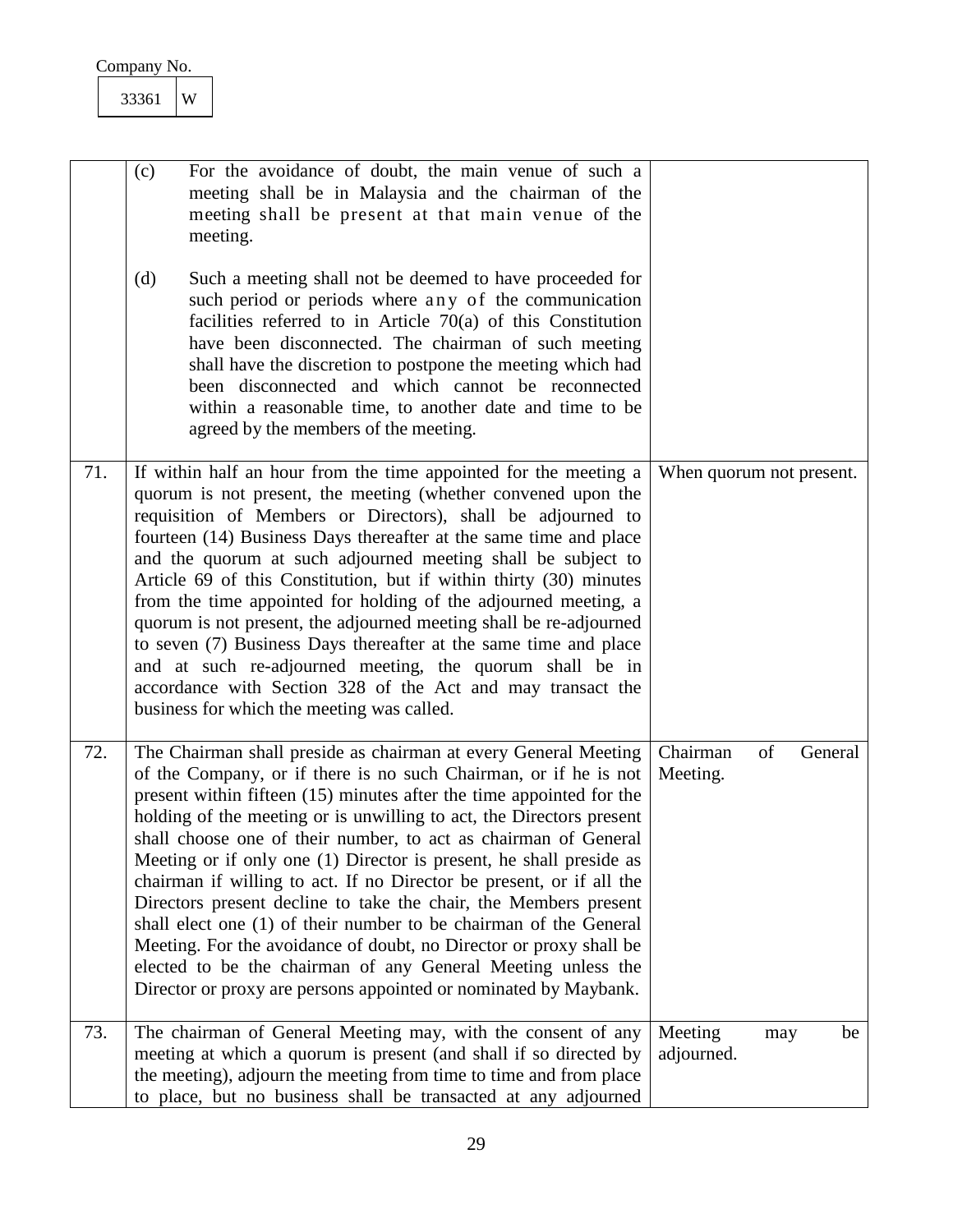<span id="page-30-1"></span><span id="page-30-0"></span>

|     | meeting other than the business left unfinished at the meeting from<br>which the adjournment took place unless notice of the fresh<br>business to be transacted shall have been given in accordance with<br>this Constitution. When a meeting is adjourned for thirty (30) days<br>or more, notice of the adjourned meeting shall be given as in the<br>case of an original meeting or if fresh business is to be transacted at<br>any adjourned meeting, notice of the adjourned meeting must<br>comply with the requirements of this Constitution and/or the Act.<br>Save as aforesaid it shall not be necessary to give any notice of an<br>adjournment or of the business to be transacted at an adjourned<br>meeting. |                                              |
|-----|----------------------------------------------------------------------------------------------------------------------------------------------------------------------------------------------------------------------------------------------------------------------------------------------------------------------------------------------------------------------------------------------------------------------------------------------------------------------------------------------------------------------------------------------------------------------------------------------------------------------------------------------------------------------------------------------------------------------------|----------------------------------------------|
| 74. | At any General Meeting a resolution put to the vote of the meeting<br>shall be decided on a show of hands unless a poll is (before or on<br>the declaration of the result of the show of hands) demanded:                                                                                                                                                                                                                                                                                                                                                                                                                                                                                                                  | Voting on resolution and<br>demand for poll. |
|     | by the chairman of the meeting;<br>(a)<br>by at least three (3) Members present in person or by proxy;<br>(b)                                                                                                                                                                                                                                                                                                                                                                                                                                                                                                                                                                                                              |                                              |
|     | (c)<br>by any Member or Members present in person or by proxy<br>and representing not less than ten percentum $(10\%)$ of the<br>total voting rights of all the Members having the right to<br>vote at the meeting; or                                                                                                                                                                                                                                                                                                                                                                                                                                                                                                     |                                              |
|     | (d)<br>by a Member or Members holding shares in the Company<br>conferring a right to vote at the meeting being shares on<br>which an aggregate sum has been paid up equal to not less<br>than ten percentum $(10\%)$ of the total sum paid up on all the<br>shares conferring that right.                                                                                                                                                                                                                                                                                                                                                                                                                                  |                                              |
|     | Unless a poll is so demanded a declaration by the chairman of the<br>meeting that a resolution has on a show of hands been carried or<br>carried unanimously, or by a particular majority, or lost, and an<br>entry to that effect in the book containing the minutes of the<br>proceedings of the Company shall be conclusive evidence of the<br>fact without proof of the number or proportion of the votes<br>recorded in favour of or against the resolution. The demand for a<br>poll may be withdrawn.                                                                                                                                                                                                               |                                              |
| 75. | No resolution at any General Meeting of the Company in respect of<br>the following matters shall be passed unless there is prior<br>consensus by Maybank and Ageas:-                                                                                                                                                                                                                                                                                                                                                                                                                                                                                                                                                       | Matters requiring Special<br>Resolution.     |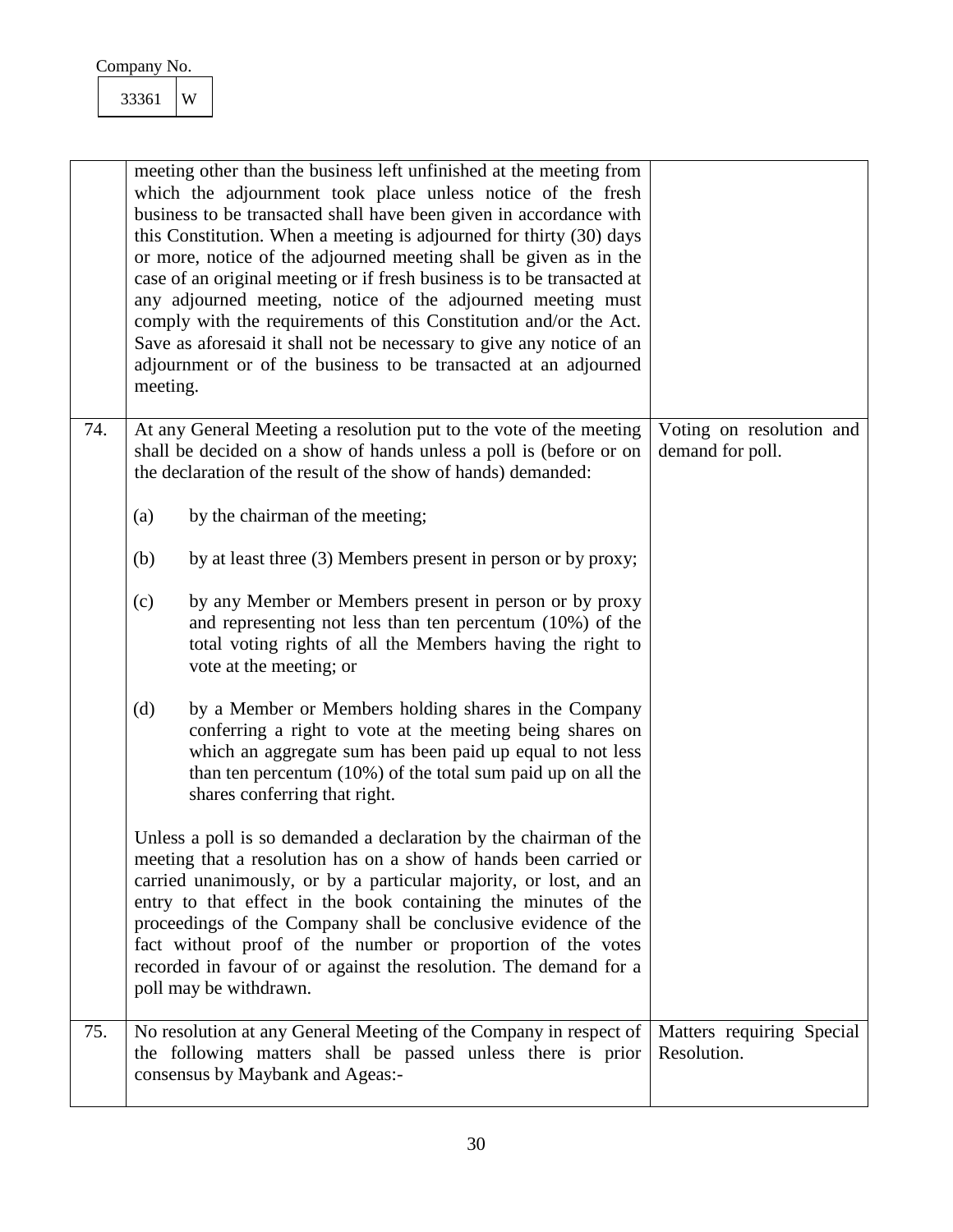| Company No. |  |
|-------------|--|
|             |  |

<span id="page-31-1"></span><span id="page-31-0"></span>

|     | (a)       | any Special Issues;                                                                                                                                                                                                                                                                                                                                                                                                                        |                                                      |
|-----|-----------|--------------------------------------------------------------------------------------------------------------------------------------------------------------------------------------------------------------------------------------------------------------------------------------------------------------------------------------------------------------------------------------------------------------------------------------------|------------------------------------------------------|
|     | (b)       | alterations to the Constitution;                                                                                                                                                                                                                                                                                                                                                                                                           |                                                      |
|     | (c)       | reduction of share capital of the Company;                                                                                                                                                                                                                                                                                                                                                                                                 |                                                      |
|     | (d)       | winding up of the Company;                                                                                                                                                                                                                                                                                                                                                                                                                 |                                                      |
|     | (e)       | change of name of the Company;                                                                                                                                                                                                                                                                                                                                                                                                             |                                                      |
|     | (f)       | converting the Company from a private company to a public<br>company;                                                                                                                                                                                                                                                                                                                                                                      |                                                      |
|     | (g)       | in the event the Company's status at any time is a public<br>company, converting such status to that of a private<br>company; and                                                                                                                                                                                                                                                                                                          |                                                      |
|     | (h)       | in the event that the Company's status at any time is an<br>unlimited company, converting such status to that of a<br>limited company.                                                                                                                                                                                                                                                                                                     |                                                      |
| 76. | (a)       | If a poll is duly demanded it shall be taken in such manner<br>as the chairman of the meeting directs, and the result of the<br>poll shall be the resolution of the meeting at which the poll<br>was demanded. The chairman of the meeting may (and if so<br>directed by the meeting shall) appoint scrutineers and may<br>adjourn the meeting to some place and time fixed by him<br>for the purpose of declaring the result of the poll. | Poll to be taken.                                    |
|     | (b)       | A poll shall not be demanded on the election of a chairman<br>of the meeting. A poll demanded on a question of<br>adjournment shall be taken forthwith. The demand of a poll<br>shall not prevent the continuance of a meeting for the<br>transaction of any business, other than the question on<br>which a poll has been demanded.                                                                                                       |                                                      |
| 77. | a Member. | In the case of an equality of votes, whether on a show of hands or<br>on a poll, the chairman of the meeting shall not have a second or<br>casting vote in addition to any votes to which he may be entitled as                                                                                                                                                                                                                            | N <sub>0</sub><br>of<br>casting<br>vote<br>chairman. |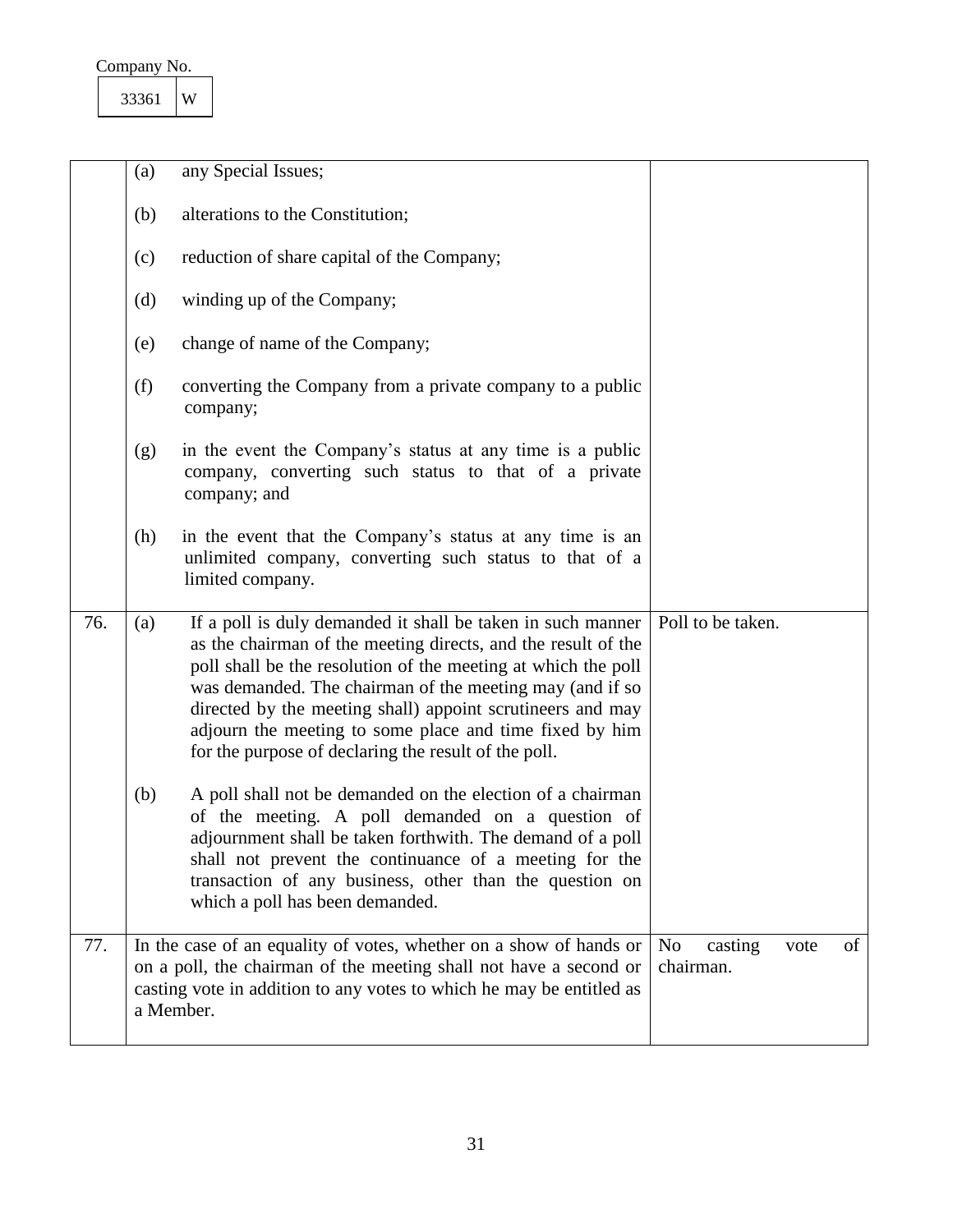<span id="page-32-4"></span><span id="page-32-3"></span><span id="page-32-2"></span><span id="page-32-1"></span><span id="page-32-0"></span>

| 78. | Minutes shall be made in books provided for the purpose of all<br>resolutions and proceedings of General Meetings and shall be<br>kept at the Office pursuant to Section 47 of the Act, and any<br>such minutes, if signed by the chairman of the meeting to which<br>they refer, or by the chairman of the next succeeding meeting,<br>shall be evidence of the facts stated therein.                                                                  | Minutes.              |
|-----|---------------------------------------------------------------------------------------------------------------------------------------------------------------------------------------------------------------------------------------------------------------------------------------------------------------------------------------------------------------------------------------------------------------------------------------------------------|-----------------------|
|     | <b>VOTES OF MEMBERS</b>                                                                                                                                                                                                                                                                                                                                                                                                                                 |                       |
| 79. | Save as herein expressly provided, no person other than a<br>Member duly registered; and who shall have paid everything<br>for the time being due from him and payable to the Company in<br>respect of his shares, shall be entitled to be present or to vote on<br>any question, either personally or by proxy at any General<br>Meeting.                                                                                                              | Entitlement to vote.  |
| 80. | Subject to any rights or restrictions for the time being<br>(a)<br>attached to any class or classes of shares, at meetings of<br>Members or classes of Members each Member entitled to<br>vote may vote in person or by proxy or by attorney or other<br>duly authorised representative and every Member present in<br>person or by proxy or by attorney or other duly authorised<br>representative shall have one (1) vote for each share he<br>holds. | How Members may vote. |
|     | (b)<br>On a poll a Member entitled to more that one vote need not,<br>if he votes, use all his votes or cast all the votes he uses in<br>the same way.                                                                                                                                                                                                                                                                                                  |                       |
| 81. | Where a Member entitled to vote on a resolution has<br>(a)<br>appointed a proxy, the proxy shall be entitled to vote on a<br>show of hands, provided that he is the only proxy<br>appointed by the Member.                                                                                                                                                                                                                                              | Votes by proxy.       |
|     | (b)<br>Where more than one proxy has been appointed, the proxies<br>shall only be entitled to vote on poll and the proportions to<br>be represented by each proxy must be specified in the<br>instrument<br>appointing the proxies, otherwise,<br>the<br>appointment shall not be valid.                                                                                                                                                                |                       |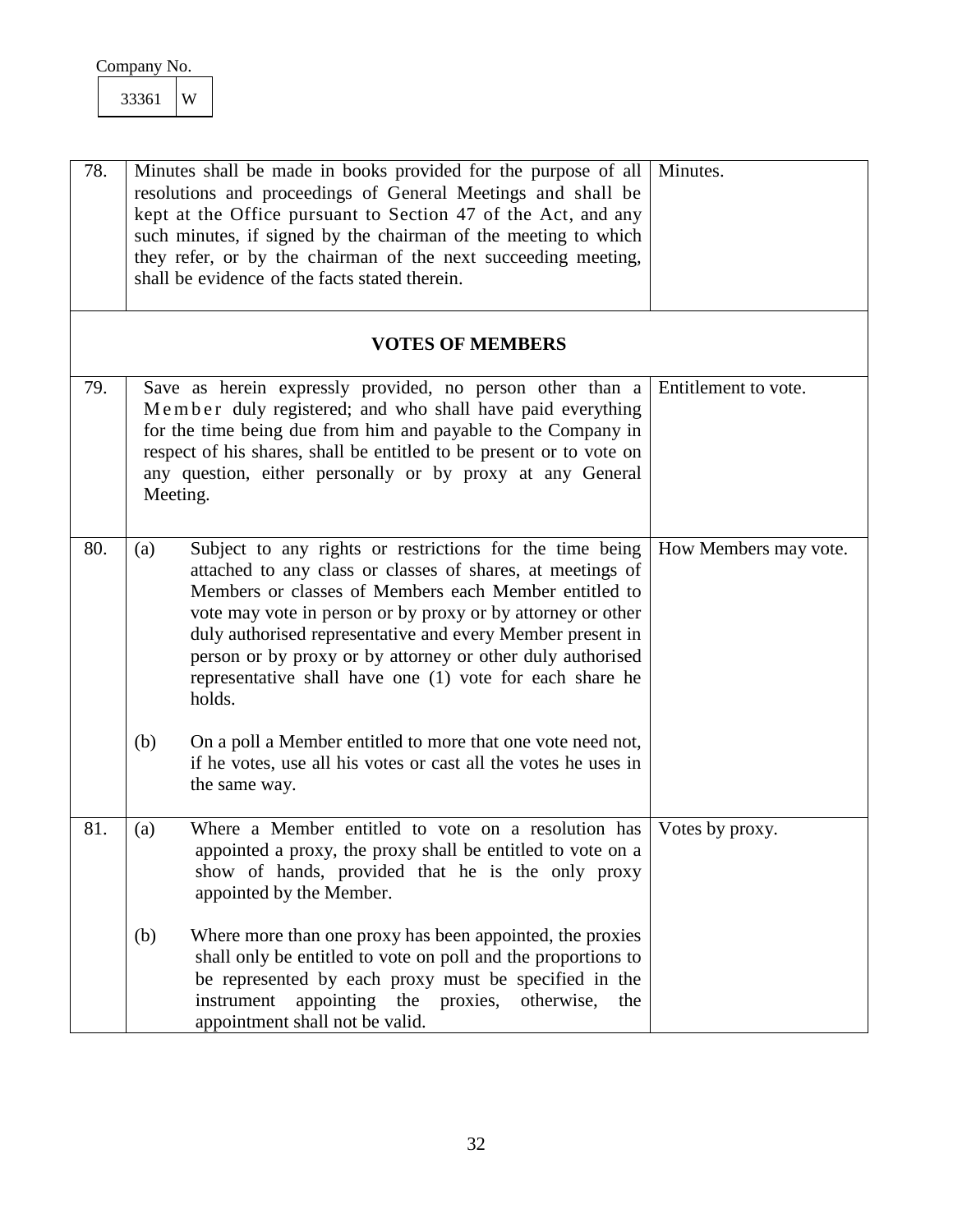<span id="page-33-3"></span><span id="page-33-2"></span><span id="page-33-1"></span><span id="page-33-0"></span>

| 82. | A Member who is of unsound mind or whose person or estate is<br>liable to be dealt with in any way under the law relating to mental<br>disorder may vote, whether on a show of hands or on a poll, by his<br>committee or curator bonis, or other legal curator, and such last-<br>mentioned persons may vote at any General Meeting in respect<br>thereof in the same manner as if he was the registered Member of<br>such shares provided that forty-eight (48) hours at least before the<br>time of holding the meeting or adjourned meeting as the case may<br>be at which he proposes to vote, such evidence as the Directors<br>may require of his authority shall have been deposited at the<br>Office. | Vote by persons under<br>disability. |
|-----|----------------------------------------------------------------------------------------------------------------------------------------------------------------------------------------------------------------------------------------------------------------------------------------------------------------------------------------------------------------------------------------------------------------------------------------------------------------------------------------------------------------------------------------------------------------------------------------------------------------------------------------------------------------------------------------------------------------|--------------------------------------|
| 83. | The instrument appointing a proxy shall be in writing under the<br>hand of the appointor or his attorney duly authorised in writing or,<br>if the appointor is a corporation, either under seal or under the hand<br>of an officer or attorney duly authorised. A proxy may but need not<br>be a Member of the Company.                                                                                                                                                                                                                                                                                                                                                                                        | Proxy to be in writing.              |
| 84. | The instrument appointing a proxy shall be deemed to confer<br>authority to demand or join in demanding a poll and generally to<br>act at the General Meeting for the Member giving the proxy and a<br>proxy shall be entitled to attend and to vote on a show of hands or<br>on a poll on any question at the meeting and shall have the same<br>rights as the Member to speak at the meeting.                                                                                                                                                                                                                                                                                                                | Extent of authority.                 |
| 85. | The instrument appointing a proxy shall be in the following form:<br><b>MAYBANK AGEAS HOLDINGS BERHAD</b>                                                                                                                                                                                                                                                                                                                                                                                                                                                                                                                                                                                                      | Instrument<br>of<br>appointment.     |
|     |                                                                                                                                                                                                                                                                                                                                                                                                                                                                                                                                                                                                                                                                                                                |                                      |
|     |                                                                                                                                                                                                                                                                                                                                                                                                                                                                                                                                                                                                                                                                                                                |                                      |
|     | failing<br>him<br>or<br>.                                                                                                                                                                                                                                                                                                                                                                                                                                                                                                                                                                                                                                                                                      |                                      |
|     |                                                                                                                                                                                                                                                                                                                                                                                                                                                                                                                                                                                                                                                                                                                |                                      |
|     |                                                                                                                                                                                                                                                                                                                                                                                                                                                                                                                                                                                                                                                                                                                |                                      |
|     | me/us on my/our behalf at the Annual or Extraordinary General                                                                                                                                                                                                                                                                                                                                                                                                                                                                                                                                                                                                                                                  |                                      |
|     | Meeting<br>Company<br>held<br>of<br>the<br>be<br>to<br><sub>on</sub>                                                                                                                                                                                                                                                                                                                                                                                                                                                                                                                                                                                                                                           |                                      |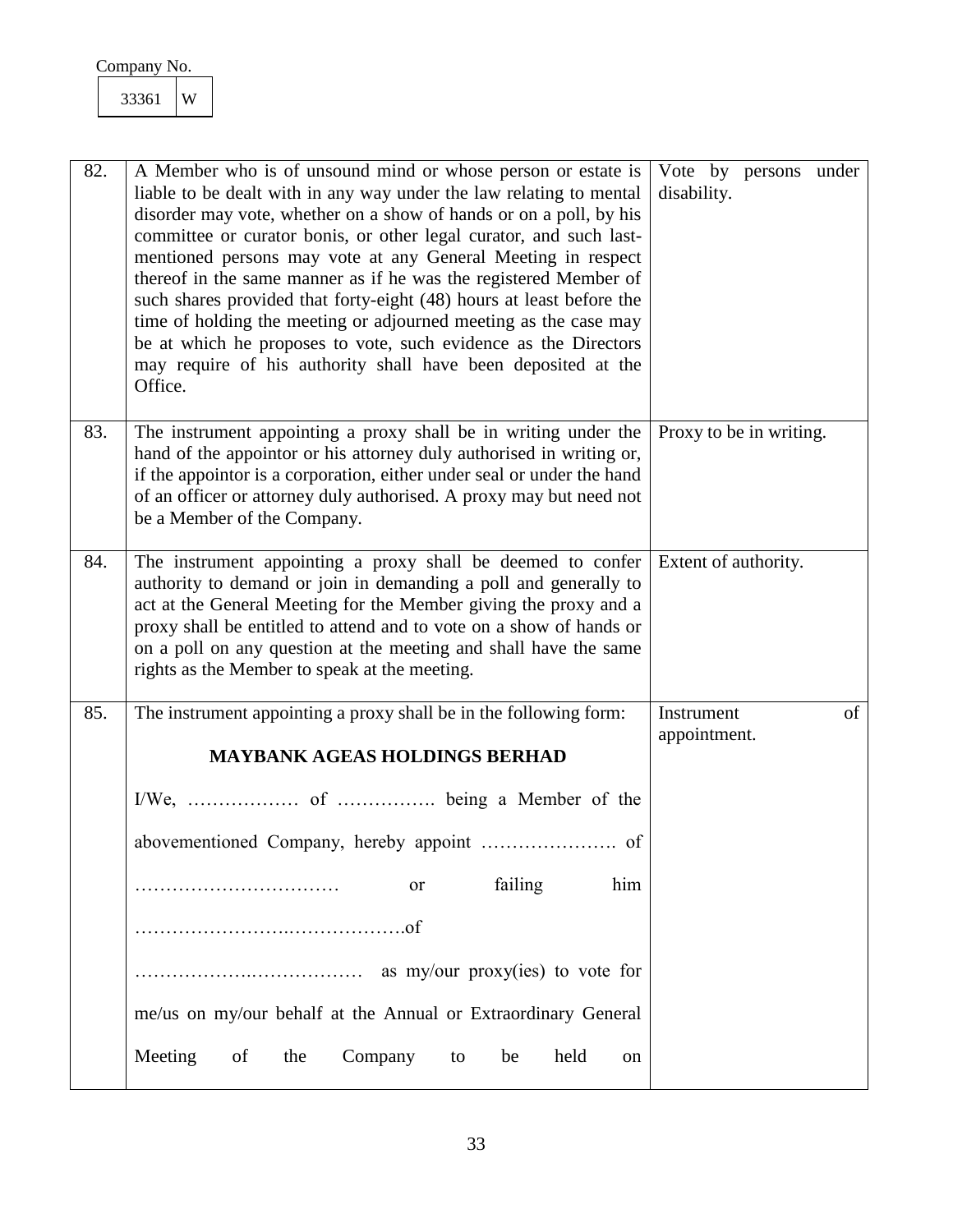| adjournment thereof.           |                          |         |                                                                                                                                                                                                                                                                                                                                                                                                                                                                                                                                                                                                                                      |
|--------------------------------|--------------------------|---------|--------------------------------------------------------------------------------------------------------------------------------------------------------------------------------------------------------------------------------------------------------------------------------------------------------------------------------------------------------------------------------------------------------------------------------------------------------------------------------------------------------------------------------------------------------------------------------------------------------------------------------------|
|                                |                          |         |                                                                                                                                                                                                                                                                                                                                                                                                                                                                                                                                                                                                                                      |
| Ordinary/Special<br>Resolution | For                      | Against |                                                                                                                                                                                                                                                                                                                                                                                                                                                                                                                                                                                                                                      |
|                                |                          |         |                                                                                                                                                                                                                                                                                                                                                                                                                                                                                                                                                                                                                                      |
|                                |                          |         |                                                                                                                                                                                                                                                                                                                                                                                                                                                                                                                                                                                                                                      |
|                                |                          |         |                                                                                                                                                                                                                                                                                                                                                                                                                                                                                                                                                                                                                                      |
|                                |                          |         |                                                                                                                                                                                                                                                                                                                                                                                                                                                                                                                                                                                                                                      |
|                                |                          |         |                                                                                                                                                                                                                                                                                                                                                                                                                                                                                                                                                                                                                                      |
|                                | Signature of shareholder |         | My/Our proxy is to vote on the Resolutions as indicated by an "X"<br>in the appropriate spaces below. If no indication is given, my/our<br>proxy shall vote, the proxy shall vote or abstain as he/she thinks fit.<br>Note: The instrument appointing a proxy and the Power of<br>Attorney or other authority, if any, under which it is signed or a<br>notarially certified copy of that power of authority shall be<br>deposited at the registered address of the Company, not less than<br>forty-eight (48) hours before the time for holding the Annual or<br>Extraordinary General Meeting or at any adjournment thereof or, in |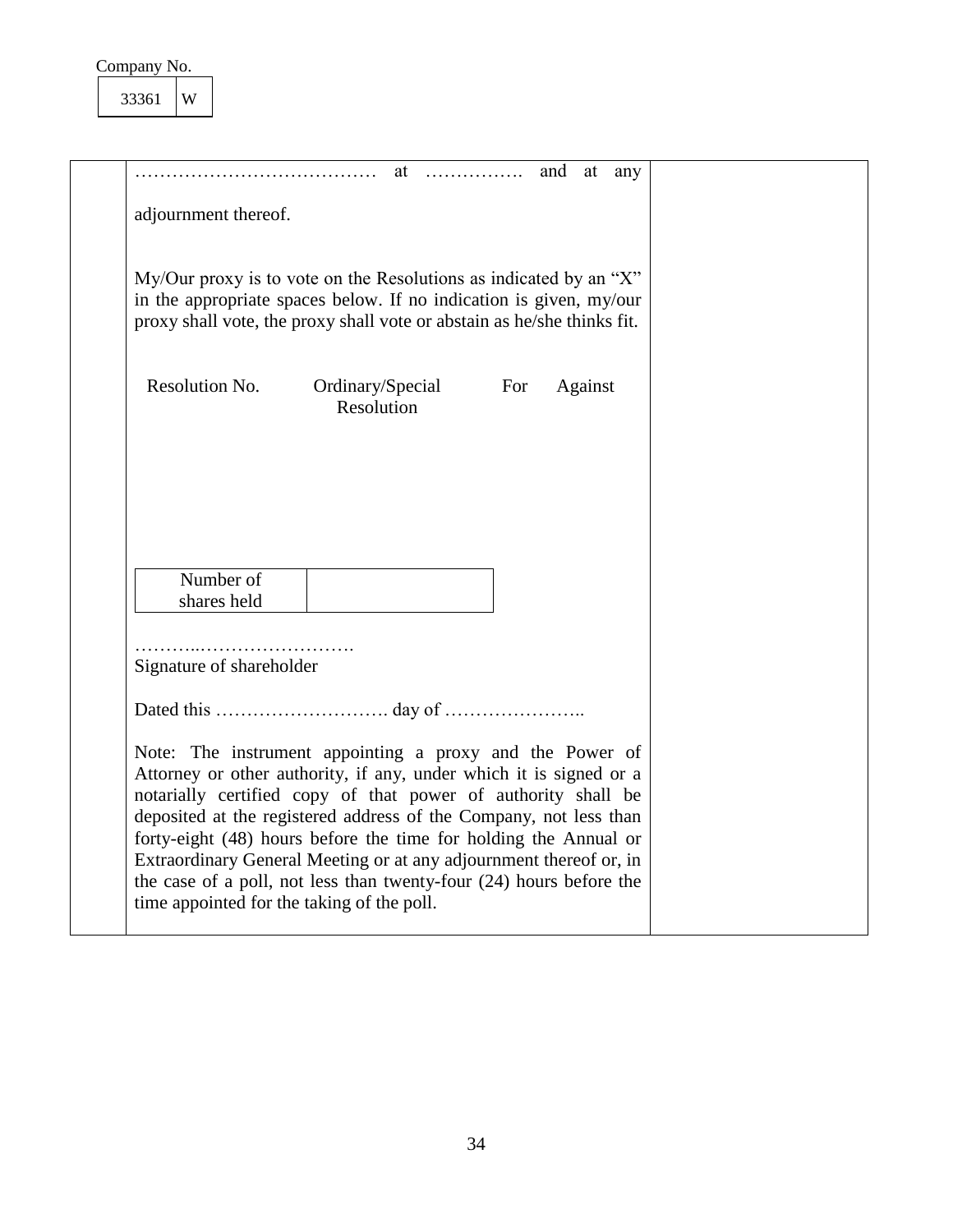<span id="page-35-3"></span><span id="page-35-2"></span><span id="page-35-1"></span><span id="page-35-0"></span>

| 86. | The instrument appointing a proxy and the power of attorney or<br>other authority, if any, under which it is signed or a notarially<br>certified copy of that power or authority shall be deposited at the<br>Office or at such other place as is specified for that purpose in the<br>notice convening the meeting, not less than forty-eight (48) hours<br>before the time for holding the meeting or adjourned meeting at<br>which the person named in the instrument proposes to vote, or, in<br>the case of a poll, not less than twenty-four (24) hours before the<br>time appointed for the taking of the poll, and in default the<br>instrument of proxy shall not be treated as valid. | Instrument<br>be<br>to<br>deposited.          |
|-----|-------------------------------------------------------------------------------------------------------------------------------------------------------------------------------------------------------------------------------------------------------------------------------------------------------------------------------------------------------------------------------------------------------------------------------------------------------------------------------------------------------------------------------------------------------------------------------------------------------------------------------------------------------------------------------------------------|-----------------------------------------------|
| 87. | Notwithstanding anything contained in this Constitution, the<br>appointment of a proxy shall be valid if made by cable, telegram or<br>telex provided that such appointment shall be confirmed in writing<br>in accordance with the provisions of the Act governing the<br>appointment of proxy within three (3) weeks from the date of such<br>cable, telegram or telex.                                                                                                                                                                                                                                                                                                                       | Appointment of proxy via<br>electronic means. |
| 88. | An instrument appointing a proxy executed in Malaysia need<br>not be witnessed. The signature to an instrument appointing a<br>proxy executed outside Malaysia shall be attested by a solicitor,<br>notary public, consul or magistrate, but the Directors may from<br>time to time waive or modify this requirement either generally or<br>in a particular case or cases.                                                                                                                                                                                                                                                                                                                      | Attestation.                                  |
| 89. | A vote given in accordance with the terms of an instrument of<br>proxy or attorney shall be valid notwithstanding the previous death<br>or unsoundness of mind of the principal or revocation of the<br>instrument or of the authority under which the instrument was<br>executed, or the transfer of the share in respect of which the<br>instrument is given, provided that no intimation in writing of such<br>death, unsoundness of mind, revocation, or transfer as aforesaid has<br>been received by the Company at the Office before the<br>commencement of the meeting or adjourned meeting at which the<br>instrument is used.                                                         | Validity of proxy.                            |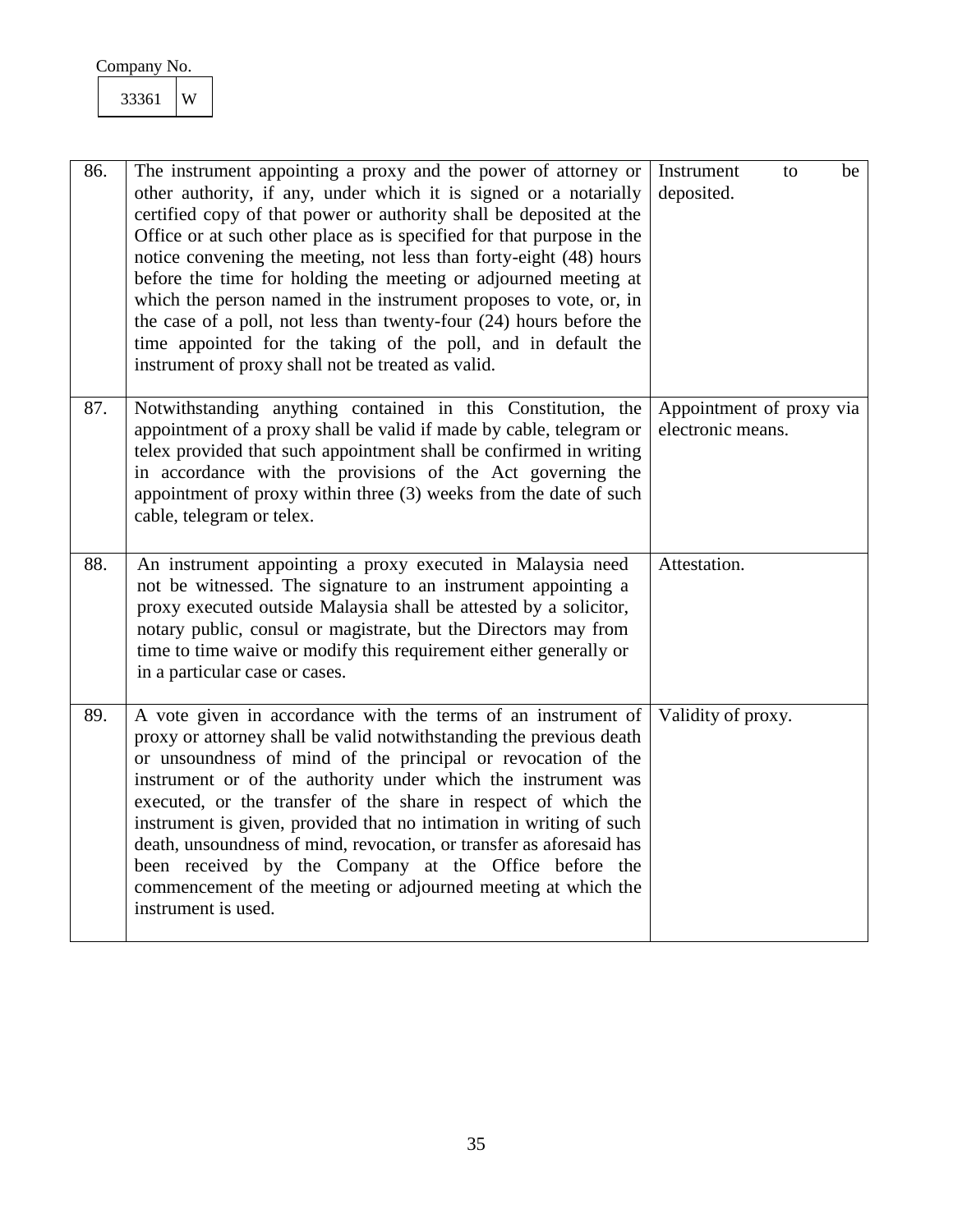<span id="page-36-5"></span><span id="page-36-4"></span><span id="page-36-3"></span><span id="page-36-2"></span><span id="page-36-1"></span><span id="page-36-0"></span>

| 90. | A corporation may by resolution of its Directors or other governing<br>body, if it is a Member of the Company, authorise such person as it<br>thinks fit to act as its representative either at a particular meeting or<br>at all meetings of the Company or of any class of Members, and a<br>person so authorised shall in accordance with his authority and<br>until his authority is revoked by the corporation be entitled to<br>exercise the same powers on behalf of the corporation as the<br>corporation could exercise if it were an individual Member of the<br>Company. | Corporation-Member<br>acting by representative. |
|-----|-------------------------------------------------------------------------------------------------------------------------------------------------------------------------------------------------------------------------------------------------------------------------------------------------------------------------------------------------------------------------------------------------------------------------------------------------------------------------------------------------------------------------------------------------------------------------------------|-------------------------------------------------|
|     | DIRECTORS: APPOINTMENT, REMOVAL, VACATION ETC.                                                                                                                                                                                                                                                                                                                                                                                                                                                                                                                                      |                                                 |
| 91. | Subject to a written approval from the BNM, a person may be<br>appointed as a Director provided that he is not disqualified under<br>Section 59(1) of the Financial Services Act and Section 198(1) of<br>the Act.                                                                                                                                                                                                                                                                                                                                                                  | Appointment of Directors.                       |
| 92. | A person shall not be appointed as a Director of the Company<br>unless he has consented in writing to be a Director and make a<br>declaration that he is not disqualified from being a Director of the<br>Company under the Act.                                                                                                                                                                                                                                                                                                                                                    | Director's consent.                             |
| 93. | All the Directors shall be of full age and the Board shall<br>(a)<br>comprise of up to eight (8) Directors of which five (5) shall<br>be Maybank Nominated Directors, three (3) shall be Ageas<br>Nominated Directors. The number of Directors to be<br>appointed by Maybank and Ageas shall reflect their<br>Shareholding Percentage.<br>Subject to the Article $93(a)$ , in the event of any change in<br>(b)                                                                                                                                                                     | Number of Directors.                            |
|     | the number of Directors, both Maybank and Ageas shall<br>procure that the number of Directors appointed by both<br>Maybank and Ageas shall reflect both their shareholding<br>in<br>the Company<br>(fractions)<br>percentages<br>shall<br>be<br>disregarded). A significant dilution in interest in the shares<br>of either Maybank and Ageas in the shares of the Company<br>may result in reduction in its representation on the Board.                                                                                                                                           |                                                 |
| 94. | The Chairman shall be from Maybank Nominated Directors. The<br>vice-Chairman shall be from Ageas Nominated Directors.                                                                                                                                                                                                                                                                                                                                                                                                                                                               | Chairman.                                       |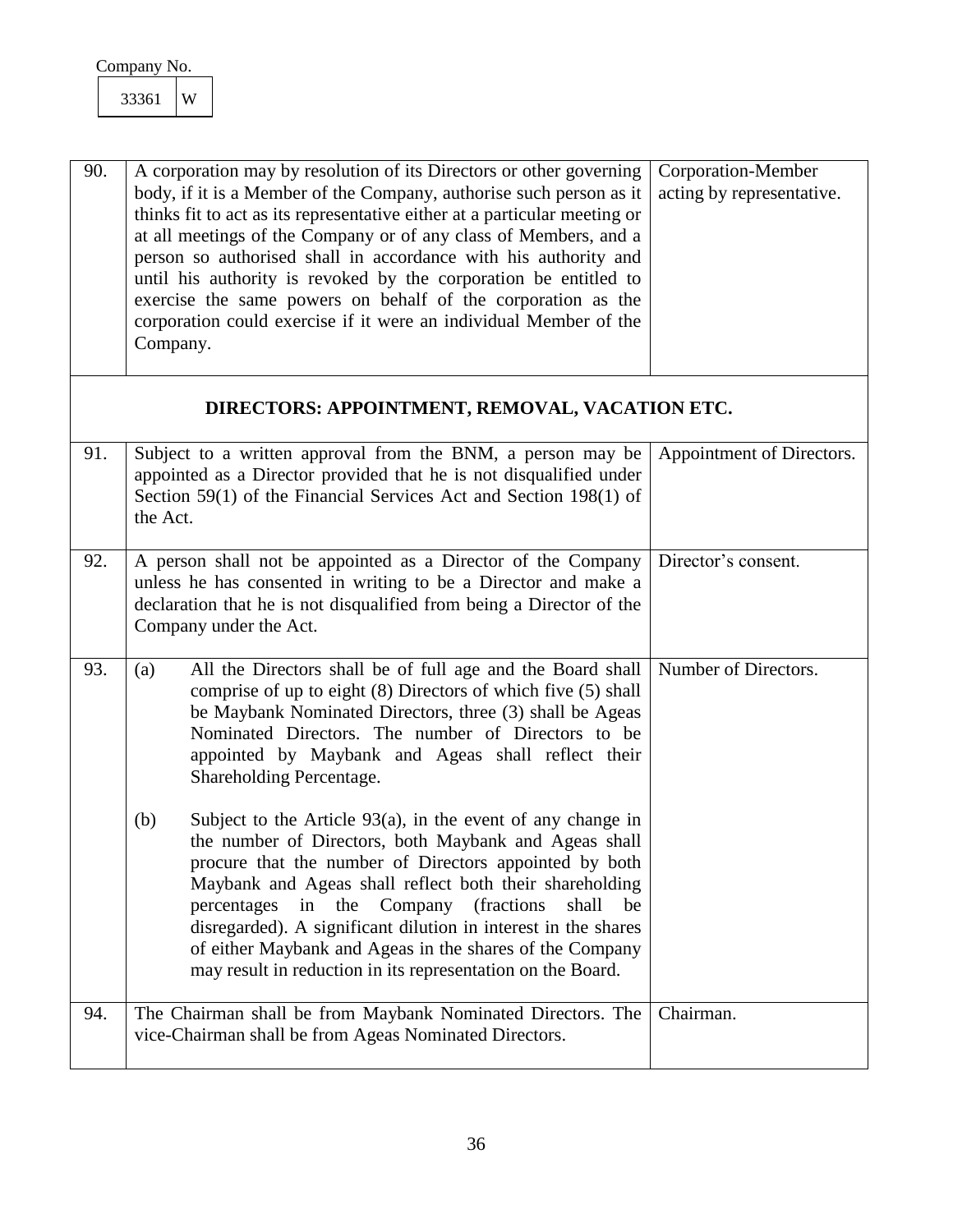<span id="page-37-1"></span><span id="page-37-0"></span>

| 33361 | W |
|-------|---|
|-------|---|

<span id="page-37-4"></span><span id="page-37-3"></span><span id="page-37-2"></span>

| 95. | If the Chairman shall during his term of office for any<br>(a)<br>reason cease to be a Director or be removed from office of<br>Chairman, Maybank shall forthwith nominate a new<br>Chairman from the other Maybank Nominated Directors,<br>who shall subsequently be appointed by the Board. For the<br>avoidance of doubt, at any one time, there shall be only one<br>(1) Chairman. | of office<br>Vacancy<br>of<br>Chairman<br>and<br>vice-<br>Chairman. |
|-----|----------------------------------------------------------------------------------------------------------------------------------------------------------------------------------------------------------------------------------------------------------------------------------------------------------------------------------------------------------------------------------------|---------------------------------------------------------------------|
|     | (b)<br>The foregoing Article 95(a) shall <i>mutatis mutandis</i> apply to<br>the vice-Chairman except that Ageas shall have the right to<br>nominate a replacement from the other Ageas Nominated<br>Directors.                                                                                                                                                                        |                                                                     |
| 96. | Notwithstanding Article 93 of this Constitution, in the event where<br>the shareholding of Maybank or Ageas in MAHB is diluted or<br>reduced, for whatever reason, to below five per centum (5%) of the<br>total issued capital of the Company, such party whose shares were<br>diluted shall not be entitled to any representation on the Board.                                      | Dilution in shareholding<br>percentage.                             |
| 97. | The right of Maybank and Ageas to appoint Maybank Nominated<br>Directors and Ageas Nominated Directors respectively, as stated in<br>in this Constitution shall include the right of Maybank and Ageas,<br>as the case may be:                                                                                                                                                         | Right for removal<br>and<br>substitution of Director.               |
|     | at any time or from time to time, to remove or substitute<br>(a)<br>any of its nominated Director from office;                                                                                                                                                                                                                                                                         |                                                                     |
|     | to determine the period for which its nominated Director<br>(b)<br>shall hold office.                                                                                                                                                                                                                                                                                                  |                                                                     |
| 98. | Every Director shall hold office in the Company until such time<br>that the Director is either removed or ceases to be able to perform<br>his duties or vacates his office pursuant to Article 104 of this<br>Constitution or the Act.                                                                                                                                                 | Director's office.                                                  |
| 99. | The right of Maybank and Ageas to appoint or remove the<br>(a)<br>Maybank Nominated Director and Ageas Nominated<br>Director respectively, shall be made via notice in writing.                                                                                                                                                                                                        | Appointment or removal<br>of Directors to be in<br>writing.         |
|     | The notice referred to in Article 99(a) shall be signed and<br>(b)<br>be deposited at the Office, at any time.                                                                                                                                                                                                                                                                         |                                                                     |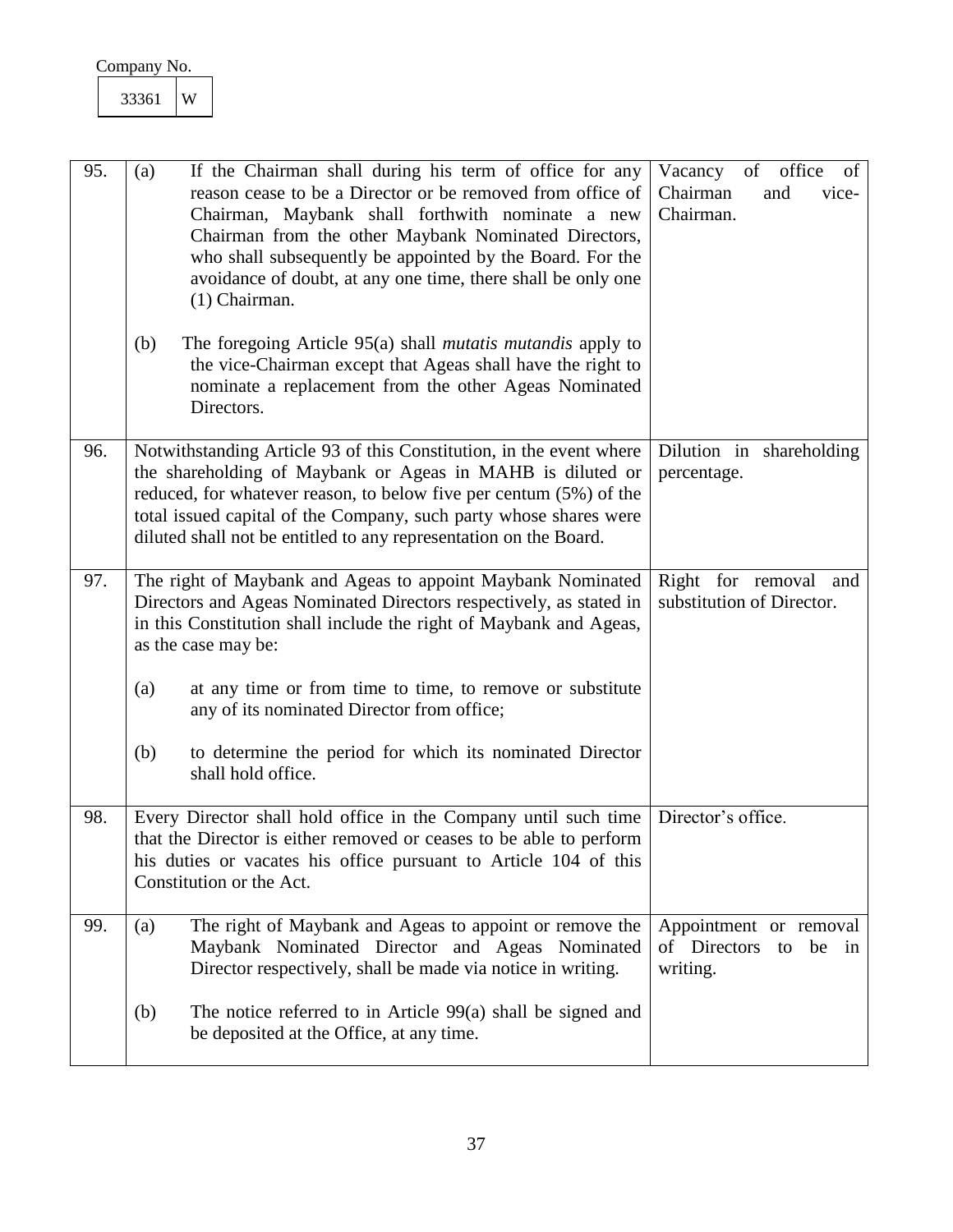<span id="page-38-4"></span><span id="page-38-3"></span><span id="page-38-2"></span><span id="page-38-1"></span><span id="page-38-0"></span>

| 100. | Where any of the Maybank Nominated Director or Ageas<br>Nominated Director is either removed or ceases to be able to<br>perform his duties or vacates his office pursuant to Article 104 of<br>this Constitution or the Act, Maybank or Ageas, as the case may<br>be, shall procure that such vacancy be filled as soon as possible. | Filling of vacancy.                                                         |
|------|--------------------------------------------------------------------------------------------------------------------------------------------------------------------------------------------------------------------------------------------------------------------------------------------------------------------------------------|-----------------------------------------------------------------------------|
| 101. | The Directors appointed under the provisions of this Constitution<br>shall not be subject to retirement by rotation under Section 205 of<br>the Act.                                                                                                                                                                                 | Directors not subject to<br>retirement by rotation.                         |
| 102. | Notwithstanding Article 93(a) of this Constitution and the terms of<br>the Shareholders' Agreement, the Company may from time to time<br>by Special Resolution passed at a General Meeting increase or<br>reduce the number of Directors.                                                                                            | Increase or reduction in<br>number of Directors.                            |
| 103. | Notwithstanding anything in this Constitution, all appointments,<br>removal of Directors, managing director, chief executive officer<br>and Chairman (as the case may be) shall be subject to the<br>requirements and regulations of other applicable laws as may be<br>issued / amended from time to time.                          | Appointment, removal or<br>re-election<br>subject<br>to<br>applicable laws. |
| 104. | The office of a Director shall become vacant if the Director:                                                                                                                                                                                                                                                                        | Vacation of office.                                                         |
|      | has a receiving order in bankruptcy made against him or<br>(a)<br>makes any arrangement or composition with his creditors<br>generally;                                                                                                                                                                                              |                                                                             |
|      | becomes prohibited from being a Director or disqualified by<br>(b)<br>or under any provision of the Act and any other laws;                                                                                                                                                                                                          |                                                                             |
|      | becomes of unsound mind or a person whose estate is liable<br>(c)<br>to be dealt with in any way under the law relating to mental<br>disorder;                                                                                                                                                                                       |                                                                             |
|      | (d)<br>resigns his office by giving a notice in writing to the<br>Company at its Office and in accordance with Section<br>$208(2)$ and Section $208(3)$ of the Act;                                                                                                                                                                  |                                                                             |
|      | is removed from his office in accordance with the<br>(e)<br>Constitution or the Act;                                                                                                                                                                                                                                                 |                                                                             |
|      | (f)<br>is charged for a criminal offence under any written law<br>involving fraud or dishonesty punishable with imprisonment<br>for one (1) year or more, whether by itself or in lieu of or in                                                                                                                                      |                                                                             |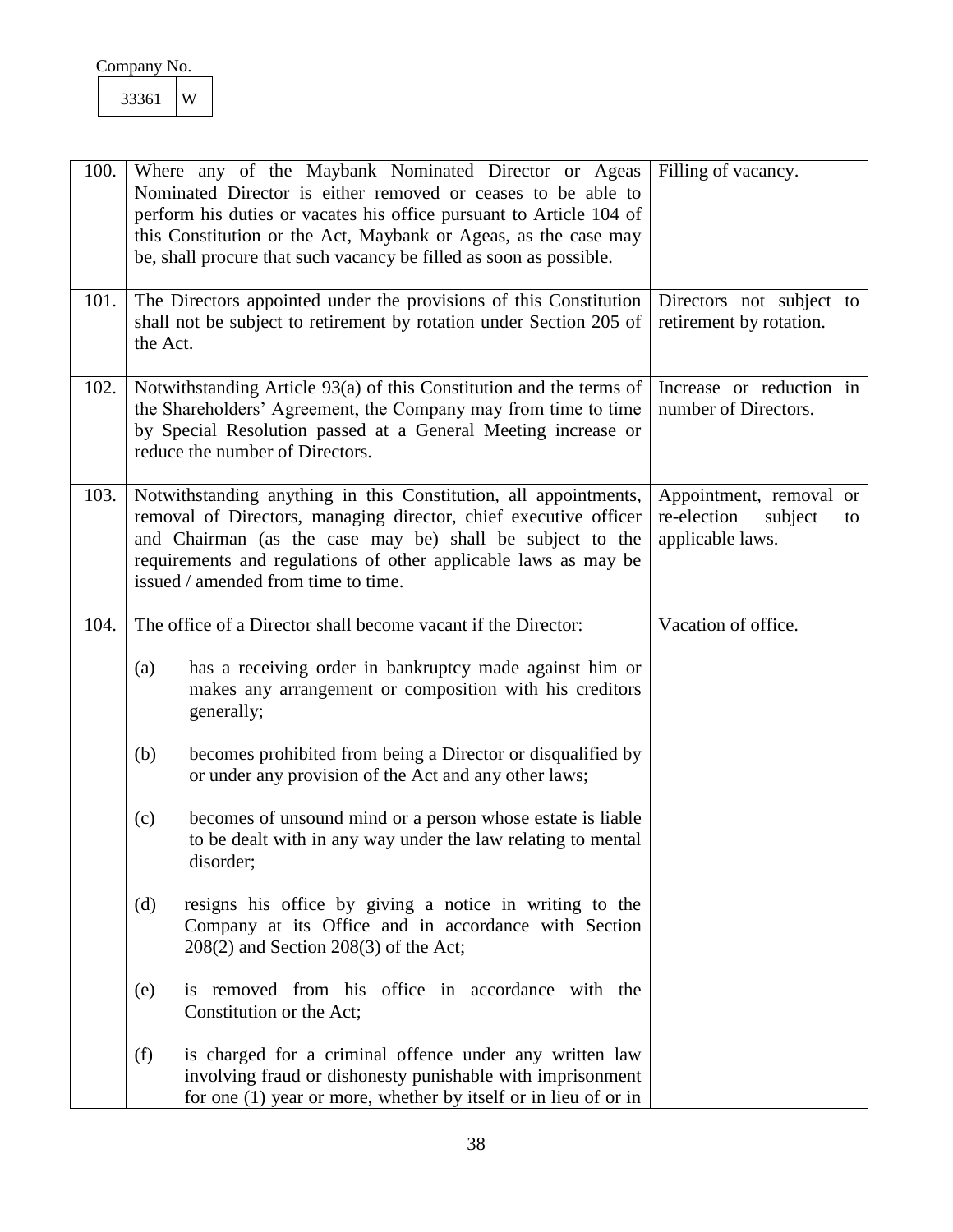<span id="page-39-2"></span><span id="page-39-1"></span><span id="page-39-0"></span>

|      |            | addition to, a fine, has been proved against him in any court<br>in or outside of Malaysia;                                                                                                                                                                                                                                                                                                                                                                                                                                                                                                                             |                                                  |
|------|------------|-------------------------------------------------------------------------------------------------------------------------------------------------------------------------------------------------------------------------------------------------------------------------------------------------------------------------------------------------------------------------------------------------------------------------------------------------------------------------------------------------------------------------------------------------------------------------------------------------------------------------|--------------------------------------------------|
|      | (g)        | has an order made against him for detention, supervision,<br>restricted residence, banishment or deportation, or if there<br>has been imposed on him any form of restriction or<br>supervision by bond or otherwise, under any law relating to<br>prevention of crime, or to preventive detention for<br>prevention of crime or drug trafficking or to restricted<br>residence or to banishment or immigration;                                                                                                                                                                                                         |                                                  |
|      | (h)        | shall be requested in writing by all his co-Directors to resign<br>or shall be removed by a resolution of the Company in<br>General Meeting; or                                                                                                                                                                                                                                                                                                                                                                                                                                                                         |                                                  |
|      | (i)        | dies.                                                                                                                                                                                                                                                                                                                                                                                                                                                                                                                                                                                                                   |                                                  |
| 105. | (a)<br>(b) | The Directors shall be paid by way of fees and other<br>benefits for their services and such sums shall from time to<br>time be determined by the Company in General Meeting.<br>Provided that fees and benefits payable to Directors shall<br>not be increased except pursuant to a resolution passed at a<br>General Meeting, where notice of the proposed increase has<br>been given in the notice convening the meeting.<br>The remuneration of Directors not holding any executive<br>office in the Company shall be by a fixed sum and not<br>payable by a commission on or percentage of profits or<br>turnover. | Director's remuneration.                         |
| 106. |            | In addition to the remuneration mentioned in Article 105, any<br>Director attending meetings of the Board or of any committee of<br>the Directors or undertaking any duties or assignments on behalf<br>of the Company shall be entitled to be reimbursed by the<br>Company in respect of all expenses (including travelling and hotel<br>expenses) reasonably incurred by him by reason of such<br>attendance or the carrying out of such duties or assignments.                                                                                                                                                       | of<br>Reimbursement<br>Director's expenses.      |
| 107. |            | If any Director being willing and having been called upon to do so<br>by the other Directors shall render or perform special or<br>extraordinary services or travel or reside abroad for any business or<br>purposes on behalf of the Company, he shall be entitled to receive<br>such sum as the Directors may think fit for expenses and also such<br>remuneration as the Directors may think fit, either as a fixed sum or                                                                                                                                                                                           | Remuneration of Director<br>for special service. |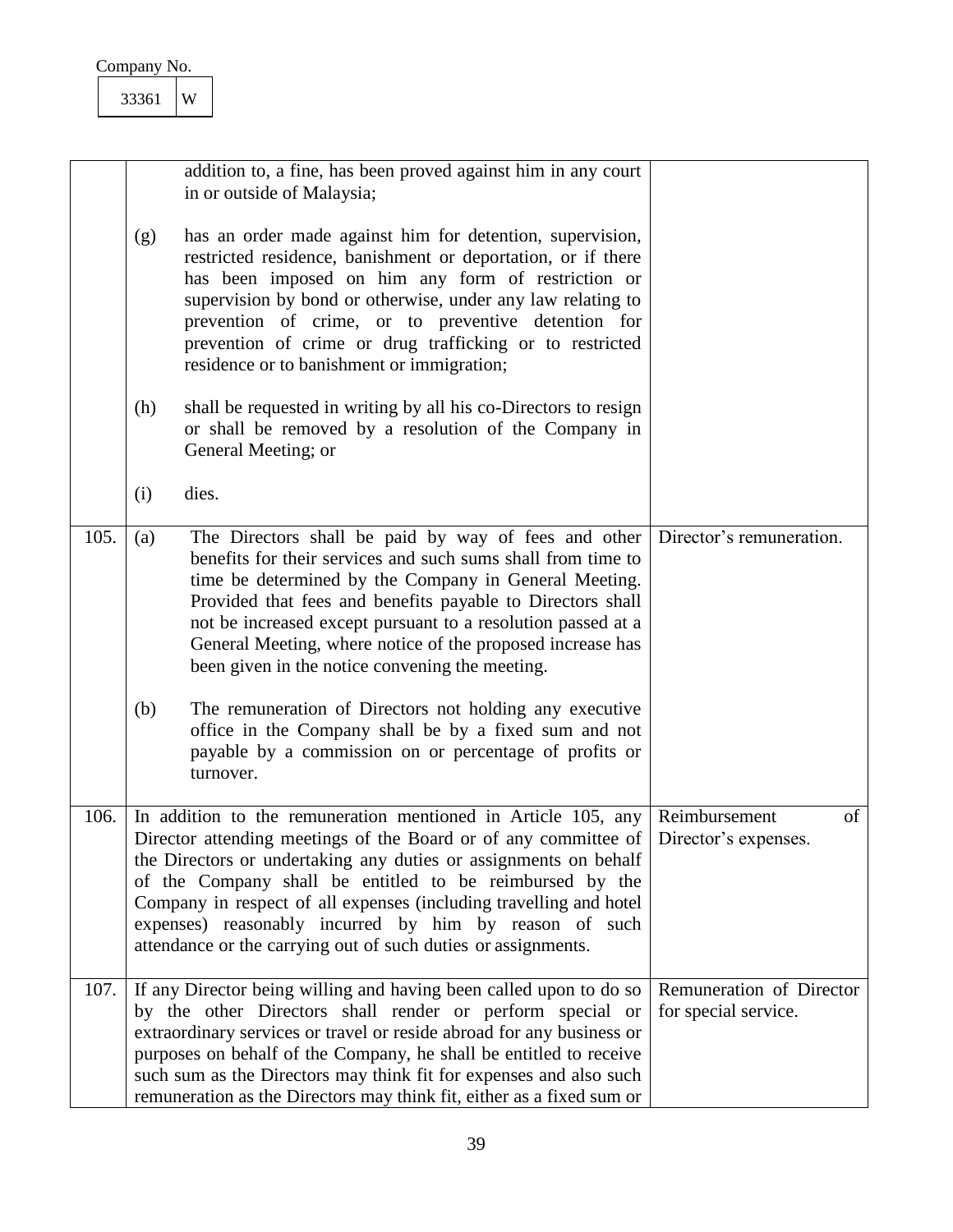| Company No. |
|-------------|
|-------------|

<span id="page-40-3"></span><span id="page-40-2"></span><span id="page-40-1"></span><span id="page-40-0"></span>

|      | as percentage of profits or otherwise, and such remuneration may,<br>as the Directors shall determine, be either in addition to or in<br>substitution for any other remuneration he may be entitled to<br>receive, and the same shall be charged as part of the ordinary<br>working expenses of the Company.                                                                                                                                                                                                                                                                                                                                                                                                                                                                                                                                                                                                                                                                                                                                                                                                                                                                                                                                                                                                                                                                                                                               |                                                                  |
|------|--------------------------------------------------------------------------------------------------------------------------------------------------------------------------------------------------------------------------------------------------------------------------------------------------------------------------------------------------------------------------------------------------------------------------------------------------------------------------------------------------------------------------------------------------------------------------------------------------------------------------------------------------------------------------------------------------------------------------------------------------------------------------------------------------------------------------------------------------------------------------------------------------------------------------------------------------------------------------------------------------------------------------------------------------------------------------------------------------------------------------------------------------------------------------------------------------------------------------------------------------------------------------------------------------------------------------------------------------------------------------------------------------------------------------------------------|------------------------------------------------------------------|
| 108. | A Director may hold any other office or place of profit<br>(a)<br>under the Company (other than the office of auditor) in<br>conjunction with his office of Director for such period and<br>on such terms (as to remuneration and otherwise) as the<br>Directors may determine. No Director or intending Director<br>shall be disqualified of by his office from contracting with<br>the Company, either with regard to his tenure of any such<br>office or place of profit or as a vendor, purchaser or<br>otherwise. No such contract, and no contract or<br>arrangement entered into by or on behalf of the Company,<br>in which any Director is in any way interested, shall be<br>liable to be avoided, nor shall any Director so contracting<br>or being so interested be liable to account to the Company<br>for any profit realised by any such contract or arrangement<br>by reason of such Director holding that office or of the<br>fiduciary relationship thereby established.<br>(b)<br>A Director, notwithstanding his interest, may be counted in<br>the quorum present at any meeting whereat he or any other<br>Director is appointed to hold any such office or place of<br>profit under the Company or whereat the terms of any such<br>appointment are arranged but he shall not vote on any such<br>arrangement other<br>appointment or<br>than<br>his<br>own<br>appointment or the arrangement of the terms thereof. | Director holding office of<br>profit under the Company.          |
| 109. | There shall be no shareholding qualification for Directors.                                                                                                                                                                                                                                                                                                                                                                                                                                                                                                                                                                                                                                                                                                                                                                                                                                                                                                                                                                                                                                                                                                                                                                                                                                                                                                                                                                                | Shareholding qualification<br>of Directors.                      |
|      | <b>POWERS AND DUTIES OF DIRECTORS</b>                                                                                                                                                                                                                                                                                                                                                                                                                                                                                                                                                                                                                                                                                                                                                                                                                                                                                                                                                                                                                                                                                                                                                                                                                                                                                                                                                                                                      |                                                                  |
| 110. | The business of the Company shall be managed by the Directors<br>who may exercise all such powers of the Company as are not, by<br>the Act or by this Constitution, required to be exercised by the<br>Company in General Meeting, subject, nevertheless, to any of the<br>provisions of the Act, this Constitution and to such regulations, not<br>being inconsistent with the provisions in this Constitution, as may<br>be prescribed by the Company in General Meeting; but no                                                                                                                                                                                                                                                                                                                                                                                                                                                                                                                                                                                                                                                                                                                                                                                                                                                                                                                                                         | General<br>of<br>powers<br>Company<br>vested<br>in<br>Directors. |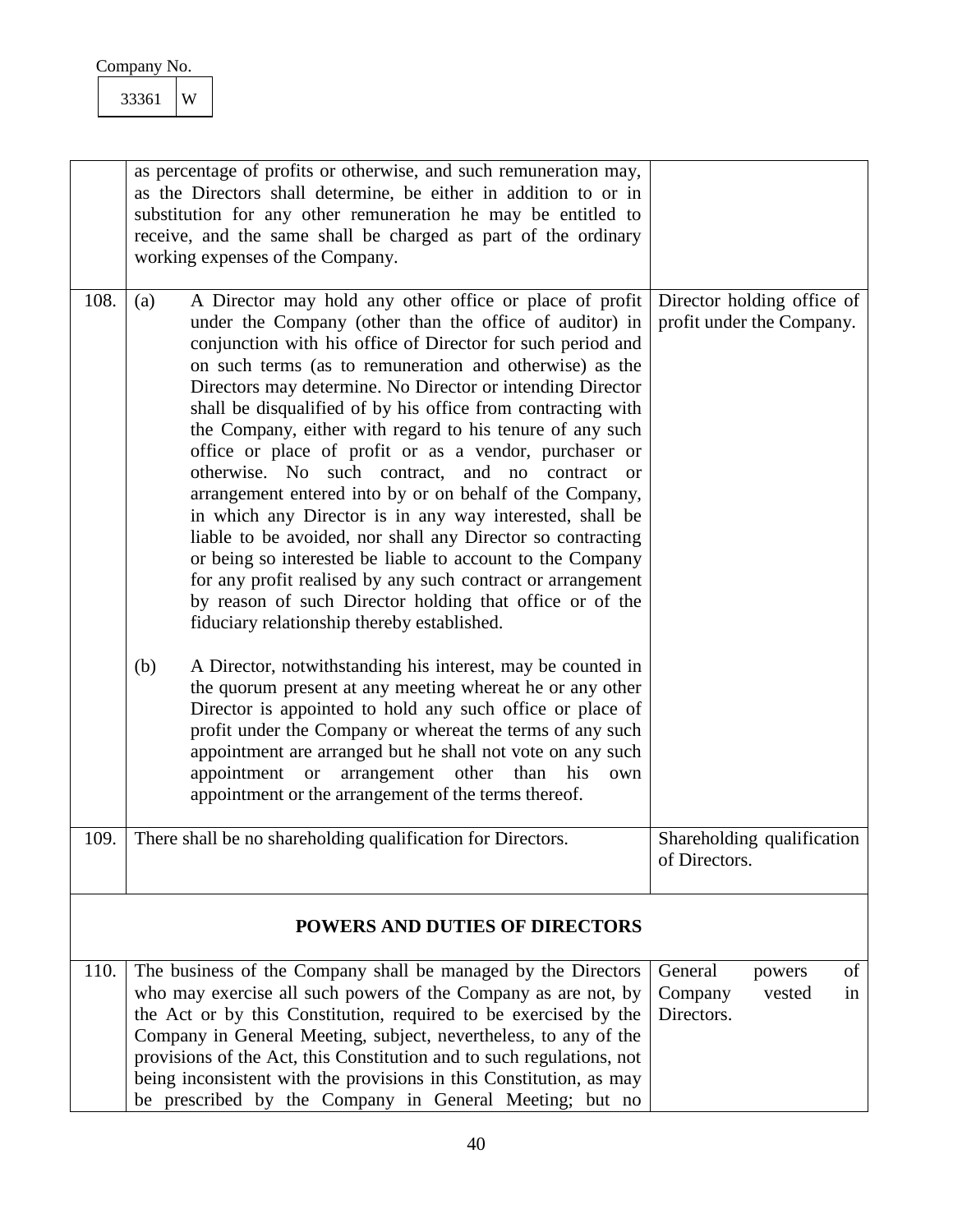<span id="page-41-0"></span>

| Company No. |  |
|-------------|--|
|-------------|--|

<span id="page-41-3"></span><span id="page-41-2"></span><span id="page-41-1"></span>

|      | regulation made by the Company in General Meeting shall<br>invalidate any prior act of the Directors which would have been<br>valid if that regulation had not been made.                                                                                                                                                                                                                                                                                                                                                                                                                                                                                                                                                                                                                                                                                                                                                                                                                                                                                                                                                                                                           |                                                                                                  |
|------|-------------------------------------------------------------------------------------------------------------------------------------------------------------------------------------------------------------------------------------------------------------------------------------------------------------------------------------------------------------------------------------------------------------------------------------------------------------------------------------------------------------------------------------------------------------------------------------------------------------------------------------------------------------------------------------------------------------------------------------------------------------------------------------------------------------------------------------------------------------------------------------------------------------------------------------------------------------------------------------------------------------------------------------------------------------------------------------------------------------------------------------------------------------------------------------|--------------------------------------------------------------------------------------------------|
| 111. | The Directors may exercise all the powers of the Company to<br>borrow money and to mortgage or charge its undertaking, property<br>and uncalled capital or any part thereof, and to issue of debentures<br>and other securities whether outright or as security for any debt,<br>liability or obligation of the Company. Provided that the Directors<br>shall not issue any debt securities convertible to ordinary shares<br>without the prior approval of the Company in General Meeting.                                                                                                                                                                                                                                                                                                                                                                                                                                                                                                                                                                                                                                                                                         | Power of Directors<br>to<br>borrow.                                                              |
| 112. | Without prejudice to the generality of Article 110 of this<br>Constitution, the Directors may establish or arrange<br>any<br>contributory or non-contributory pension or superannuation scheme<br>for the benefit of, or pay a gratuity, pension or emolument to any<br>person who is or has been employed by or in the service of the<br>Company or any subsidiary of the Company, or to any person who<br>is or has been a Director or other officer of and holds or has<br>salaried employment in the Company or any such subsidiary, and<br>the widow, family or dependants of any such person. The Directors<br>may also subscribe to any association or fund which they consider<br>to be for the benefit of the Company or any such subsidiary or any<br>such persons as aforesaid, and make payments for or towards any<br>hospital or scholastic expenses or any insurance of any such<br>persons. Provided that any Director holding such salaried<br>employment shall be entitled to retain any benefit received by him<br>hereunder subject only, where the Act requires, to proper disclosure<br>to the Members and the approval of the Company in General<br>Meeting. | Pensions and donations.                                                                          |
| 113. | Any acquisition or disposal by the Directors of the Company's<br>undertaking or property shall be made in accordance with Section<br>223 of the Act.                                                                                                                                                                                                                                                                                                                                                                                                                                                                                                                                                                                                                                                                                                                                                                                                                                                                                                                                                                                                                                | required<br>for<br>Approval<br>disposal of Company's<br>undertaking or property by<br>Directors. |
| 114. | The Directors from time to time and at any time may establish any<br>local boards or agencies for managing any of the affairs of the<br>Company, either in Malaysia or elsewhere, and may appoint any<br>persons to be members of such local boards, or any managers,<br>inspectors, or agents, and may fix their remuneration and may<br>delegate to any local board, manager, inspector, or agent, any of the<br>powers, authorities and discretions vested in the Directors with<br>power to sub-delegate, and may authorise the members of any local                                                                                                                                                                                                                                                                                                                                                                                                                                                                                                                                                                                                                            | Local boards or agencies.                                                                        |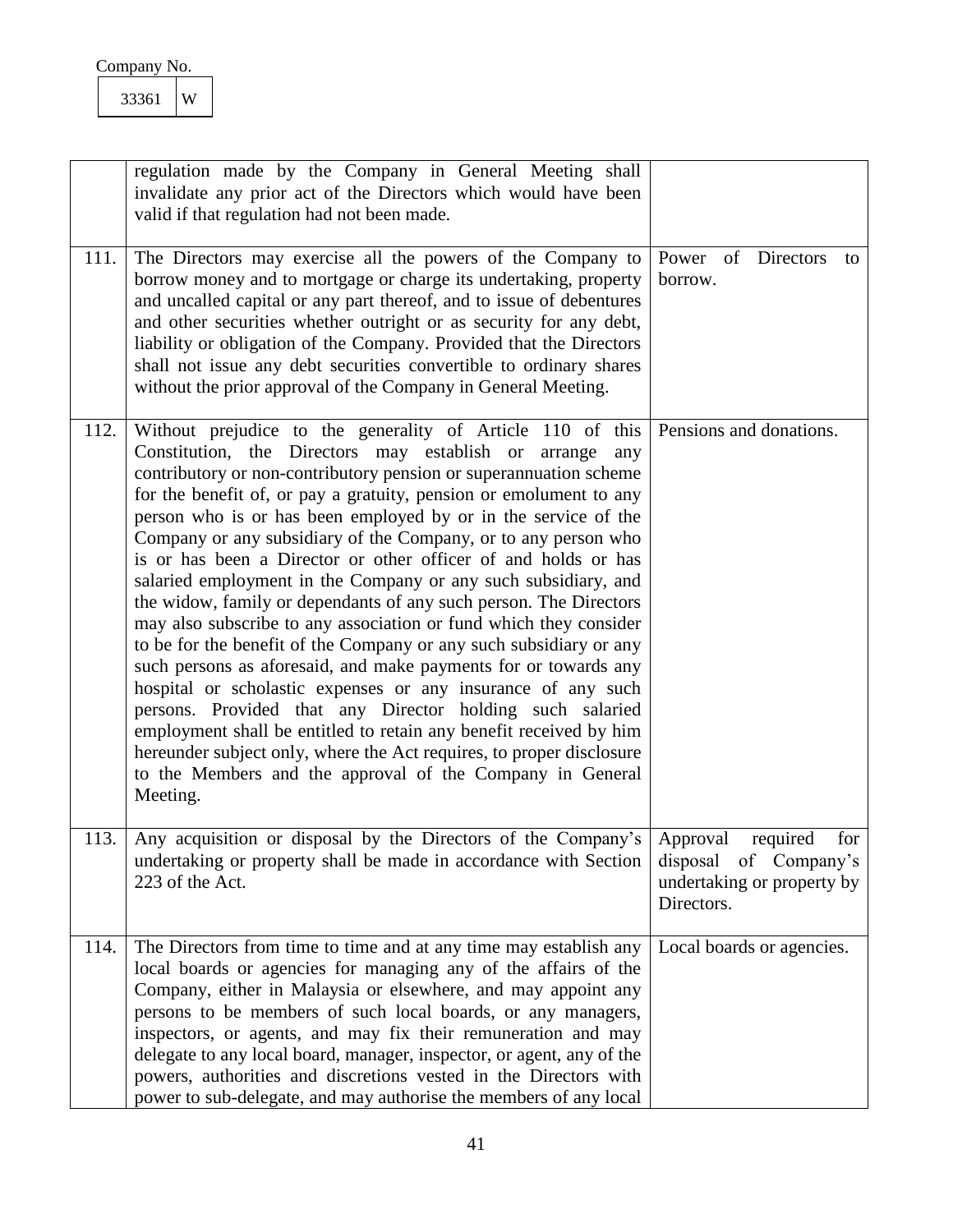<span id="page-42-2"></span><span id="page-42-1"></span><span id="page-42-0"></span>

|      | board, or any of them to fill any vacancies therein, and to act<br>notwithstanding vacancies, and any such appointment or delegation<br>may be made upon such terms and subject to such conditions as the<br>Directors may think fit, and the Directors may remove any person<br>so appointed, and may annul or vary such delegation, but no person<br>dealing in good faith and without notice of any such annulment or<br>variation shall be affected thereby. Every Director while present in<br>the country or territory in which any such local board thereof shall<br>have been established shall be ex-officio a member thereof and<br>entitled to attend and vote at all meetings thereof held while he is<br>present in such country or territory.                                                                                                                                                                                                                                                                                                                                                                                                                                                   |                          |
|------|---------------------------------------------------------------------------------------------------------------------------------------------------------------------------------------------------------------------------------------------------------------------------------------------------------------------------------------------------------------------------------------------------------------------------------------------------------------------------------------------------------------------------------------------------------------------------------------------------------------------------------------------------------------------------------------------------------------------------------------------------------------------------------------------------------------------------------------------------------------------------------------------------------------------------------------------------------------------------------------------------------------------------------------------------------------------------------------------------------------------------------------------------------------------------------------------------------------|--------------------------|
| 115. | The Directors may from time to time appoint any person or<br>persons to hold office as general adviser or as adviser to the<br>Company at the Office or at any of the branches of the Company,<br>for a period not exceeding one year from the date of appointment,<br>but at the expiration of such period the same person or persons<br>may be re-appointed for another period not exceeding one year. It<br>shall be the duty of a general adviser or adviser to assist the<br>Company with his counsel and advise when so requested.                                                                                                                                                                                                                                                                                                                                                                                                                                                                                                                                                                                                                                                                      | General adviser.         |
| 116. | The Directors may from time to time by power of attorney under<br>the Seal, appoint any corporation, firm or person or body of<br>persons, whether nominated directly or indirectly by the Directors,<br>to be the attorney or attorneys of the Company for such purposes<br>and with such powers, authorities and discretions (not exceeding<br>those vested in or exercisable by the Directors under this<br>Constitution), and for such period and subject to such conditions as<br>they may think fit, and any such appointment may (if the Directors<br>think fit) be made in favour of any of the members of any local<br>board established as aforesaid, or in favour of any company, or of<br>the Members, Directors, nominees, or managers of any company<br>or firm, or in favour of any fluctuating body of persons, whether<br>nominated directly or indirectly by the Directors; and any such<br>power of attorney may contain such provisions for the protection<br>and convenience of persons dealing with any such attorney as the<br>Directors may think fit and may also authorise any such attorney to<br>delegate all or any of the powers, authorities and discretions vested<br>in him. | Powers of attorney.      |
| 117. | All cheques, promissory notes, drafts, bills of exchange and other<br>negotiable instruments and receipts for or transferable instruments,                                                                                                                                                                                                                                                                                                                                                                                                                                                                                                                                                                                                                                                                                                                                                                                                                                                                                                                                                                                                                                                                    | Execution of negotiable. |
|      | in which the Company is in any way concerned or interested, and<br>all receipts for money paid to the Company shall be signed, drawn,                                                                                                                                                                                                                                                                                                                                                                                                                                                                                                                                                                                                                                                                                                                                                                                                                                                                                                                                                                                                                                                                         |                          |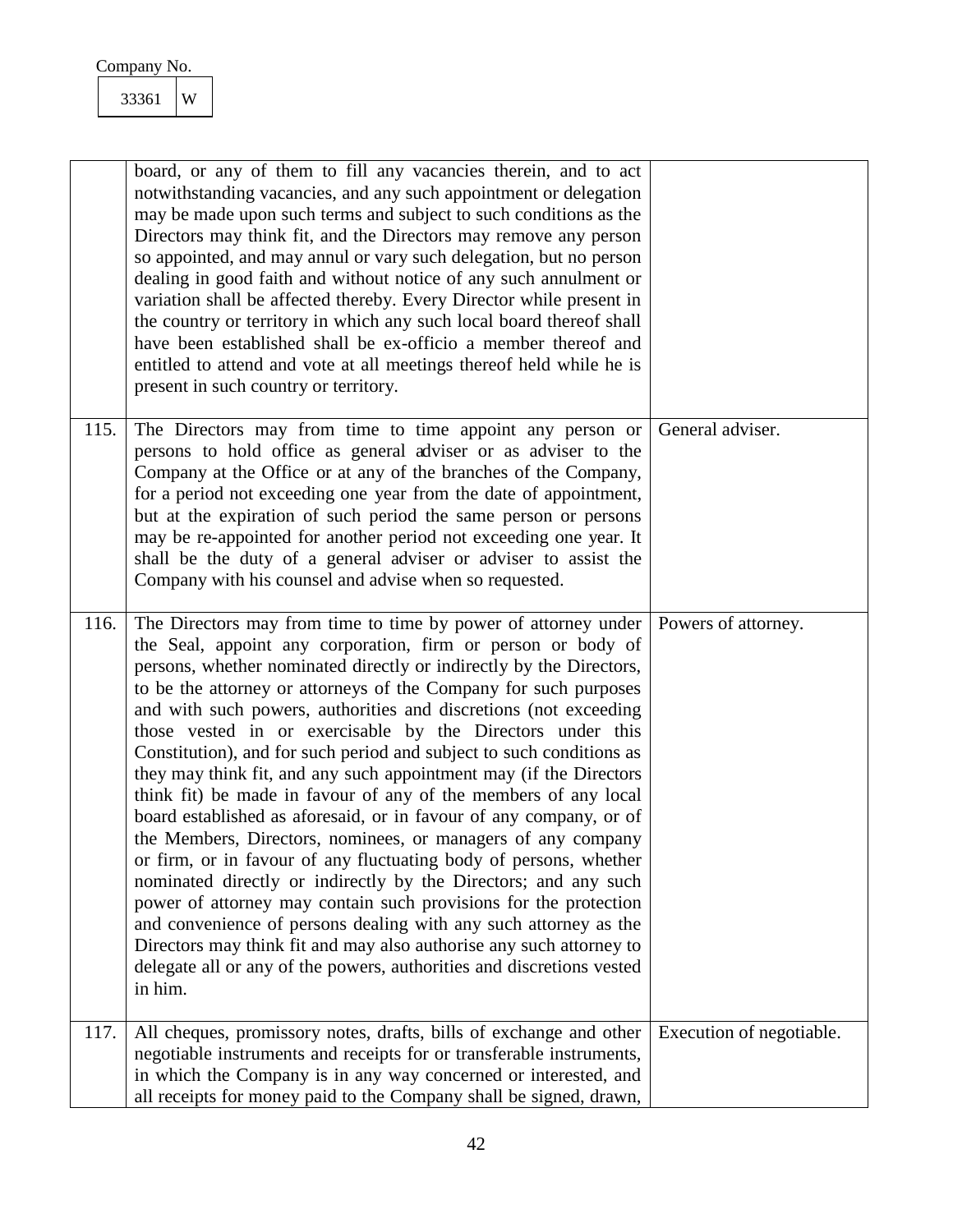<span id="page-43-0"></span>

| Company No.    |  |
|----------------|--|
| . . <i>.</i> . |  |

<span id="page-43-5"></span><span id="page-43-4"></span><span id="page-43-3"></span><span id="page-43-2"></span><span id="page-43-1"></span>

|      | accepted, endorsed or otherwise executed, as the case may be in<br>such manner as the Directors from time to time by resolution<br>determine.                                                                                                                                                                                                                            |                                                                      |
|------|--------------------------------------------------------------------------------------------------------------------------------------------------------------------------------------------------------------------------------------------------------------------------------------------------------------------------------------------------------------------------|----------------------------------------------------------------------|
| 118. | The Directors shall cause proper minutes to be made for the<br>purpose:<br>of all appointments of Directors and Secretary to be<br>(a)<br>engaged in the management of the Company's affairs;                                                                                                                                                                            | minutes<br>of<br>Proper<br>all<br>appointment<br>and<br>proceedings. |
|      | of names of Directors present at all meetings of the<br>(b)<br>Company and of the Directors; and                                                                                                                                                                                                                                                                         |                                                                      |
|      | of all proceedings at all meetings of the Company and of the<br>(c)<br>Directors, and all business transacted resolutions passed<br>and orders made at such meetings.                                                                                                                                                                                                    |                                                                      |
|      | Such minutes shall be signed by the chairman of the meeting at<br>which the proceedings were held or by the chairman of the next<br>succeeding meeting and if so signed, shall be conclusive evidence<br>without any further proof of the facts stated therein.                                                                                                          |                                                                      |
| 119. | The Company shall in accordance with the provisions of the Act<br>keep at the Office a register containing such particulars with<br>respect to the Directors and managers of the Company as are<br>required by the Act, and shall from time to time notify the Registrar<br>of any change in such register and of the date of change in manner<br>prescribed by the Act. | Register of Directors.                                               |
|      | PROCEEDINGS OF DIRECTORS                                                                                                                                                                                                                                                                                                                                                 |                                                                      |
| 120. | The provisions of the Third Schedule of the Act shall not apply to<br>the Company except insofar as the same are repeated or contained<br>in this Constitution.                                                                                                                                                                                                          | Third schedule excluded.                                             |
| 121. | Subject to any applicable law, the Board shall meet at least once<br>every three (3) calendar months for the dispatch, management and<br>administration of business and affairs of the Company, and adjourn<br>or otherwise regulate their meetings as they think fit.                                                                                                   | Meetings for transaction<br>of business.                             |
| 122. | The Directors may determine the quorum necessary for the<br>(a)<br>transaction of business. Until otherwise determined at least<br>51% of the number of Directors must be present to form a                                                                                                                                                                              | of<br>Board<br>Quorum<br>meetings.                                   |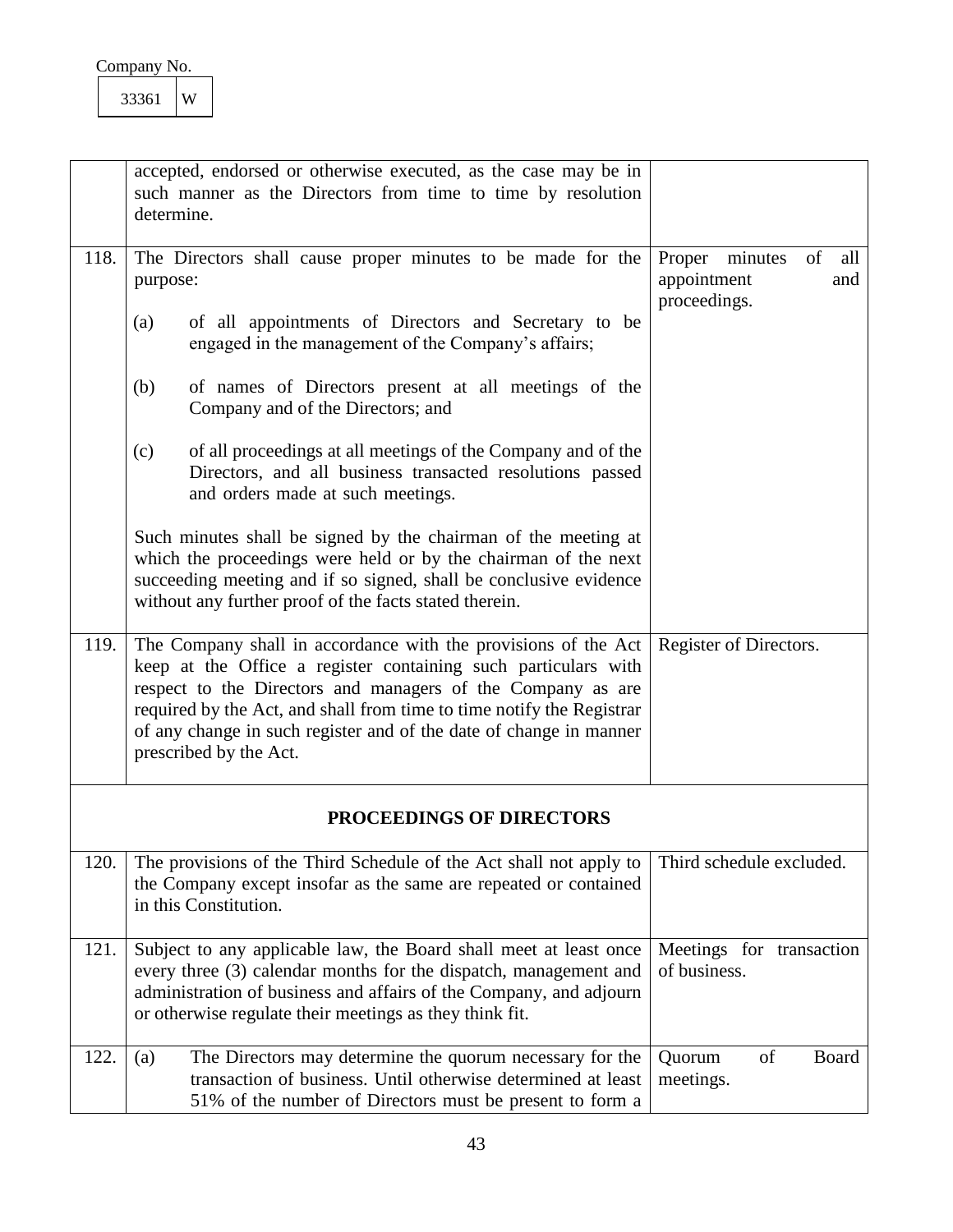| Company No.<br>33361 | W                                                                                                                                                                                                                                                                                                                                                                                                                                                                                                                                                                                                                                                                                              |  |
|----------------------|------------------------------------------------------------------------------------------------------------------------------------------------------------------------------------------------------------------------------------------------------------------------------------------------------------------------------------------------------------------------------------------------------------------------------------------------------------------------------------------------------------------------------------------------------------------------------------------------------------------------------------------------------------------------------------------------|--|
|                      | quorum provided always at least one (1) of whom shall be a<br>Maybank Nominated Director and one (1) of whom shall be<br>Ageas Nominated Director, present in person, shall<br>constitute a quorum for a meeting of the Board.                                                                                                                                                                                                                                                                                                                                                                                                                                                                 |  |
| (b)                  | In the absence of a quorum as stated in Article $122(a)$ of<br>this Constitution within half an hour of the time appointed<br>for the meeting, the meeting shall automatically be<br>adjourned to two (2) Business Days thereafter at the same<br>time and at the same place. At such adjourned meeting, at<br>least 51% of the number of Directors inclusive of at least<br>one (1) Maybank Nominated Director and one (1) Ageas<br>Nominated Director, present in person, shall constitute a<br>quorum for the adjourned meeting of the Board.                                                                                                                                               |  |
| (c)                  | In the event where the quorum at the adjourned meeting of<br>the Board as stated in Article 122(b) above is not present<br>within half an hour of the time appointed for the adjourned<br>meeting, the adjourned meeting shall be re-adjourned to two<br>(2) Business Days thereafter at the same time and at the<br>same place and at such re-adjourned meeting, at least 51%<br>of the number of Directors shall constitute a quorum and<br>may proceed to dispose of matters presented before the<br>Board provided that notice of such re-adjourned meeting<br>shall have been given to each Director at least two (2)<br>Business Days prior to the date of such re-adjourned<br>meeting. |  |
| (d)                  | All actions of the Board shall be reflected in the minutes of<br>the meeting. Subject to the provisions of this Constitution,<br>the Board may regulate its proceedings as the majority of<br>the Directors may think fit.                                                                                                                                                                                                                                                                                                                                                                                                                                                                     |  |
| (e)                  | No business may be transacted at a meeting of the Board if<br>a quorum is not present.                                                                                                                                                                                                                                                                                                                                                                                                                                                                                                                                                                                                         |  |
| (f)                  | Where a resolution is passed at an adjourned meeting of the<br>Board, the resolution shall, for all purposes, be treated as<br>having been passed on the date on which it was in fact<br>passed and shall not to be deemed to have been passed on<br>any earlier date.                                                                                                                                                                                                                                                                                                                                                                                                                         |  |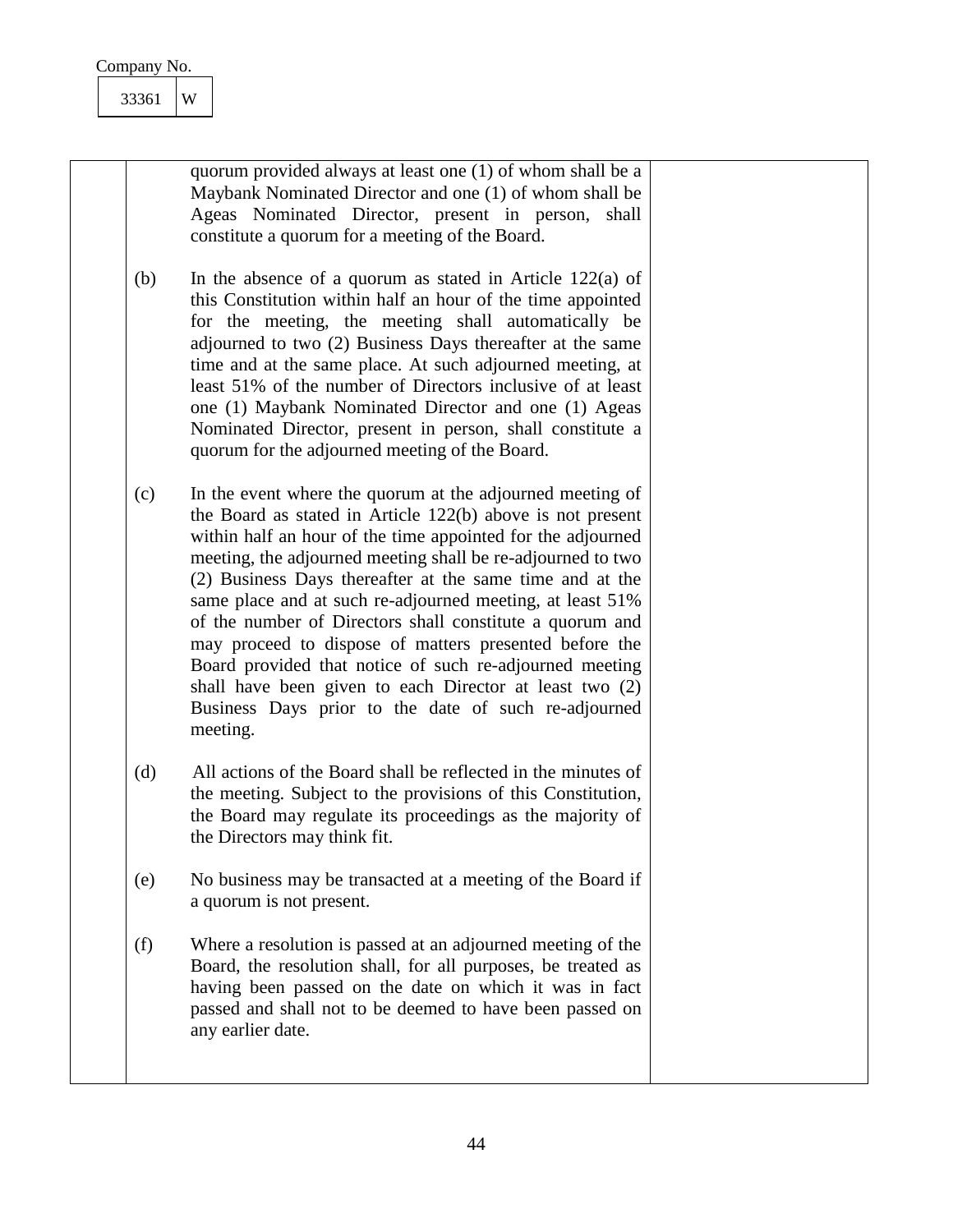<span id="page-45-1"></span><span id="page-45-0"></span>

| Company No. |   |
|-------------|---|
| 33361       | Ŵ |

<span id="page-45-2"></span>

| 123. |     | Any one Director may at any time and the Secretary shall on the                                                                                                                                                                                                                                                                                                                                                                                                                                                                                                                                                                                                                                                                    | Summon of meeting.                               |  |
|------|-----|------------------------------------------------------------------------------------------------------------------------------------------------------------------------------------------------------------------------------------------------------------------------------------------------------------------------------------------------------------------------------------------------------------------------------------------------------------------------------------------------------------------------------------------------------------------------------------------------------------------------------------------------------------------------------------------------------------------------------------|--------------------------------------------------|--|
|      |     | requisition of any one Director summon a meeting of the Directors.                                                                                                                                                                                                                                                                                                                                                                                                                                                                                                                                                                                                                                                                 |                                                  |  |
|      |     |                                                                                                                                                                                                                                                                                                                                                                                                                                                                                                                                                                                                                                                                                                                                    |                                                  |  |
| 124. | (a) | Notice of all Directors' meetings shall be given to all<br>Directors and the notice shall include the date, time and<br>place of the meeting and the matters to be discussed.                                                                                                                                                                                                                                                                                                                                                                                                                                                                                                                                                      | Notice of<br>meeting<br>of<br>Directors.         |  |
|      | (b) | Save and except for Article $122(c)$ of this Constitution,<br>notice of every meeting of Directors shall be given in<br>writing and the notice of each meeting of Directors shall be<br>served on each Director entitled to receive the notice at<br>least six (6) Business Days in advance of the meeting,<br>either personally or by sending it by post or by electronic<br>mail or other electronic means or device to him at his<br>registered address or to his last known e-mail address or<br>facsimile number or to such other electronic address of that<br>Director, for the service of such notices.                                                                                                                    |                                                  |  |
|      | (c) | Where a notice is sent by post, service of the notice shall be<br>deemed to be effected by properly addressing pre-paying<br>and posting a letter containing the notice on the day after<br>the date of its posting. Where a notice is sent by electronic<br>mail or other electronic means or device, a confirmation<br>note from the facsimile machine or a computer print-out<br>confirming the date of transmission shall be evidence of the<br>date of delivery of the said notice electronically. All<br>notices if sent by post and addressed to Members with<br>addresses in East and outside Malaysia shall be sent by<br>airmail or reliable courier services and the services shall be<br>paid at the prescribed rates. |                                                  |  |
| 125. | (a) | Subject to the notice and quorum requirements for meetings<br>of the Board as provided in this Constitution, a person may<br>participate in a meeting of the Board or any committee of<br>the Board by conference telephone, electronic or such other<br>communication facilities which would permit all persons<br>participating in the meeting to communicate with each other<br>simultaneously and instantaneously.                                                                                                                                                                                                                                                                                                             | Meetings<br>by<br>telephone,<br>electronic, etc. |  |
|      | (b) | Participation by a person in a meeting by conference<br>telephone, electronic and such other communication<br>facilities shall be treated as presence in person by that<br>person at the said meeting and shall be entitled to vote and<br>be counted towards the quorum notwithstanding the fact                                                                                                                                                                                                                                                                                                                                                                                                                                  |                                                  |  |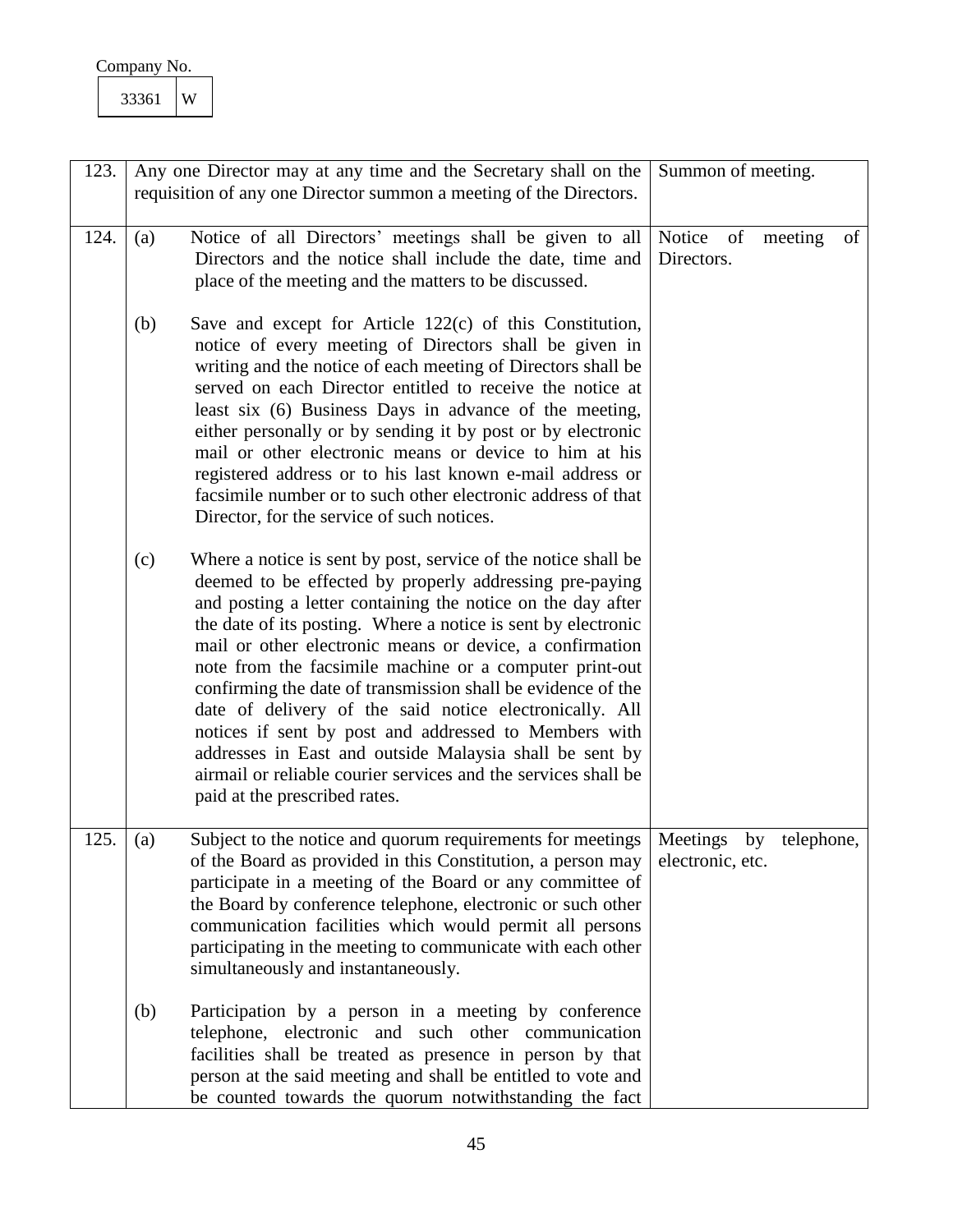| Company No. |  |
|-------------|--|
| 3361        |  |

<span id="page-46-2"></span><span id="page-46-1"></span><span id="page-46-0"></span>

|      |     | that he/she is not physically present at the venue where the<br>meeting is to be held.                                                                                                                                                                                                                                                                                            |                                     |
|------|-----|-----------------------------------------------------------------------------------------------------------------------------------------------------------------------------------------------------------------------------------------------------------------------------------------------------------------------------------------------------------------------------------|-------------------------------------|
|      | (c) | For the avoidance of doubt, such meeting shall be deemed<br>to be held at the place where the chairman of the meeting is<br>at the start of the meeting or any other place as agreed by<br>the chairman.                                                                                                                                                                          |                                     |
|      | (d) | Such a meeting shall not be deemed to have proceeded for<br>such period or periods where the conference telephone,<br>electronic or such other communication facilities have been<br>disconnected.                                                                                                                                                                                |                                     |
|      | (e) | The chairman of such a meeting shall have the discretion<br>to postpone the meeting which had been disconnected and<br>which cannot be reconnected within a reasonable time, to<br>another date and time to be agreed by the participants of<br>the meeting.                                                                                                                      |                                     |
| 126. |     | The Chairman shall preside as chairman at meetings of the<br>Directors, but if at any meeting the Chairman is not present within<br>five (5) minutes after the time appointed for holding the meeting or<br>if the Chairman is unwilling to act or unable due to illness or<br>otherwise to act, any Maybank Nominated Directors present shall<br>act as chairman of the meeting. | Chairman<br>of<br>Board<br>meeting. |
| 127. | (a) | Every Director shall have one (1) vote.                                                                                                                                                                                                                                                                                                                                           | Voting.                             |
|      | (b) | A Director present at a meeting of the Board is presumed to<br>have agreed to, and to have voted in favour of, a resolution<br>of the Board unless he expressly dissents from or votes to<br>object against the resolution at the meeting.                                                                                                                                        |                                     |
|      | (c) | Unless provided otherwise in this Constitution, questions<br>arising at any meeting of Directors shall be decided by a<br>majority of votes and a determination by a majority of<br>Directors shall for all purposes be deemed a determination<br>of the Directors.                                                                                                               |                                     |
| 128. |     | No resolutions shall be passed by the Board for the following<br>issues unless there is prior consensus between Maybank and Ageas:                                                                                                                                                                                                                                                | Special Issues.                     |
|      |     |                                                                                                                                                                                                                                                                                                                                                                                   |                                     |
|      | (a) | Acquisitions which fall outside the general scope of business<br>of the Company and the Operating Subsidiaries.                                                                                                                                                                                                                                                                   |                                     |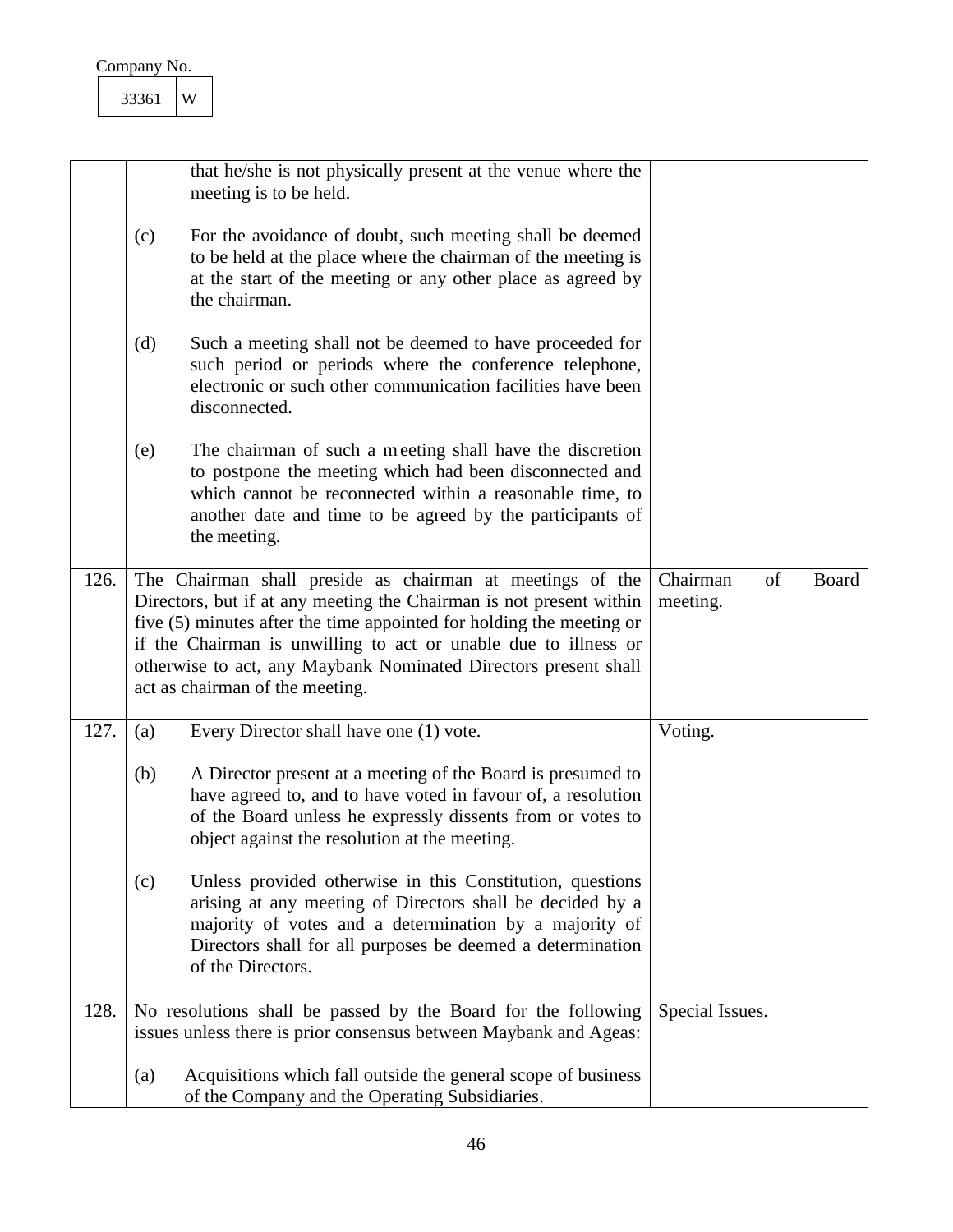| Company No. |  |
|-------------|--|
|             |  |

<span id="page-47-0"></span>

|      | (b) | Related party transactions outside the normal course of<br>business of the Company.                                                                                                                                                                                                                                                                                                                                                                                                                                                                                                                                                                                      |                        |
|------|-----|--------------------------------------------------------------------------------------------------------------------------------------------------------------------------------------------------------------------------------------------------------------------------------------------------------------------------------------------------------------------------------------------------------------------------------------------------------------------------------------------------------------------------------------------------------------------------------------------------------------------------------------------------------------------------|------------------------|
|      | (c) | Borrowings or provision of guarantees outside the normal<br>course of business of the Company.                                                                                                                                                                                                                                                                                                                                                                                                                                                                                                                                                                           |                        |
|      | (d) | Expenditure, which is not a direct consequence of<br>implementing the business plan agreed between Maybank<br>and Ageas.                                                                                                                                                                                                                                                                                                                                                                                                                                                                                                                                                 |                        |
|      | (e) | Increase in capital (whether by call for new capital or<br>through retained profits by failure to support a resolution to<br>declare sufficient dividends), if such increases would take<br>the Company beyond 250% of the minimum margin of<br>solvency set by BNM as at the date of the Shareholders'<br>Agreement, subject always to prevailing laws or regulations<br>in Malaysia unless it is an increase in capital for the<br>purposes of an acquisition within the general scope of the<br>business of the Company and the Operating Subsidiaries and<br>prior thereto, the relevant procedures set out under the<br>Shareholders' Agreement have been observed. |                        |
|      | (f) | Expansion of the business of the Company and the<br>Operating Subsidiaries outside Malaysia and the Republic of<br>Singapore.                                                                                                                                                                                                                                                                                                                                                                                                                                                                                                                                            |                        |
|      | (g) | Any disposal of, acquisition of (other than as set out under<br>the Shareholders' Agreement) or discontinuance in whole or<br>in part of, any business activity or any other proposal, which<br>(in the opinion of the Board) results in the basic objective as<br>stated in the Shareholders' Agreement to build Malaysia's<br>premier insurance company distributing substantially<br>through Maybank's retail network while creating<br>shareholder value, no longer being the primary focus of the<br>Company and the Operating Subsidiaries.                                                                                                                        |                        |
| 129. |     | A Director shall be counted in a quorum at a meeting but may not<br>vote and participate in the discussion and elaboration in respect of                                                                                                                                                                                                                                                                                                                                                                                                                                                                                                                                 | Restriction in voting. |
|      |     | the following:                                                                                                                                                                                                                                                                                                                                                                                                                                                                                                                                                                                                                                                           |                        |
|      |     | any arrangement for giving the Director himself or<br>(a)<br>any other Director any security or indemnity in respect of<br>money lent by him to or obligation undertaken by him for<br>the benefit of the Company; or                                                                                                                                                                                                                                                                                                                                                                                                                                                    |                        |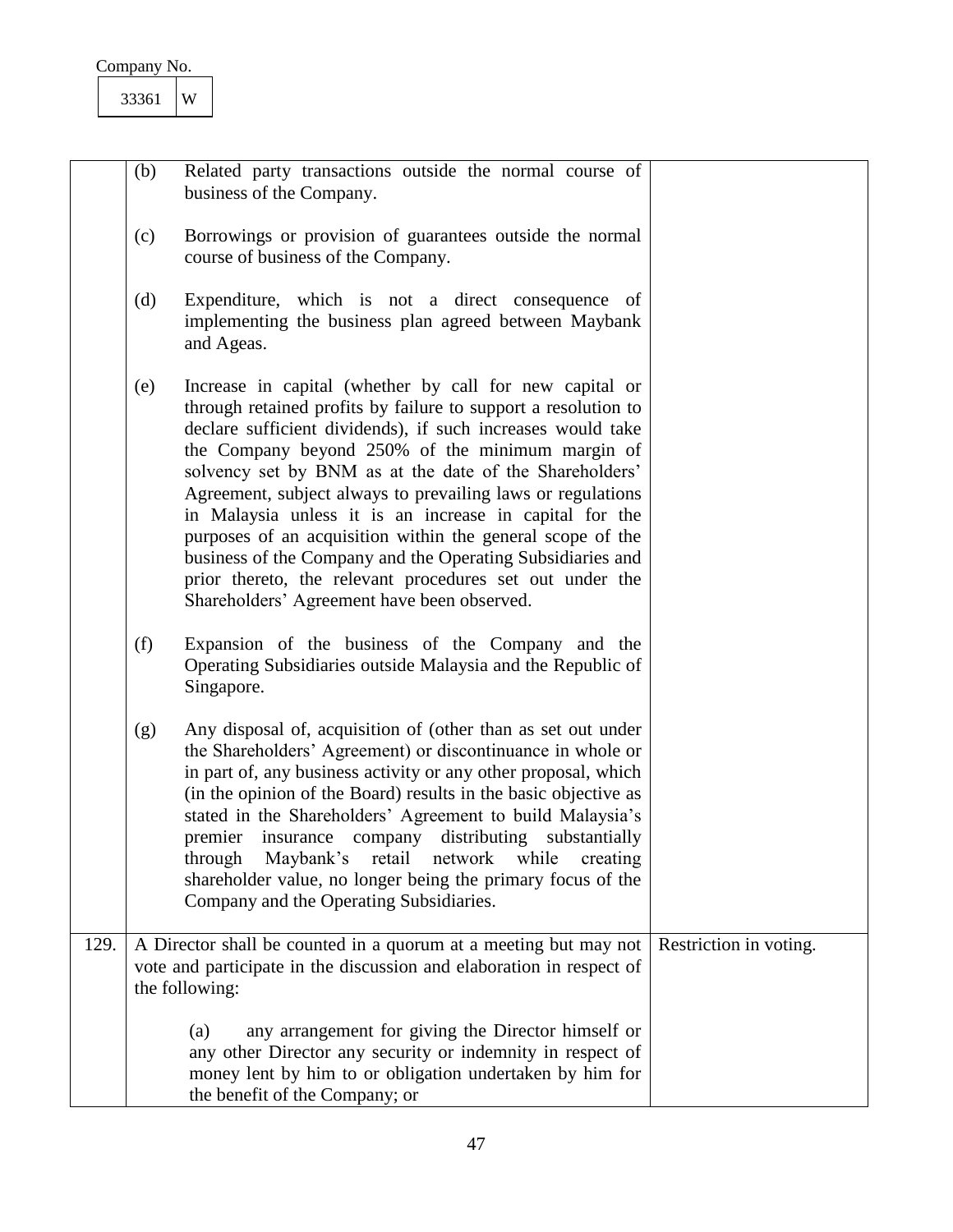<span id="page-48-1"></span><span id="page-48-0"></span>

|      | (b) |      | any arrangement for the giving by the Company of any<br>security to a third party in respect of a debt or obligation of<br>the Company for which the Director himself or any other<br>Director has assumed responsibility in whole or in part<br>under a guarantee or indemnity or by the deposit of a<br>security; or                                                                                                                                                                                                                                                     |                                                                          |
|------|-----|------|----------------------------------------------------------------------------------------------------------------------------------------------------------------------------------------------------------------------------------------------------------------------------------------------------------------------------------------------------------------------------------------------------------------------------------------------------------------------------------------------------------------------------------------------------------------------------|--------------------------------------------------------------------------|
|      | (c) |      | any contract by the Director himself or any other Director to<br>subscribe for or underwrite shares of debentures of the<br>Company; or                                                                                                                                                                                                                                                                                                                                                                                                                                    |                                                                          |
|      | (d) |      | any contract or arrangement with any other company in<br>which he is interested either or both as an officer of that<br>other company or as a holder of shares or other securities in<br>that other company.                                                                                                                                                                                                                                                                                                                                                               |                                                                          |
| 130. | (a) |      | Every Director shall comply with the provisions of Section<br>221 of the Act and all relevant laws, rules, regulations and<br>guidelines issued by the relevant authorities, in connection<br>with the disclosure of his interest in any contract or<br>proposed contract with the Company and in connection<br>with the disclosure of the fact and the nature, character and<br>extent of any other or possession of any property whereby<br>whether directly or indirectly, duties or interests might be<br>created in conflict with his duty or interest as a Director. | Declaration of interest by<br>Director<br>in<br>material<br>transaction. |
|      | (b) | (i)  | The declaration of interest shall be made by way of a<br>written notice to all members of the Board and the Secretary<br>at a meeting of Directors:-<br>as soon as practicable after being aware of his<br>interest in the material transaction or arrangement;<br>and                                                                                                                                                                                                                                                                                                     |                                                                          |
|      |     | (ii) | if the material transaction or arrangement is being<br>deliberated at a meeting of the Directors, before the<br>commencement of the deliberation.                                                                                                                                                                                                                                                                                                                                                                                                                          |                                                                          |
| 131. |     |      | Subject always to Section 222(2) of the Act, regardless of whether<br>a declaration has been made, a Director, who has, directly or<br>indirectly, an interest in a material transaction or arrangement,<br>shall not participate and vote at the meeting of Directors where the<br>material transaction or arrangement is being deliberated, but he<br>shall be counted in the quorum present at the meeting.                                                                                                                                                             | Safeguards.                                                              |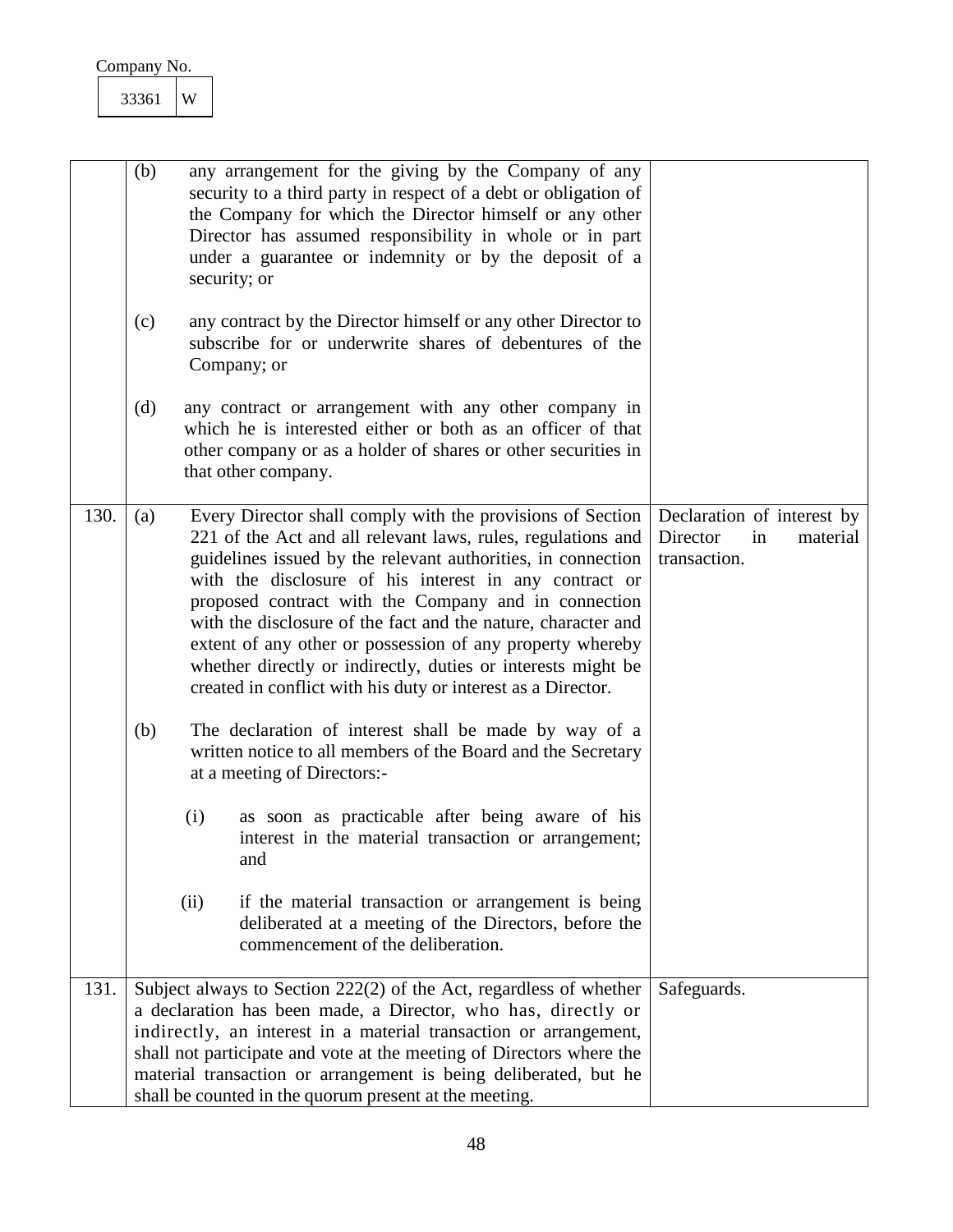<span id="page-49-6"></span><span id="page-49-5"></span><span id="page-49-4"></span><span id="page-49-3"></span><span id="page-49-2"></span><span id="page-49-1"></span><span id="page-49-0"></span>

| 132. |     | A Director of the Company may with the consent of the Board be<br>or become a Director or other officer of, or otherwise interested<br>in, any company promoted by the Company or in which the<br>Company may be interested as shareholder or otherwise, and no<br>such Director shall be accountable to the Company for any<br>remuneration or other benefits received by him as a Director or<br>officer of, or from his interest in, such other company unless the<br>Company otherwise directs.                              | Director<br>become<br>may<br>Director<br>of<br>other<br>company. |
|------|-----|----------------------------------------------------------------------------------------------------------------------------------------------------------------------------------------------------------------------------------------------------------------------------------------------------------------------------------------------------------------------------------------------------------------------------------------------------------------------------------------------------------------------------------|------------------------------------------------------------------|
| 133. |     | Any Director may act by himself or his firm in a professional<br>capacity for the Company, and he or his firm shall be entitled to<br>remuneration for professional services as if he were not a Director,<br>provided that nothing herein contained shall authorise a Director or<br>his firm to act as auditor of the Company.                                                                                                                                                                                                 | Company may remunerate<br>Director for professional<br>services. |
|      |     | <b>COMMITTEES OF DIRECTORS</b>                                                                                                                                                                                                                                                                                                                                                                                                                                                                                                   |                                                                  |
| 134. | (a) | The Directors may appoint such other committees of the<br>Directors consisting of such members of their body as they<br>may from time to time think fit.                                                                                                                                                                                                                                                                                                                                                                         | Committees of the Board.                                         |
|      | (b) | Save for the powers in relation to Special Issues, the<br>Directors may entrust to and confer upon the Board<br>committee, any of the powers exercisable by them upon<br>such terms and conditions and with such restrictions as they<br>may think fit and either collaterally with or to the exclusion<br>of their own powers, and may from time to time delegate,<br>revoke, withdraw, alter, or vary all or any of their powers,<br>other than the powers in relation to Special Issues, to the<br>Board committee appointed. | Power to delegate powers.                                        |
|      | (c) | The Board executive committee and any other committees<br>so appointed shall in the exercise of the powers so delegated<br>conform to any regulations that may from time to time be<br>imposed upon them by the Board.                                                                                                                                                                                                                                                                                                           | Committees to conform to<br>regulations.                         |
|      | (d) | A committee may elect a chairman of its meetings and may<br>determine its own proceedings. If no such chairman is<br>elected, or if at any meeting the chairman is not present<br>within five (5) minutes after the time appointed for holding<br>the same, the members present may choose one of their<br>number to be chairman of the meeting.                                                                                                                                                                                 | Chairman of committee<br>proceedings.                            |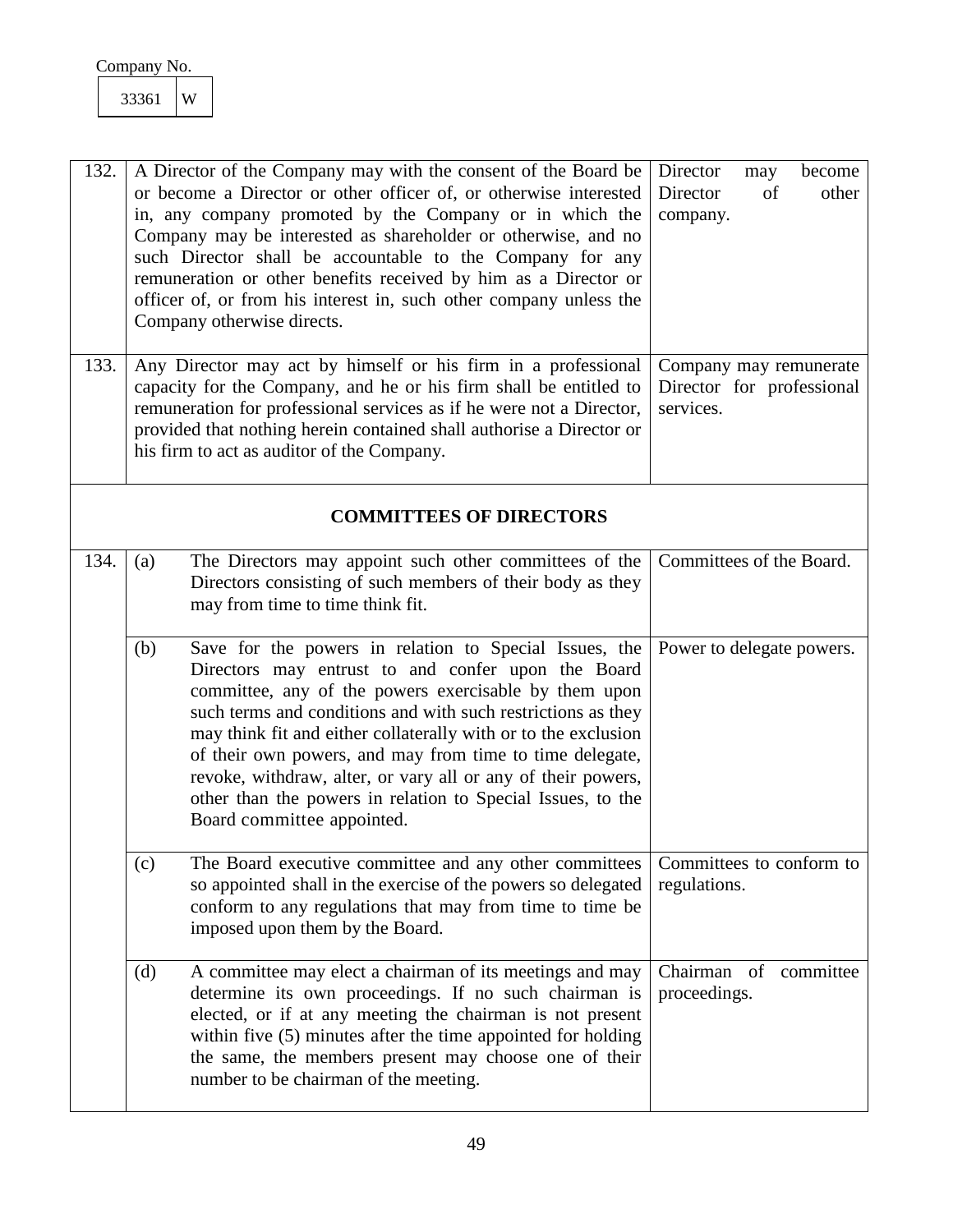<span id="page-50-5"></span><span id="page-50-4"></span><span id="page-50-3"></span><span id="page-50-2"></span><span id="page-50-1"></span><span id="page-50-0"></span>

|      | 33361      | W |                                                                                                                                                                                                                                                                                                                                                                                                                                                                                                                                                                                                                                                                                                                                                |                                          |
|------|------------|---|------------------------------------------------------------------------------------------------------------------------------------------------------------------------------------------------------------------------------------------------------------------------------------------------------------------------------------------------------------------------------------------------------------------------------------------------------------------------------------------------------------------------------------------------------------------------------------------------------------------------------------------------------------------------------------------------------------------------------------------------|------------------------------------------|
|      | (e)        |   | Any questions arising at any meeting of committee shall be<br>determined by a majority of votes of the members present,<br>and in the case of an equality of votes, the chairman of the<br>meeting shall not have a second or casting vote.                                                                                                                                                                                                                                                                                                                                                                                                                                                                                                    | Voting during meeting of<br>committee.   |
|      |            |   | <b>MANAGING DIRECTOR, EXECUTIVE DIRECTOR &amp; CHIEF EXECUTIVE OFFICER</b>                                                                                                                                                                                                                                                                                                                                                                                                                                                                                                                                                                                                                                                                     |                                          |
| 135. |            |   | The Directors shall subject to the prior approval of BNM appoint<br>one of the members of the Board nominated by Maybank to the<br>office of managing director or whatsoever designation called to that<br>effect, for such period and on such terms as they think fit and may<br>from time to time revoke any such appointment. A managing<br>director so appointed shall, be subjected to the same provisions as<br>to the resignation and removal as the other Directors, and if he<br>ceases to hold the office of the Director he shall ipso facto and<br>immediately cease to be a managing director but without prejudice<br>to any claim he may have for damages for breach of any contract of<br>service between him and the Company. | Appointment of managing<br>director.     |
| 136. | determine. |   | A managing director shall, subject to the terms of any agreement<br>entered into in any particular case, receive such remuneration<br>(whether by way of salary, commission or participation in profits,<br>or partly in one way and partly in another) as the Directors may                                                                                                                                                                                                                                                                                                                                                                                                                                                                   | Remuneration<br>of<br>managing director. |
| 137. |            |   | The managing director shall be subject to the control of the Board.<br>The managing director shall be responsible to carry out the<br>administration and management of the Company and the<br>underwriting of all life and general insurance business, settlement<br>of claims, the arrangement of facultative reinsurances and carry out<br>other functions for the efficient administration of the Company as<br>delegated by the Board.                                                                                                                                                                                                                                                                                                     | Managing director subject<br>to control. |
| 138. | (a)        |   | Subject to the approval of BNM, the Directors may from<br>time to time appoint one or more of their body that are<br>nominated by Maybank to be the holder of any executive<br>office upon such terms and for such period as they may<br>determine.                                                                                                                                                                                                                                                                                                                                                                                                                                                                                            | Appointment to executive<br>office.      |
|      | (b)        |   | The appointment of any Director to any other executive<br>office shall be subject to termination if he cease from any<br>cause to be a Director unless the contract or resolution<br>under which he holds office shall state otherwise but                                                                                                                                                                                                                                                                                                                                                                                                                                                                                                     |                                          |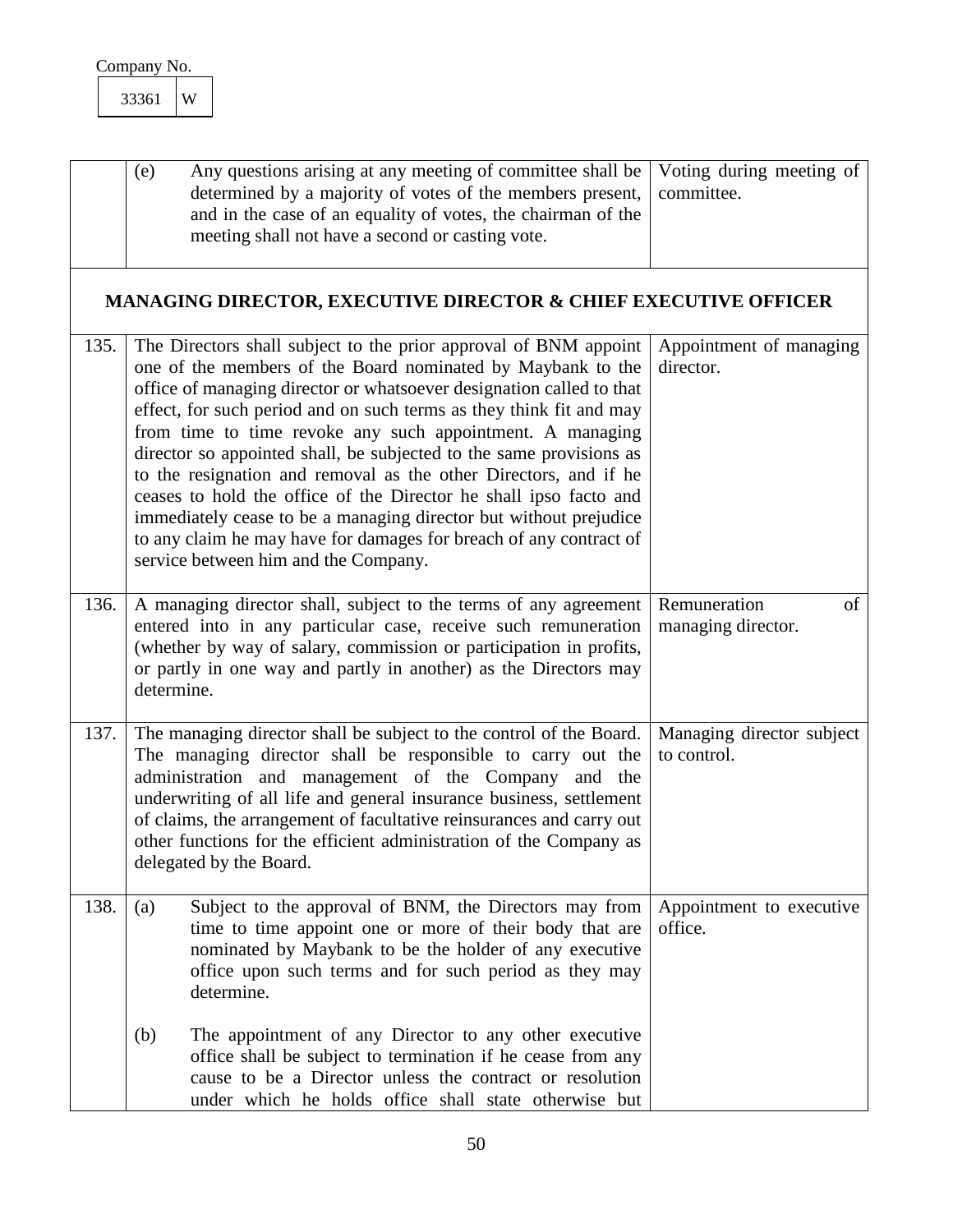<span id="page-51-1"></span><span id="page-51-0"></span>

|      | 33361<br>W |                                                                                                                                                                                                                                                                                                                                                                                                                                                                                                                                            |                                                                      |
|------|------------|--------------------------------------------------------------------------------------------------------------------------------------------------------------------------------------------------------------------------------------------------------------------------------------------------------------------------------------------------------------------------------------------------------------------------------------------------------------------------------------------------------------------------------------------|----------------------------------------------------------------------|
|      |            | without prejudice to any claim he may have for damages for<br>breach of any contract of service between him and the<br>Company.                                                                                                                                                                                                                                                                                                                                                                                                            |                                                                      |
|      | (c)        | The Directors may entrust to and confer upon a Director<br>holding any executive office any of the powers (other than<br>the power to make calls on or to forfeit shares or the powers<br>exercisable by the Directors under Article 128 hereof)<br>exercisable by them as Directors upon such terms and<br>conditions and with such restrictions as they may think fit<br>and either collaterally with or to the exclusion of their own<br>powers and may from time to time revoke, withdraw, alter<br>or vary all or any of such powers. |                                                                      |
| 139. | (a)        | The Directors shall subject to the prior approval of BNM<br>appoint a person nominated by Maybank to the office of<br>chief executive officer at such remuneration and upon such<br>terms as to the duties to be performed, the powers to be<br>exercised, and all other matters as the Directors think fit,<br>but no such appointee shall be invested with any powers or<br>entrusted with any duties which the Directors themselves<br>could not have exercised or performed.                                                           | Chief executive officer.                                             |
|      | (b)        | The chief executive officer shall be subject to the control of<br>the Board and a chief executive officer so appointed shall,<br>subject to the provisions of any contract between him and<br>the Company, be removed or dismissed from office.                                                                                                                                                                                                                                                                                            |                                                                      |
|      | (c)        | The Board may, if it deems fit, appoint a deputy chief<br>executive officer who shall be a nominee of Ageas.                                                                                                                                                                                                                                                                                                                                                                                                                               |                                                                      |
|      |            | For the avoidance of doubt, the appointment of chief executive<br>officer and/or the deputy chief executive officer of the Company is<br>subject to a consultative process for both Maybank and Ageas to<br>deliberate on the universe of the candidates before an actual<br>nomination could be made. Nevertheless, the actual appointment of<br>chief executive officer and/or deputy chief executive officer<br>remains the responsibility of the Board.                                                                                |                                                                      |
| 140. |            | Notwithstanding anything to the contrary in this Constitution, the<br>Directors shall have the right, in the event of unsatisfactory<br>performance or conduct of the person so appointed as the managing<br>director or chief executive officer to dismiss him and to have him<br>replaced by a nominee of Maybank.                                                                                                                                                                                                                       | Removal<br>of<br>managing<br>director or chief executive<br>officer. |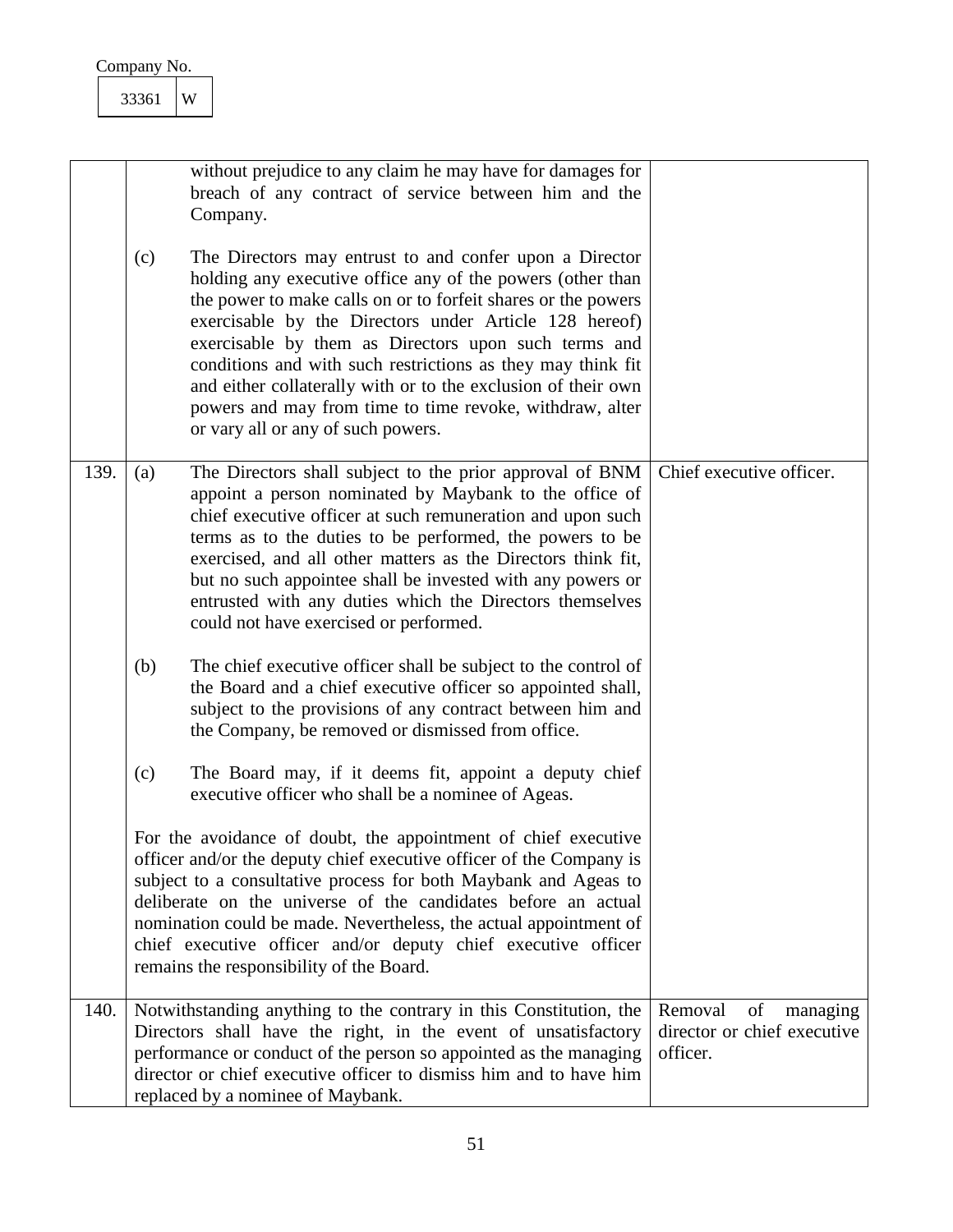<span id="page-52-6"></span><span id="page-52-5"></span><span id="page-52-4"></span><span id="page-52-3"></span><span id="page-52-2"></span><span id="page-52-1"></span><span id="page-52-0"></span>

|                             | <b>VALIDATION OF ACTS OF DIRECTORS</b>                                                                                                                                                                                                                                                                                                                                                                                                                                                                                                                                                                                                                                                                                |                                                                                |  |
|-----------------------------|-----------------------------------------------------------------------------------------------------------------------------------------------------------------------------------------------------------------------------------------------------------------------------------------------------------------------------------------------------------------------------------------------------------------------------------------------------------------------------------------------------------------------------------------------------------------------------------------------------------------------------------------------------------------------------------------------------------------------|--------------------------------------------------------------------------------|--|
| 141.                        | All acts bona fide done by any meeting of the Directors or of a<br>committee of Directors or by any person acting as a Director shall,<br>notwithstanding that it is afterwards discovered that there was some<br>defect in the appointment of any such Director or person acting as<br>aforesaid, or that they or any of them were disqualified, be as valid<br>as if every such person had been duly appointed and was qualified<br>to be a Director.                                                                                                                                                                                                                                                               | Validity of acts where<br>appointment defective.                               |  |
| <b>CIRCULAR RESOLUTIONS</b> |                                                                                                                                                                                                                                                                                                                                                                                                                                                                                                                                                                                                                                                                                                                       |                                                                                |  |
| 142.                        | A resolution in writing, signed or assented and received by the<br>Secretary by post, facsimile, e-mail or other electronic means, by<br>all the Directors shall be as valid and effectual as if it had been<br>passed at a meeting of the Directors duly convened and constituted<br>and shall be passed on the date which it has been signed by the last<br>Director. Any such resolution may consist of several counterparts<br>each signed or assented to by one or more Directors in question.                                                                                                                                                                                                                   | <b>Resolutions</b><br>in<br>writing<br>signed<br>by<br>Directors<br>effective. |  |
|                             | <b>AUTHENTICATION OF DOCUMENTS</b>                                                                                                                                                                                                                                                                                                                                                                                                                                                                                                                                                                                                                                                                                    |                                                                                |  |
| 143.                        | Any Director or the Secretary or any person appointed by the<br>Directors for the purpose shall have power to authenticate any<br>documents affecting the Constitution and any resolution passed by<br>the Company or the Directors and any books, records, documents<br>and accounts relating to the business of the Company, and to<br>certify copies thereof or extracts therefrom as true copies or<br>extracts and need not be made under the Seal; and, where any<br>books, records, documents or accounts are kept elsewhere than in<br>the Office, the local manager or other officer of the Company<br>having the custody thereof shall be deemed to be a person<br>appointed by the Directors as aforesaid. | Authentication<br>of<br>documents.                                             |  |
| 144.                        | A document purporting to be a copy of a resolution of the Directors<br>or an extract from the minutes of a meeting of the Directors which<br>is certified as such in accordance with the provisions of Article 143<br>shall be conclusive evidence in favour of all persons dealing with<br>the Company upon the faith thereof that such resolution has been<br>duly passed or, as the case may be, that such extract is a true and<br>accurate record of a duly constituted meeting of the Directors.                                                                                                                                                                                                                | Certified<br>of<br>copy<br>resolution or extract<br>of<br>minutes of meeting.  |  |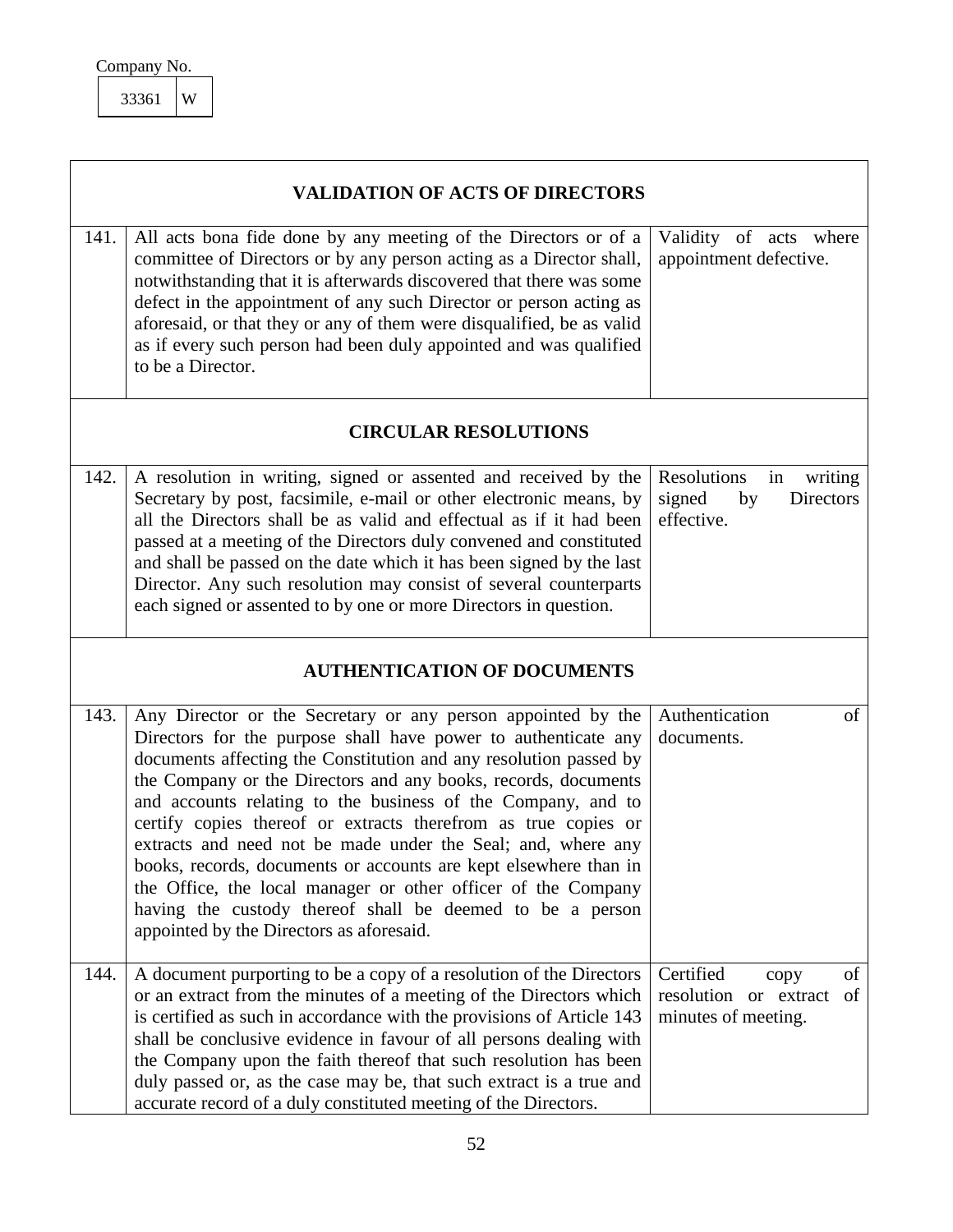<span id="page-53-2"></span><span id="page-53-1"></span>

<span id="page-53-5"></span><span id="page-53-4"></span><span id="page-53-3"></span><span id="page-53-0"></span>

|      |     | <b>SECRETARY(IES)</b>                                                                                                                                                                                                                                                                                                                                                                                                                                                |                                                                         |
|------|-----|----------------------------------------------------------------------------------------------------------------------------------------------------------------------------------------------------------------------------------------------------------------------------------------------------------------------------------------------------------------------------------------------------------------------------------------------------------------------|-------------------------------------------------------------------------|
| 145. | (a) | The Secretary or Secretaries shall in accordance with the<br>Act be appointed by the Directors for such term, at such<br>remuneration and upon such conditions as they think fit,<br>and any Secretary or Secretaries so appointed may be<br>removed by them. The Directors may from time to time by<br>resolution appoint a temporary substitute for the Secretary<br>or Secretaries who shall be deemed to be the Secretary<br>during the term of his appointment. | Appointment of Secretary.                                               |
|      | (b) | A provision of the Act or this Constitution requiring or<br>authorising a thing to be done by or to a Director and the<br>Secretary shall not be satisfied by its being done by or to<br>the same person acting both as Director and as, or in place<br>of, the Secretary.                                                                                                                                                                                           | Same person may not act<br>as Director and Secretary<br>simultaneously. |
|      | (c) | A provision of the Act or this Constitution requiring or<br>authorising a thing to be done by or to the Secretary shall be<br>satisfied by its being done by or to one (1) or more of the<br>Secretaries, if any, for the time being appointed by the<br>Directors.                                                                                                                                                                                                  | Joint Secretaries.                                                      |
|      |     | <b>SEAL</b>                                                                                                                                                                                                                                                                                                                                                                                                                                                          |                                                                         |
| 146. | (a) | The Directors shall provide for the safe custody of the Seal<br>which shall only be used pursuant to a resolution of the<br>Directors, or a committee of the Directors authorised to use<br>the Seal. Every instrument to which the Seal shall be<br>affixed shall be signed by a Director and shall be counter-<br>signed by a second Director or the Secretary or by some<br>other person appointed by the Directors for the purpose.                              | Seal and official seal.                                                 |
|      | (b) | The Directors may exercise all the powers of the<br>Company conferred by Section 62 of the Act in relation to<br>any official seal for use outside Malaysia and such powers<br>shall be vested in Directors.                                                                                                                                                                                                                                                         |                                                                         |
|      | (c) | The Directors can use all the powers given under the Act<br>for executing a document in accordance with Section $66(2)$<br>of the Act and such execution shall have the same effect as<br>if the document is executed under the Seal of the Company.                                                                                                                                                                                                                 |                                                                         |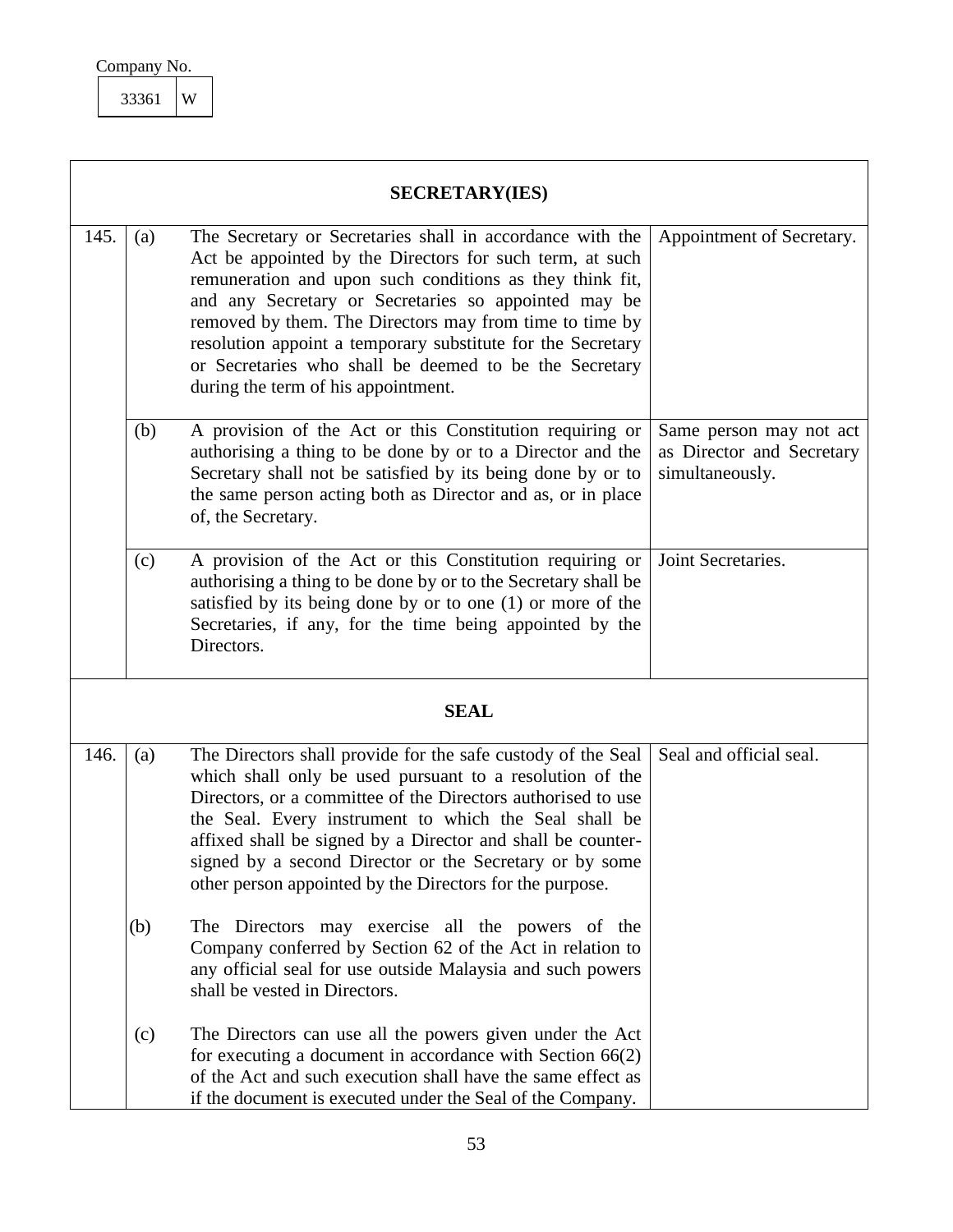<span id="page-54-1"></span>

| Company No. |   |
|-------------|---|
| 33361       | W |

<span id="page-54-5"></span><span id="page-54-4"></span><span id="page-54-3"></span><span id="page-54-2"></span><span id="page-54-0"></span>

|      | <b>ACCOUNTS</b>                                                                                                                                                                                                                                                                                                                                                                                                                                                                                                                          |                                           |  |
|------|------------------------------------------------------------------------------------------------------------------------------------------------------------------------------------------------------------------------------------------------------------------------------------------------------------------------------------------------------------------------------------------------------------------------------------------------------------------------------------------------------------------------------------------|-------------------------------------------|--|
| 147. | The Directors shall cause proper accounting and other records to be<br>kept in accordance with the Act, which shall give a true and fair<br>view of the state of the Company's affairs and explain its<br>transactions.                                                                                                                                                                                                                                                                                                                  | Accounts to be kept.                      |  |
| 148. | The books of account shall be kept at the Office or, subject to the<br>provisions of Section 245 of the Act, at such other place or places<br>as the Directors think fit, and shall always be open to the<br>inspection of the Directors.                                                                                                                                                                                                                                                                                                | Place to be kept.                         |  |
| 149. | The Directors shall pursuant to Sections 257 and 258 of the Act<br>cause the audited financial statements and reports relating thereto<br>to be sent at least twenty-one $(21)$ days before the date of its annual<br>General Meeting to:                                                                                                                                                                                                                                                                                                | Circulation<br>of<br>audited<br>accounts. |  |
|      | every Member of the Company;<br>(a)                                                                                                                                                                                                                                                                                                                                                                                                                                                                                                      |                                           |  |
|      | every person who is entitled to receive notice of General<br>(b)<br>Meetings;                                                                                                                                                                                                                                                                                                                                                                                                                                                            |                                           |  |
|      | every auditor of the Company; and<br>(c)                                                                                                                                                                                                                                                                                                                                                                                                                                                                                                 |                                           |  |
|      | every debenture holder of the Company on a request being<br>(d)<br>made to the Company                                                                                                                                                                                                                                                                                                                                                                                                                                                   |                                           |  |
|      | and laid before an annual General Meeting.                                                                                                                                                                                                                                                                                                                                                                                                                                                                                               |                                           |  |
| 150. | The Directors shall from time to time determine whether and to<br>what extent and at what times and places and under what<br>conditions or regulations the accounting and other records of the<br>Company or any of them shall be open to the inspection of<br>Members not being Directors. No Member (not being a Director)<br>shall have any right of inspecting any account or book or paper of<br>the Company except as conferred by statute or authorised by the<br>Directors by a resolution or by the Company in General Meeting. | Inspection by Members.                    |  |
| 151. | The Company shall make available to all the Directors the quarterly<br>management accounts, which comprise the balance sheet, profit<br>and loss account and cash flow statement and an annual audit<br>report.                                                                                                                                                                                                                                                                                                                          | Maintenance of financial<br>records.      |  |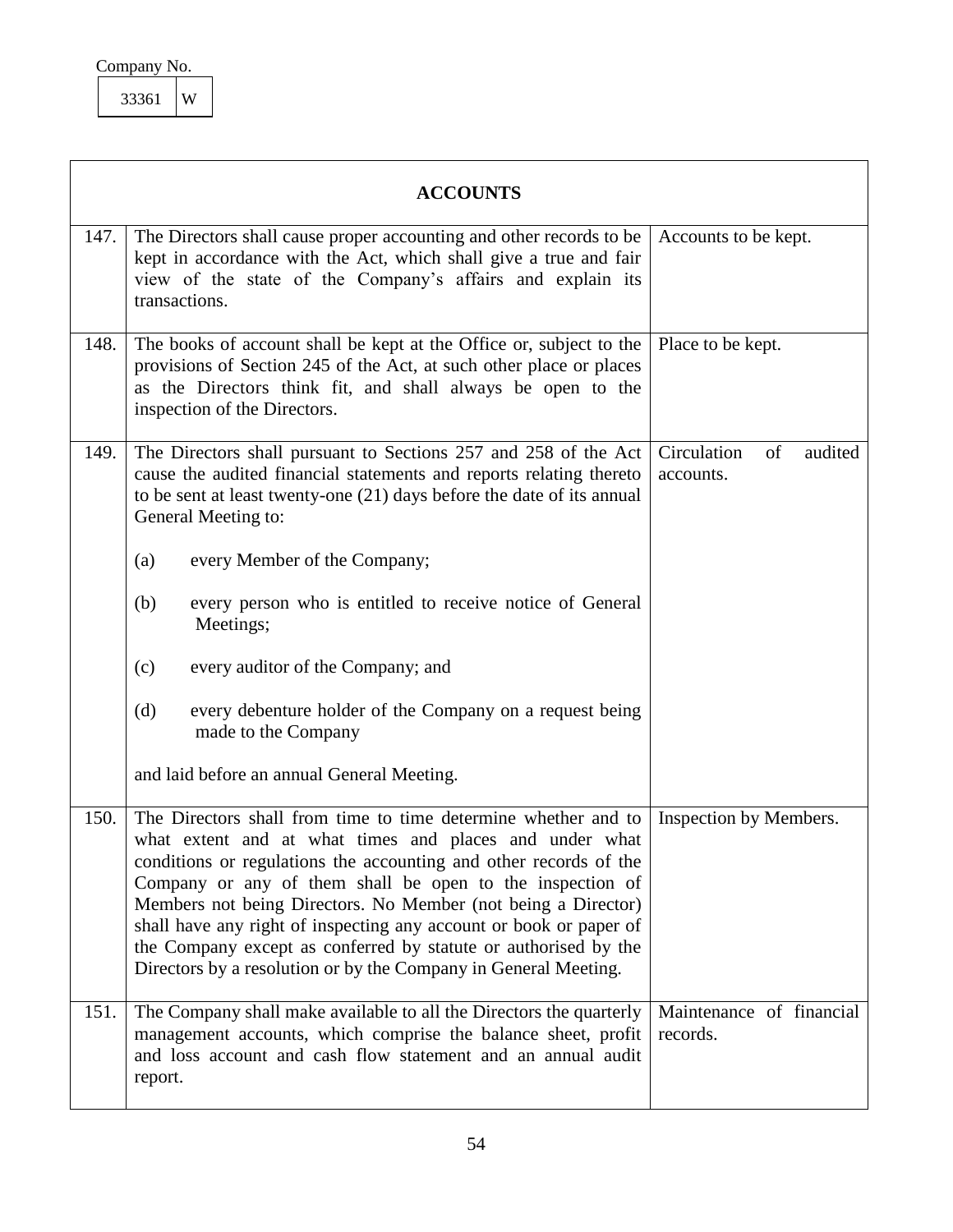<span id="page-55-0"></span>

| Company No. |  |
|-------------|--|
|-------------|--|

<span id="page-55-5"></span><span id="page-55-4"></span><span id="page-55-3"></span><span id="page-55-2"></span><span id="page-55-1"></span>

| 152. | Save as may necessary for complying with the provisions of the<br>Statutes, the Directors shall not be bound to publish any list or<br>particulars of the securities or investments held by the Company or<br>to give any information with reference to the same to any Member.                                                                                                                                                                                                                                                                                                                                                                                                                                                                                                                                                                                                                                | Particulars of investment. |
|------|----------------------------------------------------------------------------------------------------------------------------------------------------------------------------------------------------------------------------------------------------------------------------------------------------------------------------------------------------------------------------------------------------------------------------------------------------------------------------------------------------------------------------------------------------------------------------------------------------------------------------------------------------------------------------------------------------------------------------------------------------------------------------------------------------------------------------------------------------------------------------------------------------------------|----------------------------|
|      | <b>AUDIT</b>                                                                                                                                                                                                                                                                                                                                                                                                                                                                                                                                                                                                                                                                                                                                                                                                                                                                                                   |                            |
| 153. | Auditors shall be appointed in accordance with Section 271 to 273<br>of the Act and their duties regulated in accordance with Section<br>266 of the Act. No person may be appointed as auditor of the<br>company if he falls under any of the criteria under Section $264(1)$<br>of the Act.                                                                                                                                                                                                                                                                                                                                                                                                                                                                                                                                                                                                                   | Audit provisions.          |
|      | <b>DIVIDENDS AND RESERVES</b>                                                                                                                                                                                                                                                                                                                                                                                                                                                                                                                                                                                                                                                                                                                                                                                                                                                                                  |                            |
| 154. | Subject to Sections 131 to 133 of the Act, the Shareholders'<br>(a)<br>Agreement, the prevailing laws or governmental policy and<br>any preferential or other special rights for the time being<br>attached to any special class of shares, the Directors may,<br>from time to time declare dividends, if the Company is<br>solvent, but no such dividend shall exceed the amount<br>authorised by the Directors.<br>Subject to the availability of the necessary tax credits and<br>(b)<br>the need to provide for any operating or capital expenditure<br>of the Company, the Company shall declare as a dividend to<br>the Members, its entire dividend received from the                                                                                                                                                                                                                                   | Declaration of dividends.  |
|      | Operating Subsidiaries.                                                                                                                                                                                                                                                                                                                                                                                                                                                                                                                                                                                                                                                                                                                                                                                                                                                                                        |                            |
| 155. | Subject to Section 51 of the Financial Services Act and prior<br>written approval from the BNM, the Directors may if they think fit<br>from time to time, and if they are satisfied that the Company will<br>be solvent immediately after the distribution is made, authorise and<br>pay to the Members such dividends as appear to the Directors to be<br>justified by the profits of the Company. If at any time the share<br>capital of the Company is divided into different classes the<br>Directors may pay such dividends in respect of those shares in the<br>capital of the Company which confer on the Members thereof<br>deferred or non-preferential rights as well as in respect of those<br>shares which confer on the Members thereof preferential rights<br>with regards to dividend and provide that the Directors act bona<br>fide they shall not incur any responsibility to the Members of | Payment of dividends.      |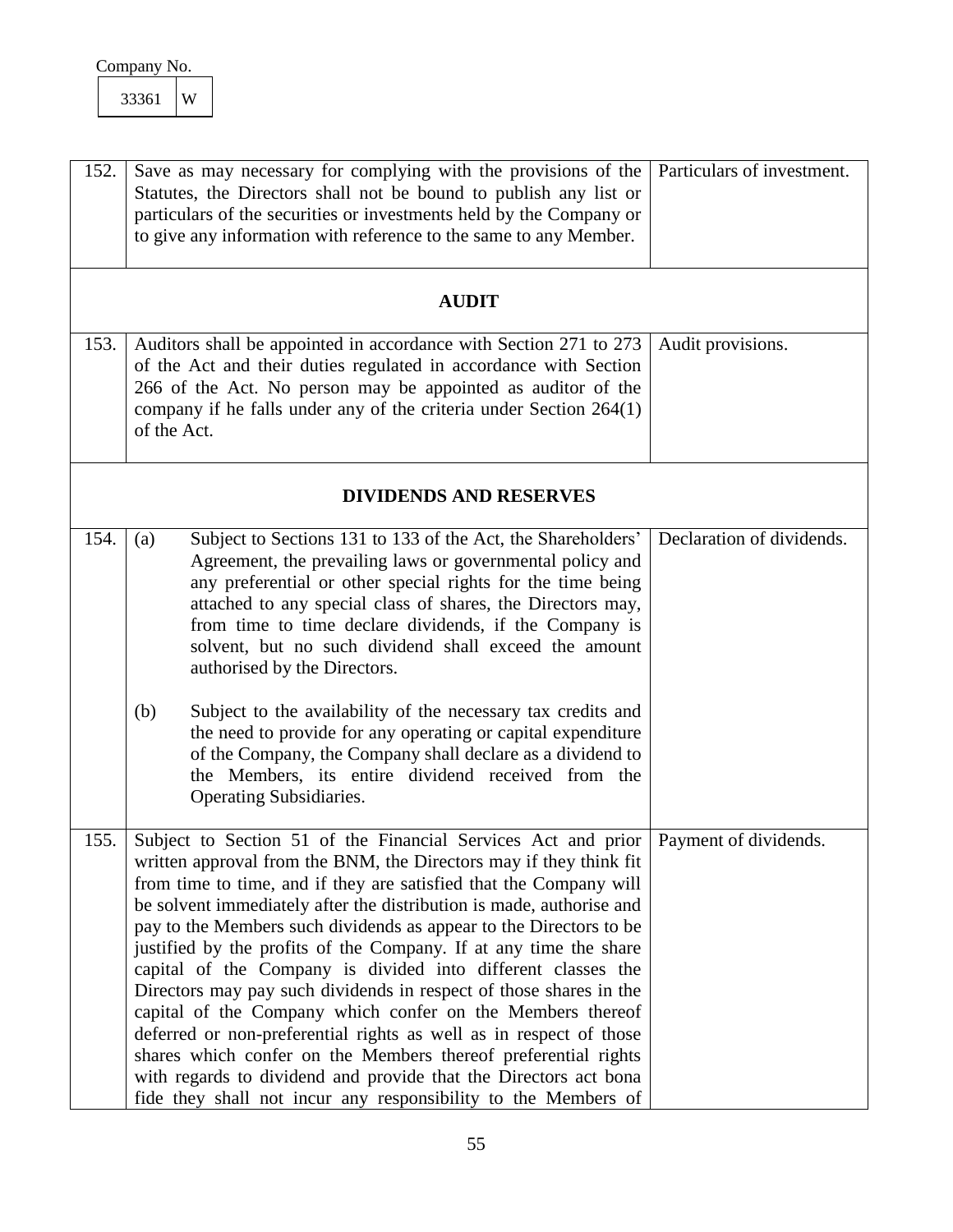<span id="page-56-4"></span><span id="page-56-3"></span><span id="page-56-2"></span><span id="page-56-1"></span><span id="page-56-0"></span>

|      | shares conferring any preferential rights with regard to dividend by<br>the payment of dividend on any shares having deferred or non-<br>preferential rights.                                                                                                                                                                                                                                                                                                                                                                                                                                                                                                                                                                                                                                                                               |                                                 |
|------|---------------------------------------------------------------------------------------------------------------------------------------------------------------------------------------------------------------------------------------------------------------------------------------------------------------------------------------------------------------------------------------------------------------------------------------------------------------------------------------------------------------------------------------------------------------------------------------------------------------------------------------------------------------------------------------------------------------------------------------------------------------------------------------------------------------------------------------------|-------------------------------------------------|
| 156. | No dividend shall be paid otherwise than out of profits or shall bear<br>interest against the Company.                                                                                                                                                                                                                                                                                                                                                                                                                                                                                                                                                                                                                                                                                                                                      | Dividends to be out of<br>profits.              |
| 157. | Notice of any dividend that may have been declared shall be given<br>in manner provided in Article 168 to such Members as are<br>entitled under this Constitution to receive notices from the<br>Company.                                                                                                                                                                                                                                                                                                                                                                                                                                                                                                                                                                                                                                   | Notice of dividend.                             |
| 158. | The Directors may, before recommending the payment of any<br>dividend, set aside, out of the profits of the Company such sums as<br>they think proper as a separate reserve funds which shall, at the<br>discretion of the Directors, be applicable for any purpose to which<br>the profits of the Company may be properly applied, and pending<br>any such application the Directors may, at the like discretion,<br>employ the reserve funds or any part thereof in the business of the<br>Company or invest in such investments (other than shares in the<br>Company) as the Directors may from time to time think fit. The<br>Directors may also without placing the same to reserve carry<br>forward any profits which they may think prudent not to divide.                                                                           | Power to carry profits to<br>reserve.           |
| 159. | Subject to the rights of persons, if any, entitled to shares with<br>preferential or special rights attached to any special class of shares,<br>all dividends shall be declared and paid according to the amount<br>paid or credited as paid on the shares in respect whereof the<br>dividend is paid, but no amount paid or credited as paid on a share<br>in advance of calls shall be treated for the purposes of this Article<br>as paid on the share. All dividends shall be apportioned and paid<br>proportionately to the amounts paid or credited as paid on the<br>shares during any portion or portions of the period in respect of<br>which the dividend is paid; but if any share is issued on terms<br>providing that it shall rank for dividend as from a particular date,<br>that share shall rank for dividend accordingly. | Dividend<br>paid<br>to<br>be<br>proportionally. |
| 160. | The Directors may deduct from any dividend payable to any<br>Member in respect of any shares held, all sums of money, if any, as<br>may presently be due and payable by him to the Company on<br>account of calls or otherwise in relation to the shares of the<br>Company held by him.                                                                                                                                                                                                                                                                                                                                                                                                                                                                                                                                                     | Debts may be deducted.                          |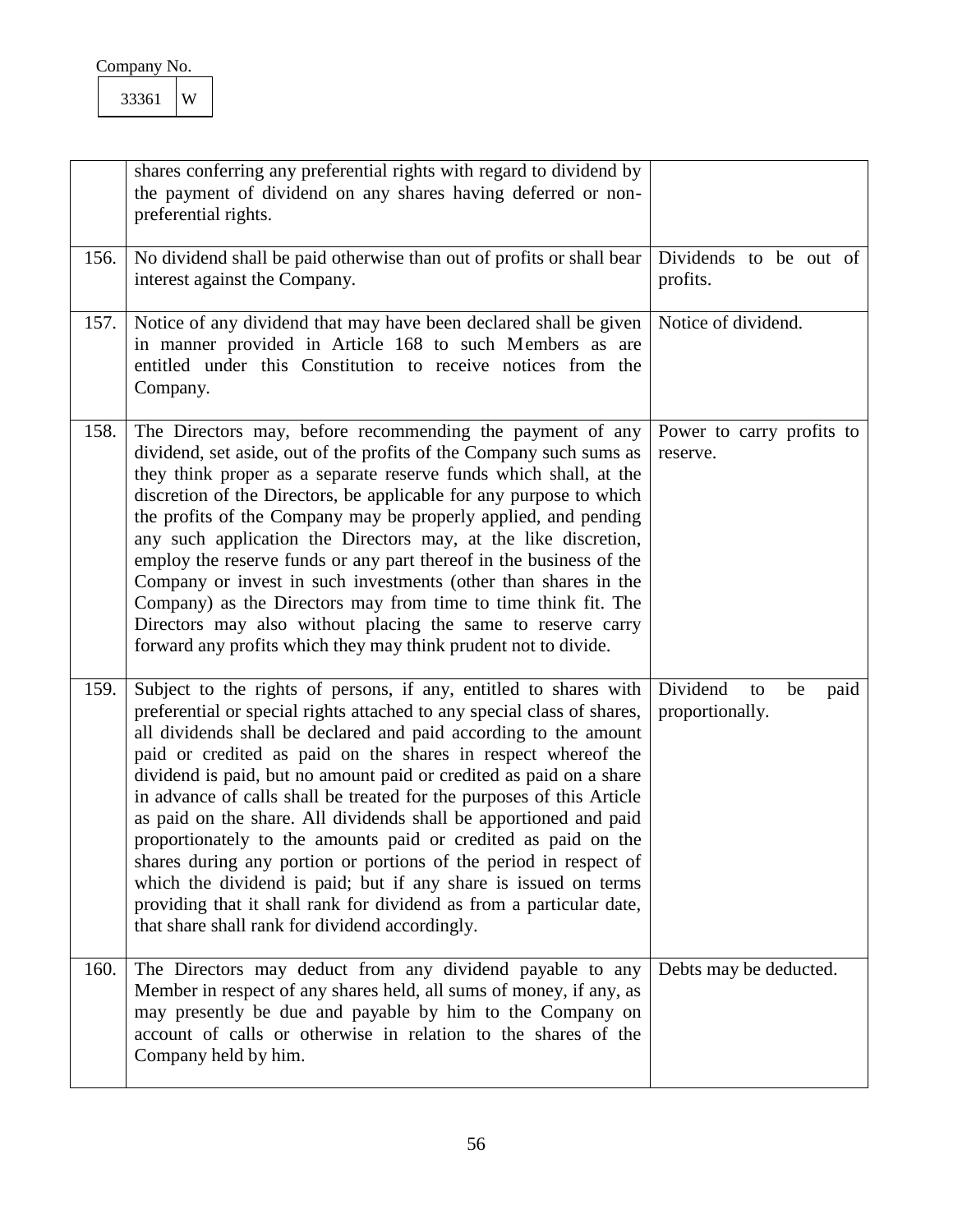<span id="page-57-4"></span><span id="page-57-3"></span><span id="page-57-2"></span><span id="page-57-1"></span><span id="page-57-0"></span>

| 161. | The Directors may retain the dividends payable upon shares in<br>respect of which any person is under the provisions as to the<br>transmission of shares hereinbefore contained entitled to become a<br>Member, or which any person is under those provisions entitled to<br>transfer, until such person shall become a Member in respect of<br>such shares or shall transfer the same.                                                                                                                                                                                                                                                                                                                                                                                                                                                                            | Retention of payment of<br>dividends.                                         |
|------|--------------------------------------------------------------------------------------------------------------------------------------------------------------------------------------------------------------------------------------------------------------------------------------------------------------------------------------------------------------------------------------------------------------------------------------------------------------------------------------------------------------------------------------------------------------------------------------------------------------------------------------------------------------------------------------------------------------------------------------------------------------------------------------------------------------------------------------------------------------------|-------------------------------------------------------------------------------|
| 162. | Any declared dividend or bonus may be paid wholly or partly by<br>the distribution of specific assets and in particular of paid-up<br>shares, debentures or debenture stock of any other company or in<br>any one or more of such ways and the Directors shall give effect to<br>such resolution, and where any difficulty arises in regard to such<br>distribution, the Directors may settle the same as they think<br>expedient, and fix the value for distribution of such specific assets<br>or any part thereof and may determine that cash payments shall be<br>made to any Members upon the footing of the value so fixed in<br>order to adjust the rights of all parties, and may vest any such<br>specific assets in trustees as may seem expedient to the Directors.                                                                                     | Payment of dividends in<br>specie.                                            |
| 163. | Any dividend or other money payable in cash in respect of shares<br>may be paid by cheque or warrant payable to the order of the<br>Member in the Register or through a crediting of funds into a<br>specified bank account of such Member.                                                                                                                                                                                                                                                                                                                                                                                                                                                                                                                                                                                                                        | Payment<br>cheque or<br>by<br>electronic<br>warrant<br><b>or</b><br>transfer. |
| 164. | Maybank and Ageas shall have the right to specify by written<br>notice to the Secretary the bank account or legal entity to which<br>such Member's dividends shall be paid subject to any legal<br>restrictions in force. The Company shall at the cost of the<br>requesting Member act in accordance with such written notice<br>when making payment of dividends to that Member.                                                                                                                                                                                                                                                                                                                                                                                                                                                                                 | Account for receipt<br>of<br>payment.                                         |
| 165. | Every such cheque or warrant shall be sent through the post<br>directed to the last registered address of the Member or to such<br>person and to such address as the Member may in writing direct.<br>Every such cheque or warrant shall be made payable to the order of<br>the person to whom it is sent, and the payment of any such cheque<br>or warrant shall operate as a good discharge to the Company in<br>respect of the dividend represented thereby, notwithstanding that it<br>may subsequently appear that the same has been stolen or that the<br>endorsement thereon has been forged. Every such cheque or<br>warrant shall be sent at the risk of the person entitled to the money<br>thereby represented. Any Members may give effectual receipts for<br>many dividends, bonuses or other money payable in respect of the<br>shares held by them. | Payment<br>by<br>post<br>and<br>discharge.                                    |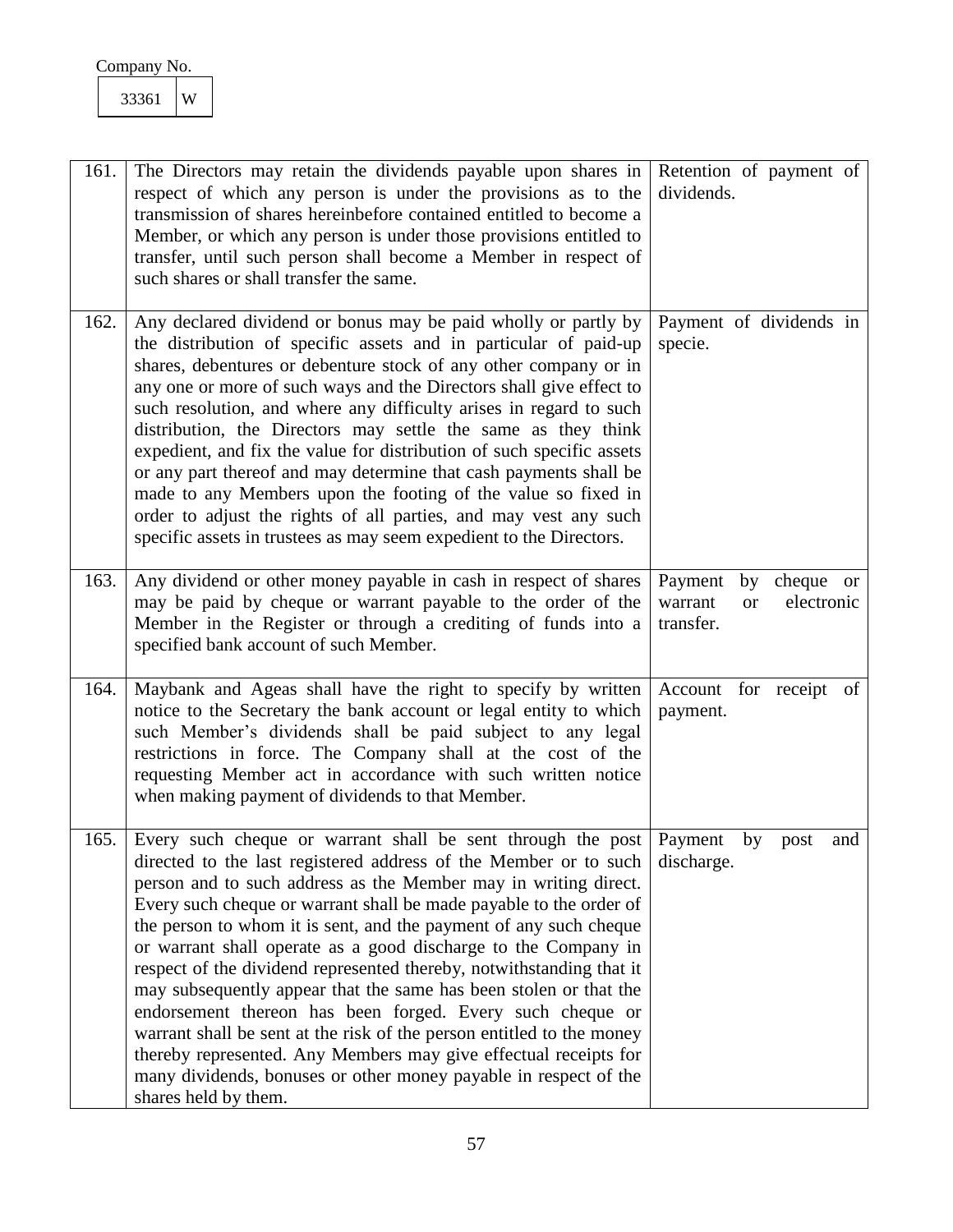<span id="page-58-2"></span><span id="page-58-1"></span><span id="page-58-0"></span>

| <b>CAPITALISATION OF PROFITS</b> |                                                                                                                                                                                                                                                                                                                                                                                                                                                                                                                                                                                                                                                                                                                                                                                                                                                                                                                                                                                                                                                                                                                                                                                                                                                                                                                                                               |                          |
|----------------------------------|---------------------------------------------------------------------------------------------------------------------------------------------------------------------------------------------------------------------------------------------------------------------------------------------------------------------------------------------------------------------------------------------------------------------------------------------------------------------------------------------------------------------------------------------------------------------------------------------------------------------------------------------------------------------------------------------------------------------------------------------------------------------------------------------------------------------------------------------------------------------------------------------------------------------------------------------------------------------------------------------------------------------------------------------------------------------------------------------------------------------------------------------------------------------------------------------------------------------------------------------------------------------------------------------------------------------------------------------------------------|--------------------------|
| 166.                             | The Company in General Meeting may, upon the recommendation<br>of the Directors, resolve that it is desirable to capitalise any part of<br>the amount for the time being standing to the credit of any of the<br>Company's reserve accounts or to the credit of the profit and loss<br>account or otherwise available for distribution, and accordingly that<br>such sum be set free for distribution amongst the Members who<br>would have been entitled thereto if distributed by way of dividend<br>and in the same proportions, on conditions that the same be not<br>paid in cash but be applied either in or towards paying up any<br>amounts for the time being unpaid on any shares held by such<br>Members respectively or paying up in full unissued shares or<br>debentures of the Company to be allotted and distributed credited<br>as fully paid up to and amongst such Members in the proportion<br>aforesaid, or partly in the one way and partly in the other, and the<br>Directors shall give effect to such resolution.                                                                                                                                                                                                                                                                                                                    | Power to capitalise.     |
| 167.                             | Whenever such resolution as aforesaid shall have been passed, the<br>Directors shall make all appropriations and applications of the<br>amount resolved to be capitalised thereby, and all allotments and<br>issues of fully paid shares or debentures, if any, and generally shall<br>do all acts and things required to give effect thereto, with full<br>power to the Directors to make such provisions for the satisfaction<br>of the right of any Member under such resolution to a fractional<br>part of the share by payments in cash or otherwise as they think fit<br>for the case of shares or debentures becoming distributable in<br>fractions, and also to authorise any person to enter on behalf of all<br>the Members entitled thereto into an agreement with the Company<br>providing for the allotment to them respectively, credited as fully<br>paid, of any further shares or debentures to which they may be<br>entitled upon such capitalisation, or (as the case may require) for<br>the payment by the Company on their behalf, by the application<br>thereto of their respective proportions of the amount resolved to be<br>capitalised of the amounts or any part of the amounts remaining<br>unpaid on their existing shares, and any agreement made under<br>such authority shall be effective and binding on all such Members. | Fractional certificates. |
|                                  |                                                                                                                                                                                                                                                                                                                                                                                                                                                                                                                                                                                                                                                                                                                                                                                                                                                                                                                                                                                                                                                                                                                                                                                                                                                                                                                                                               |                          |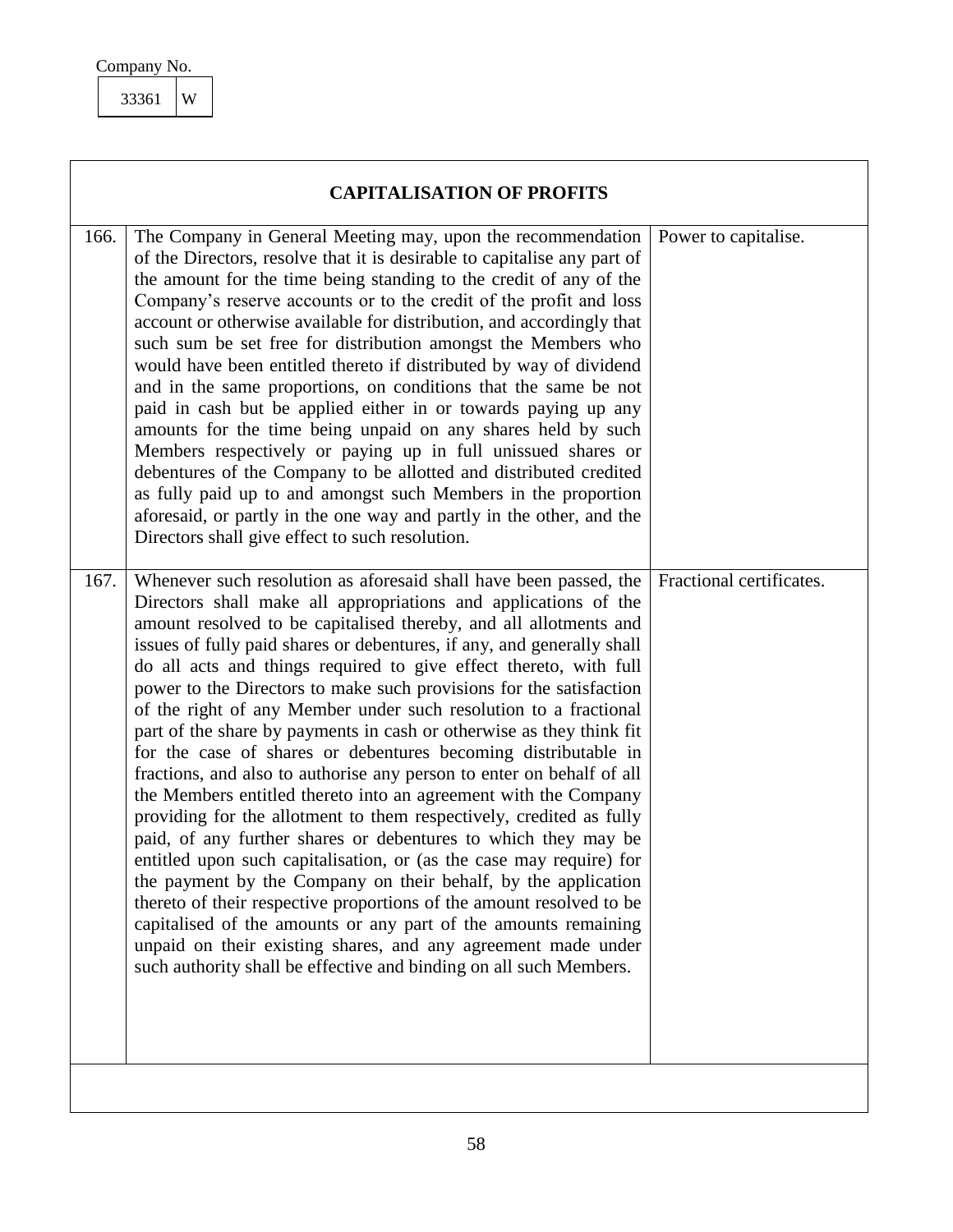<span id="page-59-1"></span>

| Company No. |  |
|-------------|--|
|             |  |

<span id="page-59-4"></span><span id="page-59-3"></span><span id="page-59-2"></span><span id="page-59-0"></span>

|      | <b>NOTICES</b>                                                                                                                                                                                                                                                                                                                                                                                                                                                                                                        |                                                  |
|------|-----------------------------------------------------------------------------------------------------------------------------------------------------------------------------------------------------------------------------------------------------------------------------------------------------------------------------------------------------------------------------------------------------------------------------------------------------------------------------------------------------------------------|--------------------------------------------------|
| 168. | Every Member shall be entitled to have notices in writing be served<br>or delivered upon the Member in the following manner at the<br>election of the Company:                                                                                                                                                                                                                                                                                                                                                        | Service<br>of<br>notice<br>to<br>Members.        |
|      | in hard copy, either personally or by post to the Member's<br>(a)<br>registered address or (if he has no registered address within<br>Malaysia) to the address, if any, in Malaysia supplied by the<br>Member to the Company as appearing in the Register for<br>the purpose of giving notice to him; or                                                                                                                                                                                                              |                                                  |
|      | in electronic form; or<br>(b)                                                                                                                                                                                                                                                                                                                                                                                                                                                                                         |                                                  |
|      | in a combination of both in hard copy and electronic form.<br>(c)                                                                                                                                                                                                                                                                                                                                                                                                                                                     |                                                  |
| 169. | Notice in electronic form shall be valid if:                                                                                                                                                                                                                                                                                                                                                                                                                                                                          | Notice in electronic form.                       |
|      | transmitted to the electronic address provided by the<br>(a)<br>Member to the Company for the purpose of giving notice to<br>him; or                                                                                                                                                                                                                                                                                                                                                                                  |                                                  |
|      | (b)<br>by publishing it on a website prescribed by the Company<br>from time to time. For clarity, the Company shall separately<br>and immediately notify the Member in writing (either by<br>sending to the Member personally or through the post to his<br>registered address, within Malaysia or using the electronic<br>communications) such publication of notice or document on<br>the website and state the designated webstite link or address<br>where a copy of the notice or document may be<br>downloaded. |                                                  |
| 170. | Any document other than a notice requiring to be served on a<br>Member may be served in the like manner as a notice may be given<br>to him under this Constitution.                                                                                                                                                                                                                                                                                                                                                   | of<br>Service<br>documents<br>other than notice. |
| 171. | Any notice or other document if served by post shall be<br>(a)<br>deemed to be given or served in the case of a Member<br>having an address for service in Malaysia two (2) days<br>following that on which a properly stamped letter<br>containing the same is posted within Malaysia and in the<br>case of a Member having an address for service outside<br>Malaysia seven (7) days following that on which the letter                                                                                             | When<br>notice<br>by<br>post<br>deemed served.   |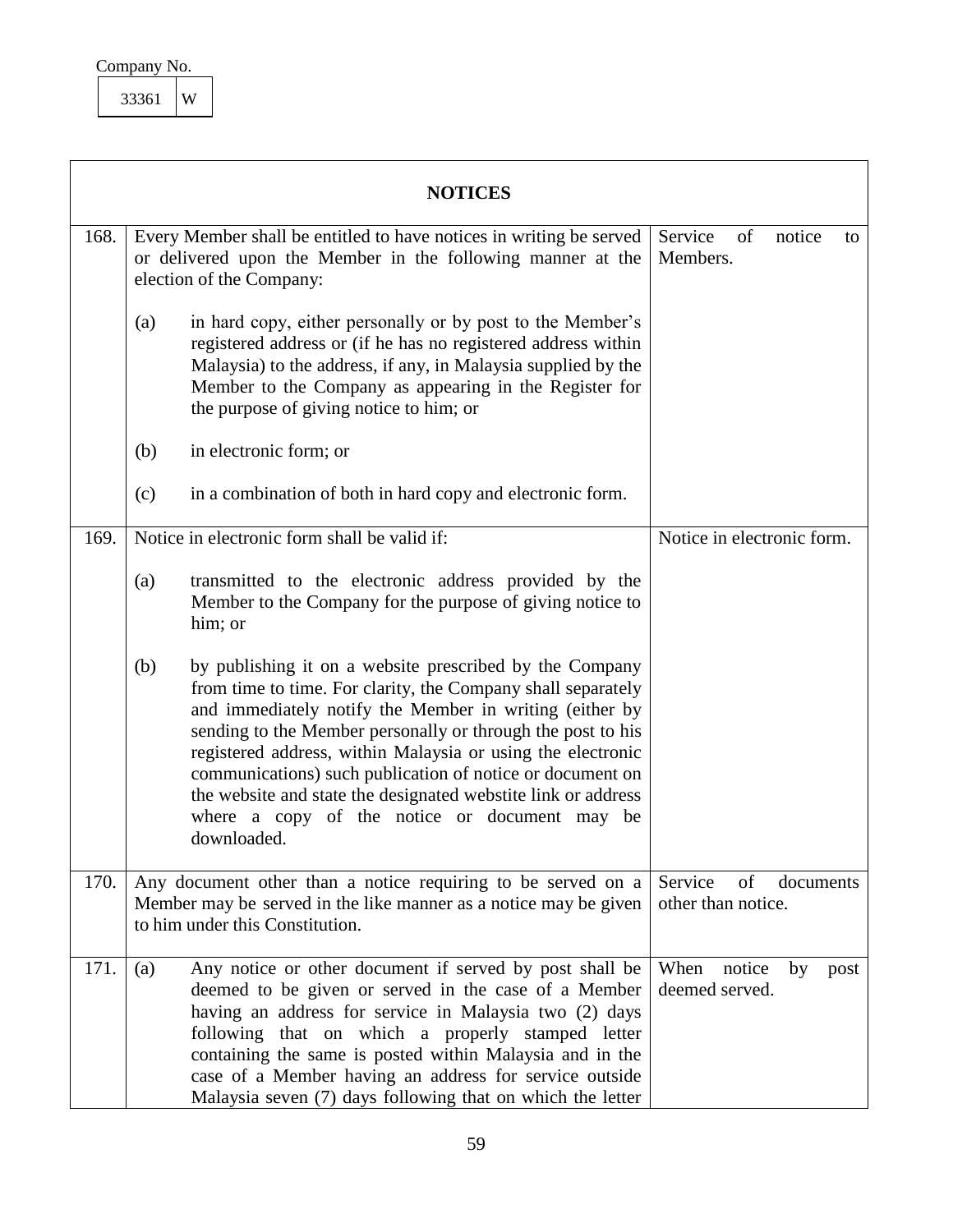<span id="page-60-3"></span><span id="page-60-2"></span><span id="page-60-1"></span><span id="page-60-0"></span>

|      | W<br>33361                                                                                                                                                                                                                                                                                                                                                                                                                                                                                                                                                                                                                                                                                                                                                           |                                                                                                                |
|------|----------------------------------------------------------------------------------------------------------------------------------------------------------------------------------------------------------------------------------------------------------------------------------------------------------------------------------------------------------------------------------------------------------------------------------------------------------------------------------------------------------------------------------------------------------------------------------------------------------------------------------------------------------------------------------------------------------------------------------------------------------------------|----------------------------------------------------------------------------------------------------------------|
|      | suitably stamped at airmail rates containing the same is<br>posted within Malaysia. In proving service by post it shall<br>be sufficient to prove that the letter containing the notice or<br>document was properly addressed and stamped and put into<br>a Government post office box.                                                                                                                                                                                                                                                                                                                                                                                                                                                                              |                                                                                                                |
|      | Any notice or document delivered or sent by post to, or left<br>(b)<br>at, the registered address of any Member in accordance with<br>this Constitution shall, if such Member be then deceased,<br>and whether or not the Company has notice of his death, be<br>deemed to have been duly served on his legal personal<br>representatives.                                                                                                                                                                                                                                                                                                                                                                                                                           |                                                                                                                |
| 172. | Any notice or document if given, sent or served by electronic<br>communication to the electronic address of any Member shall be<br>deemed to have been duly given, sent or served at the time of<br>transmission of the electronic communication by the email server<br>of facility operated by the Company or its service provider to the<br>electronic address of such Member provided always that Company<br>obtains the reply message or other applicable proof indicated that<br>the electronic communication have been delivered.                                                                                                                                                                                                                              | When notice given<br>by<br>electronic communication<br>deemed served.                                          |
| 173. | Every person who, by operation of law, transfer, transmission or<br>other means whatsoever, shall become entitled to any share, shall<br>be bound by every notice in respect of such share, which,<br>previously to his name and address being entered in the Register as<br>the registered Member of such share, shall have been duly given to<br>the person from whom he derives the title to such share.                                                                                                                                                                                                                                                                                                                                                          | Notice<br>duly given<br>to<br>person entitled to share by<br>operation of law, transfer,<br>transmission, etc. |
|      | <b>WINDING-UP</b>                                                                                                                                                                                                                                                                                                                                                                                                                                                                                                                                                                                                                                                                                                                                                    |                                                                                                                |
| 174. | If the Company shall be wound up, the liquidator may, with<br>(a)<br>the sanction of a Special Resolution of the Company and<br>any other sanction required by the Act, divide amongst the<br>Members in specie the whole or any part of the assets of<br>the Company (whether they consist of property of the same<br>kind or not) and may for that purpose set such value as he<br>deems fair upon any property to be divided as aforesaid<br>and may determine how the division shall be carried out as<br>between the Members of different classes of Members. The<br>liquidator may, with the like sanction, vest the whole or<br>any part of any such assets in trustees upon such trusts for<br>the benefit of the contributories as the liquidator, with the | Distribution of assets in<br>specie.                                                                           |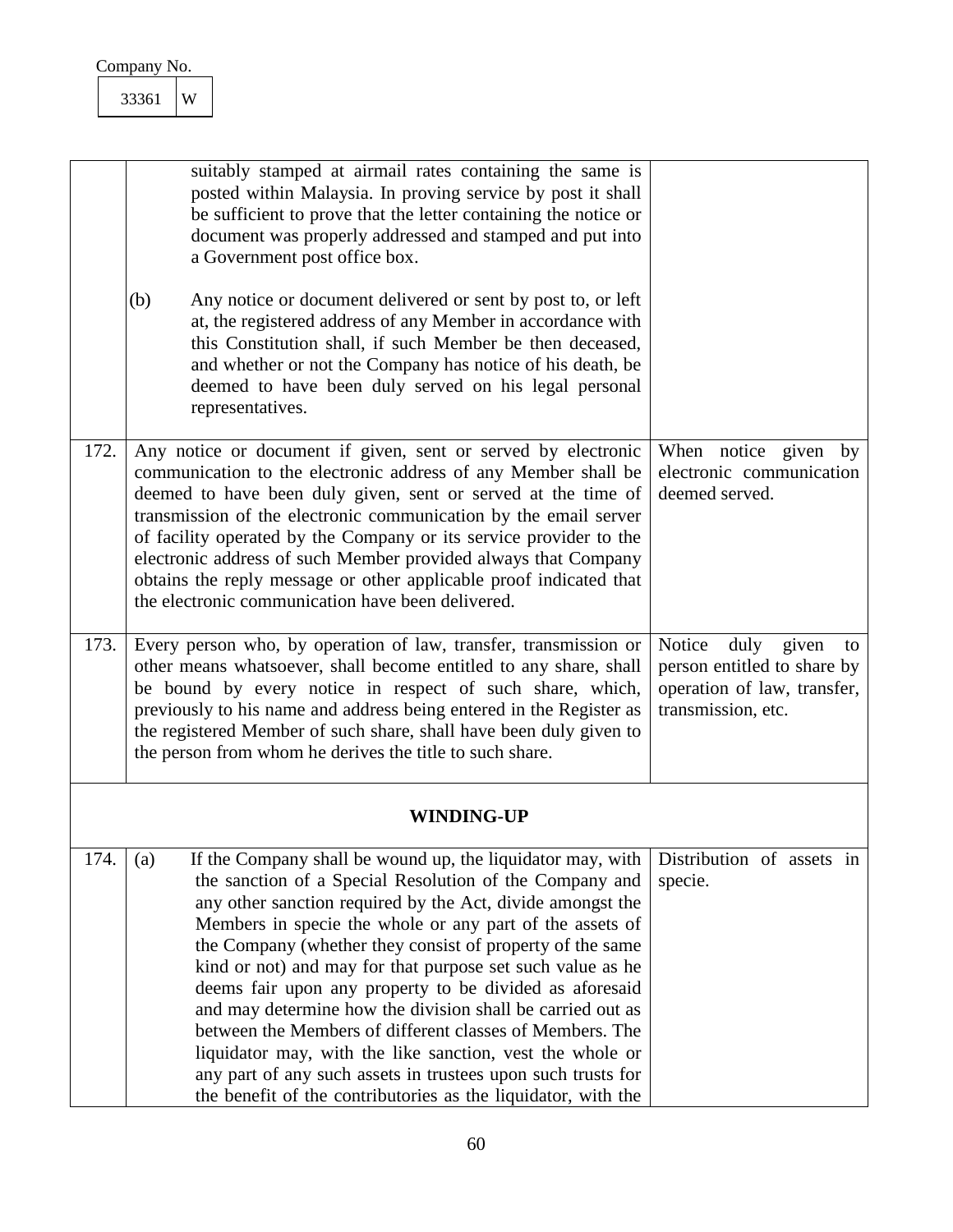|      | 33361<br>W                                                                                                                                                                                                                                                                                                                                                                                                                                                                                                                                                                                                                                                                                                                        |                                                                     |
|------|-----------------------------------------------------------------------------------------------------------------------------------------------------------------------------------------------------------------------------------------------------------------------------------------------------------------------------------------------------------------------------------------------------------------------------------------------------------------------------------------------------------------------------------------------------------------------------------------------------------------------------------------------------------------------------------------------------------------------------------|---------------------------------------------------------------------|
|      | like sanction, thinks fit, but so that no Member shall be<br>compelled to accept any share or other securities whereon<br>there is any liability.                                                                                                                                                                                                                                                                                                                                                                                                                                                                                                                                                                                 |                                                                     |
|      | (b)<br>Otherwise than in accordance with such rights, the Members<br>shall have the same right of dissent and consequential rights<br>as if such resolution was a special resolution passed<br>pursuant to Section 457 of the Act. A special resolution<br>sanctioning a transfer or sale to another company duly<br>passed pursuant to the said section may in like manner<br>authorise the distribution of any shares or other<br>consideration receivable by the liquidators amongst the<br>Members otherwise than in accordance with their existing<br>rights; and any such determination shall be binding upon<br>all the Members subject to the right of dissent and<br>consequential rights conferred by the said Section. |                                                                     |
| 175. | Save that this Article shall be without prejudice to the rights of<br>Members of shares issued upon special terms and conditions the<br>following provisions shall apply:                                                                                                                                                                                                                                                                                                                                                                                                                                                                                                                                                         | Distribution of assets.                                             |
|      | If the Company shall be wound up and the assets available<br>(a)<br>for distribution among the Members as such shall be<br>insufficient to repay the whole of the paid up capital such<br>assets shall be distributed so that as nearly as may be the<br>losses shall be borne by the Members in proportion to the<br>capital paid up, or which ought to have been paid up at the<br>commencement of the winding-up, on the shares held by<br>them respectively; and                                                                                                                                                                                                                                                              |                                                                     |
|      | If in a winding-up the assets available for distribution<br>among the Members shall be more than sufficient to repay<br>the whole of the capital paid up at the commencement of<br>the winding-up, the excess shall be distributed among the<br>Members in proportion to the capital paid up, or which<br>ought to have been paid up at the commencement of the<br>winding-up, on the shares held by them respectively.                                                                                                                                                                                                                                                                                                           |                                                                     |
| 176. | On the voluntary liquidation of the Company, no commission or<br>fee shall be paid to a liquidator unless it shall have been ratified by<br>Members. The amount of such payment shall be notified to all<br>Members at least seven (7) days prior to the meeting at which it is<br>to be considered.                                                                                                                                                                                                                                                                                                                                                                                                                              | Liquidator's remuneration<br>subject to ratification by<br>Members. |

<span id="page-61-1"></span><span id="page-61-0"></span> $\overline{\phantom{a}}$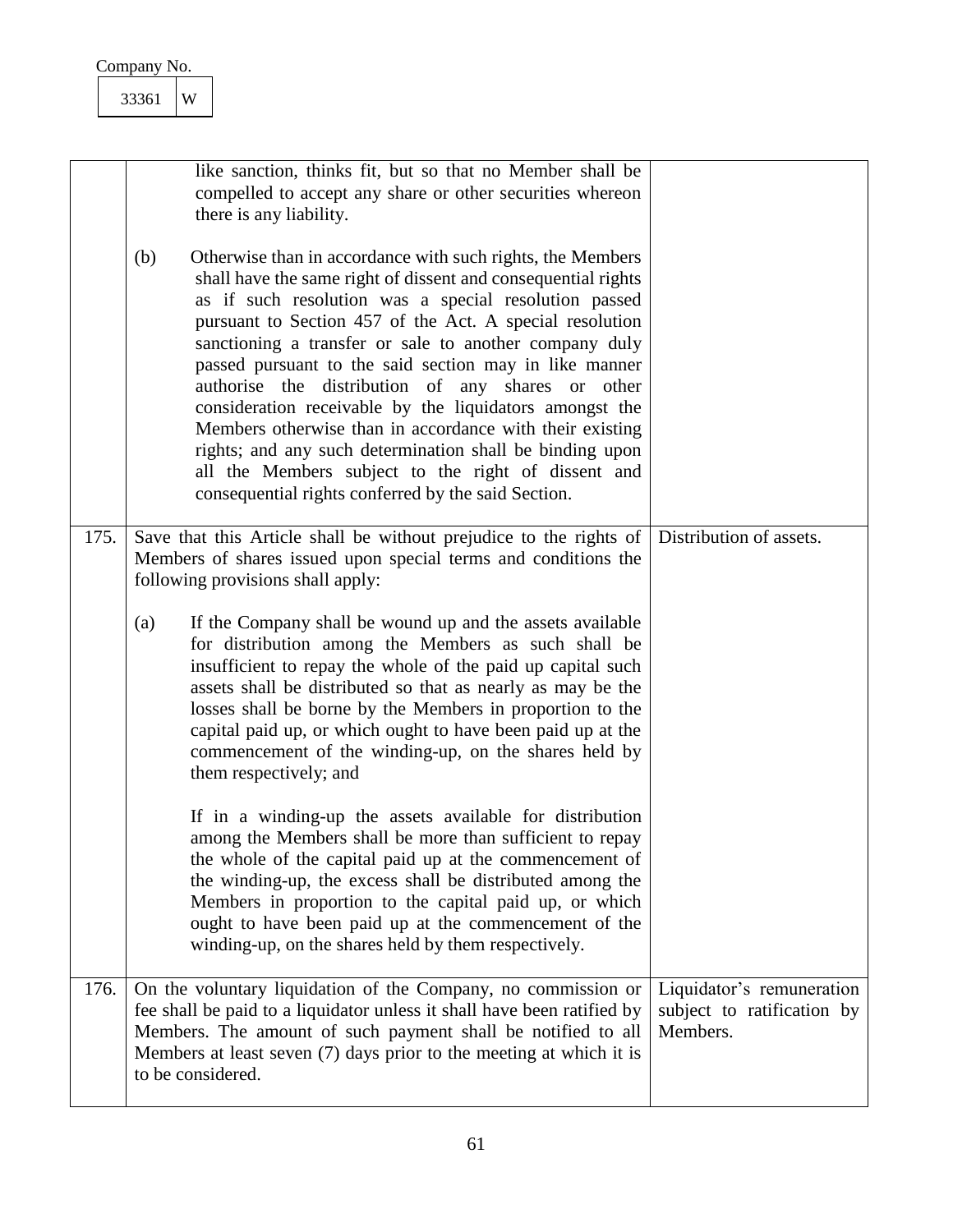## Company No. 33361 W

<span id="page-62-3"></span><span id="page-62-2"></span><span id="page-62-1"></span><span id="page-62-0"></span>

|      | <b>INDEMNITY</b>                                                                                                                                                                                                                                                                                                                                                                                                                                                                                                                                                                                                                                                                                                                                                                                                                                                                                                                                                                                                                                                                                                                                                                                                                                                                                                                                                                                                                                                                                                                                                                                                               |                          |
|------|--------------------------------------------------------------------------------------------------------------------------------------------------------------------------------------------------------------------------------------------------------------------------------------------------------------------------------------------------------------------------------------------------------------------------------------------------------------------------------------------------------------------------------------------------------------------------------------------------------------------------------------------------------------------------------------------------------------------------------------------------------------------------------------------------------------------------------------------------------------------------------------------------------------------------------------------------------------------------------------------------------------------------------------------------------------------------------------------------------------------------------------------------------------------------------------------------------------------------------------------------------------------------------------------------------------------------------------------------------------------------------------------------------------------------------------------------------------------------------------------------------------------------------------------------------------------------------------------------------------------------------|--------------------------|
| 177. | Save and except so far as the provision of this Constitution shall<br>be avoided by Sections 288 and 289 of the Act, every Director,<br>manager, agent, Secretary and other officer and employee of the<br>Company and each of them and their respective heirs executors<br>and administrators shall be indemnified by the Company against<br>all costs losses damages and expenses which any such Director,<br>manager, agent, Secretary or other officer or employee may incur<br>or become liable to, by reason of any covenant contract or<br>agreement entered into or act or deed done by him as such Director,<br>manager, agent, Secretary or other officer or employee in carrying<br>into effect the objects and purposes of the Company or any of<br>them, or in or about any action suit or proceeding connected with<br>the affairs thereof or otherwise in or about the execution of his<br>office unless the same shall be incurred or occasioned by his own<br>willful act or default. In particular and without prejudice to the<br>generality of the foregoing, every Director, manager, agent,<br>auditor, Secretary, other officer and employee for the time being of<br>the Company shall be indemnified out of the assets of the Company<br>against any liability incurred by him in defending any proceedings,<br>whether civil or criminal, in which judgment is given in his favour<br>or in which he is acquitted or in connection with any application<br>under the Act in which relief is granted to him by the Court in<br>respect of any negligence, default, breach of duty or breach of trust. | Indemnity.               |
|      | <b>MISCELLANEOUS</b>                                                                                                                                                                                                                                                                                                                                                                                                                                                                                                                                                                                                                                                                                                                                                                                                                                                                                                                                                                                                                                                                                                                                                                                                                                                                                                                                                                                                                                                                                                                                                                                                           |                          |
| 178. | It is agreed by the Company that the right to the name "Ageas" in<br>insurance business and the use of the symbol or device in the form<br>as agreed with Ageas belongs to Ageas. Ageas has confirmed its<br>authorisation to the Company to include in its name the name<br>"Ageas" and the said symbols or device or any symbol or device<br>adapted from it until such authorisation is withdrawn by Ageas in<br>writing. Ageas may withdraw such authorisation if it considers in<br>its sole and absolute discretion that any action or failure to act on<br>the part of the Company is likely to injure the reputation of Ageas<br>in any part of the world or if at any time it considers that the<br>Company has manifested any intention so to act or to fail to act or<br>if Ageas ceases for any reason whatsoever to hold at least 30% of<br>the issued share capital of the Company and in the group of<br>companies<br>comprising<br>the Company<br>and<br>the<br>Operating                                                                                                                                                                                                                                                                                                                                                                                                                                                                                                                                                                                                                                      | Use of the name "Ageas". |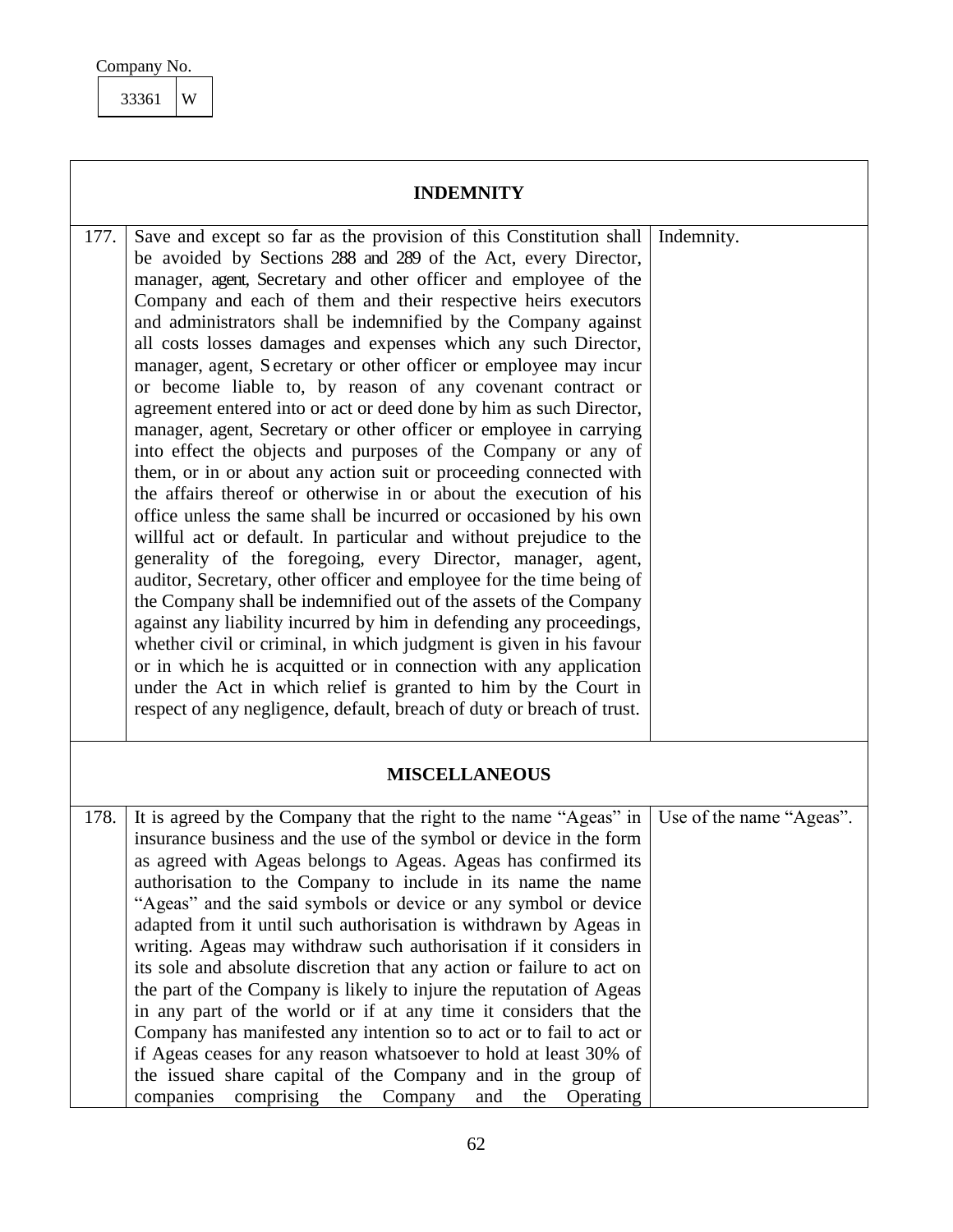<span id="page-63-3"></span><span id="page-63-2"></span><span id="page-63-1"></span><span id="page-63-0"></span>

|      | 33361    | W                                                                                                                                                                                                                                                                                                                                                              |                                         |
|------|----------|----------------------------------------------------------------------------------------------------------------------------------------------------------------------------------------------------------------------------------------------------------------------------------------------------------------------------------------------------------------|-----------------------------------------|
|      |          | Subsidiaries. Upon withdrawal of the authorisation, the Company<br>will immediately convene a General Meeting for the purpose of<br>changing its name and resolving to cease the use of "Ageas" or any<br>device thereof and shall use its best endeavours to procure its<br>Members to vote in favour of the resolution proposed thereat for<br>that purpose. |                                         |
|      |          | <b>ALTERATION OF CONSTITUTION</b>                                                                                                                                                                                                                                                                                                                              |                                         |
| 179. |          | Subject to the Act, the Company may by Special Resolution add to,<br>amend or delete any of the Articles of the Constitution.                                                                                                                                                                                                                                  | Alteration of Constitution.             |
|      |          | <b>COMPLIANCE</b>                                                                                                                                                                                                                                                                                                                                              |                                         |
| 180. | that $:$ | This Constitution shall be construed with strict compliance to the<br>Statutes and any other guidelines issued by BNM ("Guidelines") in                                                                                                                                                                                                                        | Compliances<br>with<br>the<br>Statutes. |
|      | (a)      | Notwithstanding anything contained in this Constitution, if<br>the Statutes and Guidelines prohibit an act being done, the<br>act shall not be done.                                                                                                                                                                                                           |                                         |
|      | (b)      | Nothing contained in this Constitution prevents an act<br>being done that the Statutes and Guidelines require to be<br>done.                                                                                                                                                                                                                                   |                                         |
|      | (c)      | If the Statutes and Guidelines require an act to be done or<br>not to be done, authority is given for that act to be done or<br>not to be done (as the case may be).                                                                                                                                                                                           |                                         |
|      | (d)      | If the Statutes and Guidelines require this Constitution to<br>contain a provision and it does not contain such a<br>provision, this Constitution is deemed to contain that<br>provision.                                                                                                                                                                      |                                         |
|      | (e)      | If the Statutes and Guidelines require this Constitution not<br>to contain a provision and they contain such a provision,<br>this Constitution is deemed not to contain that provision.                                                                                                                                                                        |                                         |
|      | (f)      | If any provision of this Constitution is or becomes<br>inconsistent with the Statutes and Guidelines, this<br>Constitution is deemed not to contain that provision to the                                                                                                                                                                                      |                                         |